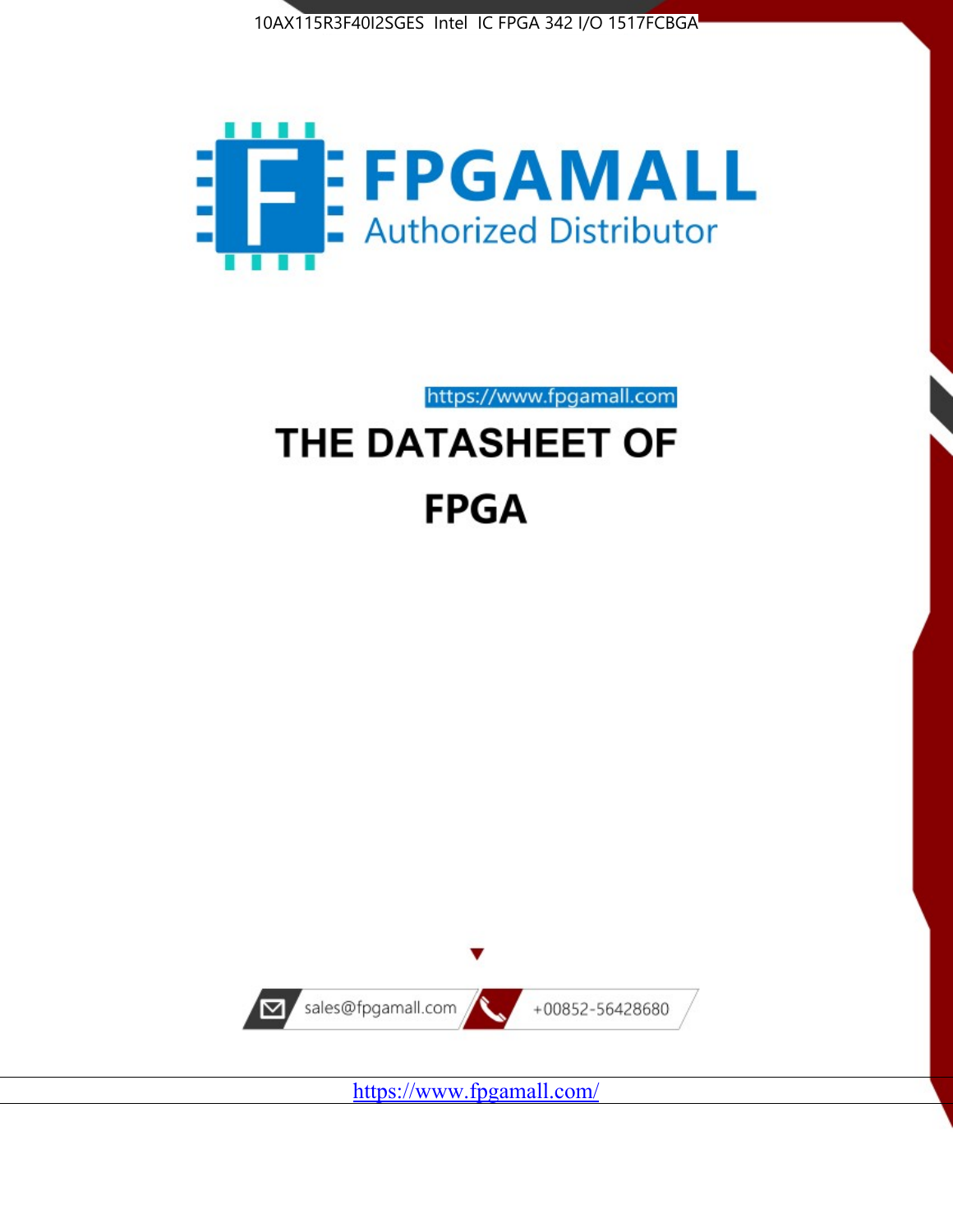10AX115R3F40I2SGES Intel IC FPGA 342 I/O 1517FCBGA



# **Intel® Arria® 10 Device Overview**



**A10-OVERVIEW | 2018.12.06** Latest document on the web: **[PDF](https://www.intel.com/content/dam/www/programmable/us/en/pdfs/literature/hb/arria-10/a10_overview.pdf)** | **[HTML](https://www.intel.com/content/www/us/en/programmable/documentation/sam1403480274650.html)**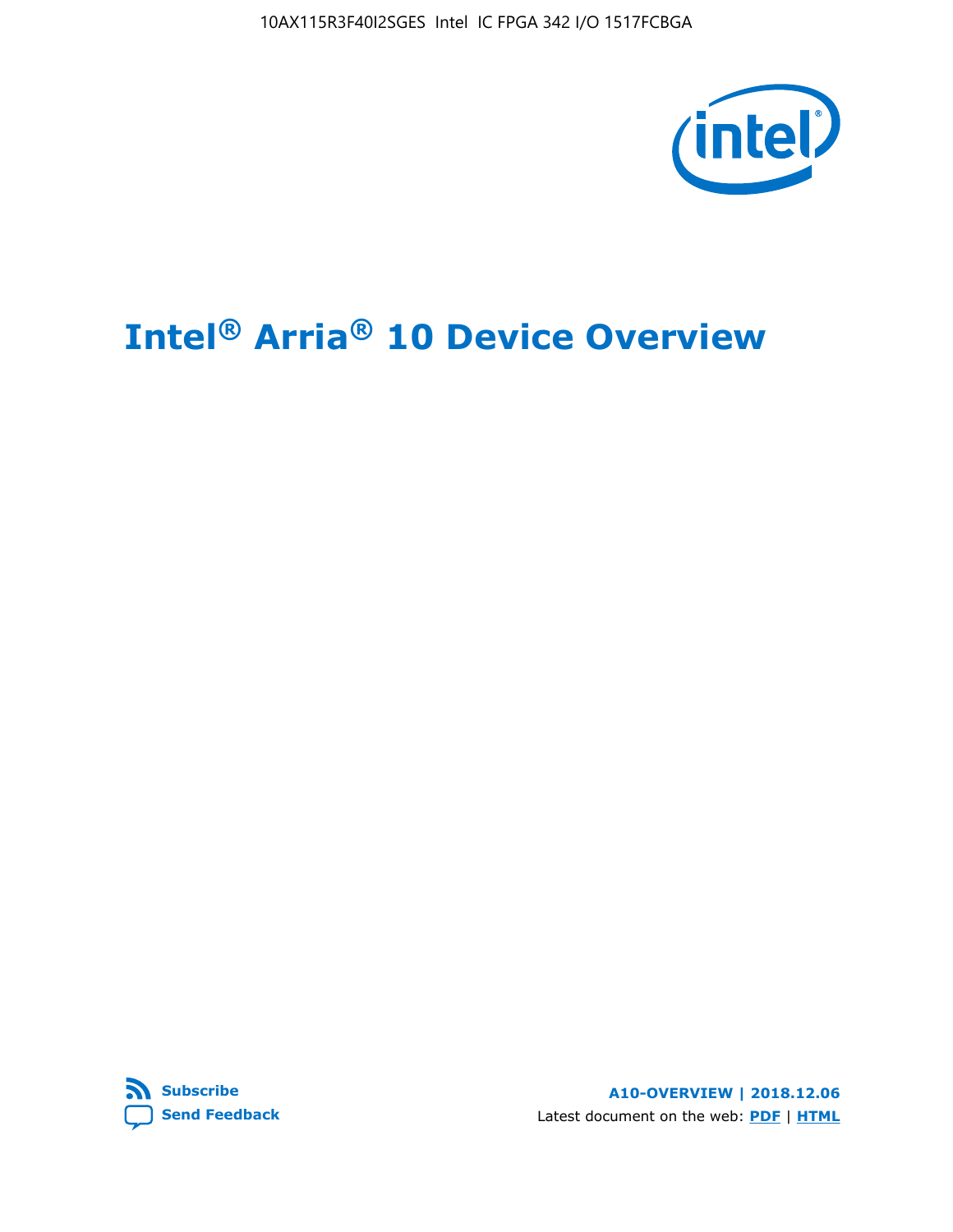

**Contents** 

# **Contents**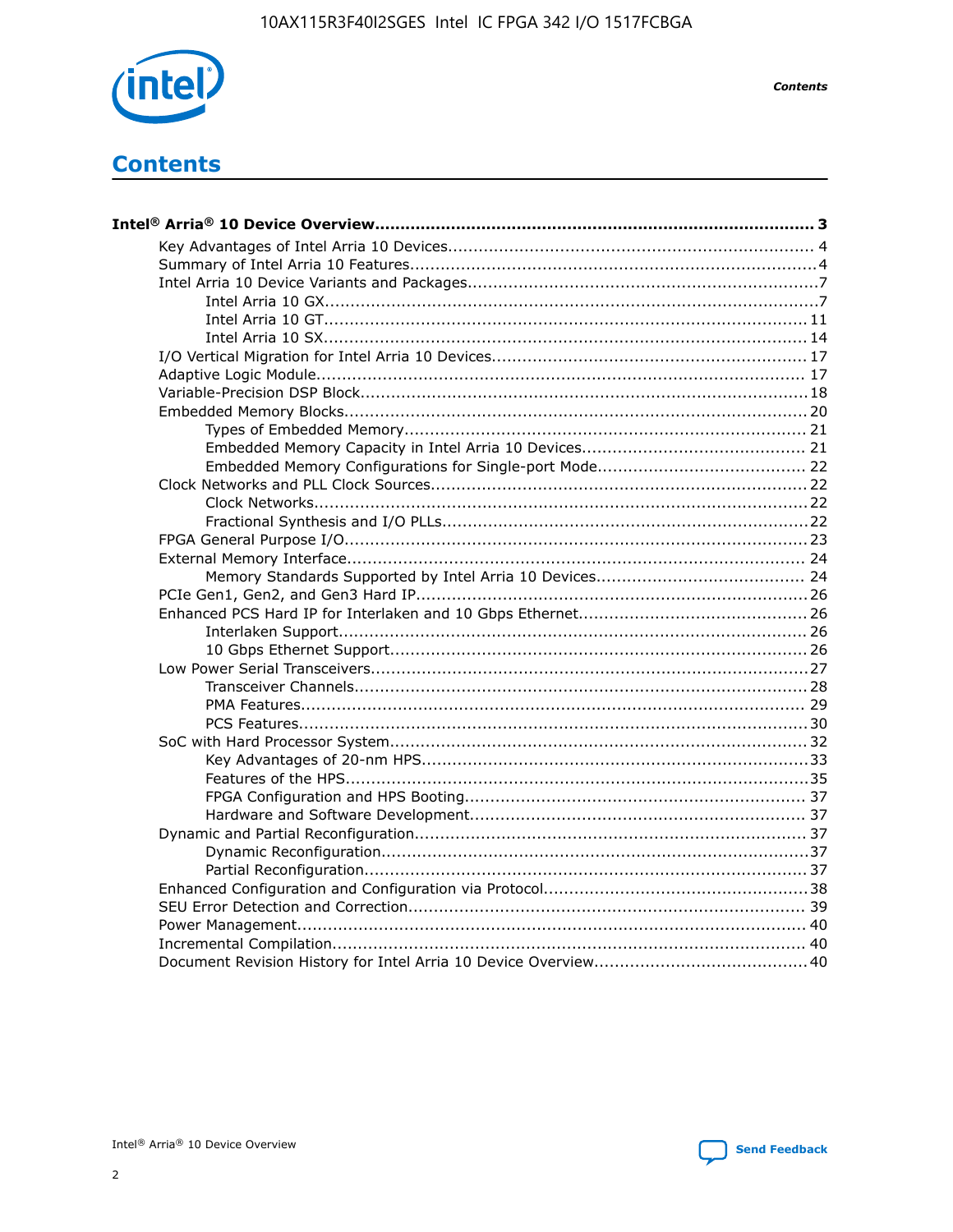**A10-OVERVIEW | 2018.12.06**

**[Send Feedback](mailto:FPGAtechdocfeedback@intel.com?subject=Feedback%20on%20Intel%20Arria%2010%20Device%20Overview%20(A10-OVERVIEW%202018.12.06)&body=We%20appreciate%20your%20feedback.%20In%20your%20comments,%20also%20specify%20the%20page%20number%20or%20paragraph.%20Thank%20you.)**



# **Intel® Arria® 10 Device Overview**

The Intel<sup>®</sup> Arria<sup>®</sup> 10 device family consists of high-performance and power-efficient 20 nm mid-range FPGAs and SoCs.

Intel Arria 10 device family delivers:

- Higher performance than the previous generation of mid-range and high-end FPGAs.
- Power efficiency attained through a comprehensive set of power-saving technologies.

The Intel Arria 10 devices are ideal for high performance, power-sensitive, midrange applications in diverse markets.

| <b>Market</b>         | <b>Applications</b>                                                                                               |
|-----------------------|-------------------------------------------------------------------------------------------------------------------|
| Wireless              | Channel and switch cards in remote radio heads<br>٠<br>Mobile backhaul<br>٠                                       |
| Wireline              | 40G/100G muxponders and transponders<br>٠<br>100G line cards<br>٠<br><b>Bridging</b><br>٠<br>Aggregation<br>٠     |
| <b>Broadcast</b>      | Studio switches<br>٠<br>Servers and transport<br>٠<br>Videoconferencing<br>٠<br>Professional audio and video<br>٠ |
| Computing and Storage | Flash cache<br>٠<br>Cloud computing servers<br>٠<br>Server acceleration<br>٠                                      |
| Medical               | Diagnostic scanners<br>٠<br>Diagnostic imaging<br>٠                                                               |
| Military              | Missile guidance and control<br>٠<br>Radar<br>٠<br>Electronic warfare<br>٠<br>Secure communications<br>٠          |

#### **Table 1. Sample Markets and Ideal Applications for Intel Arria 10 Devices**

#### **Related Information**

- [Intel Arria 10 Device Handbook: Known Issues](http://www.altera.com/support/kdb/solutions/rd07302013_646.html) Lists the planned updates to the *Intel Arria 10 Device Handbook* chapters.
- [Intel Arria 10 GX/GT Device Errata and Design Recommendations](https://www.intel.com/content/www/us/en/programmable/documentation/agz1493851706374.html#yqz1494433888646)
- [Intel Arria 10 SX Device Errata and Design Recommendations](https://www.intel.com/content/www/us/en/programmable/documentation/cru1462832385668.html#cru1462832558642)

Intel Corporation. All rights reserved. Intel, the Intel logo, Altera, Arria, Cyclone, Enpirion, MAX, Nios, Quartus and Stratix words and logos are trademarks of Intel Corporation or its subsidiaries in the U.S. and/or other countries. Intel warrants performance of its FPGA and semiconductor products to current specifications in accordance with Intel's standard warranty, but reserves the right to make changes to any products and services at any time without notice. Intel assumes no responsibility or liability arising out of the application or use of any information, product, or service described herein except as expressly agreed to in writing by Intel. Intel customers are advised to obtain the latest version of device specifications before relying on any published information and before placing orders for products or services. \*Other names and brands may be claimed as the property of others.

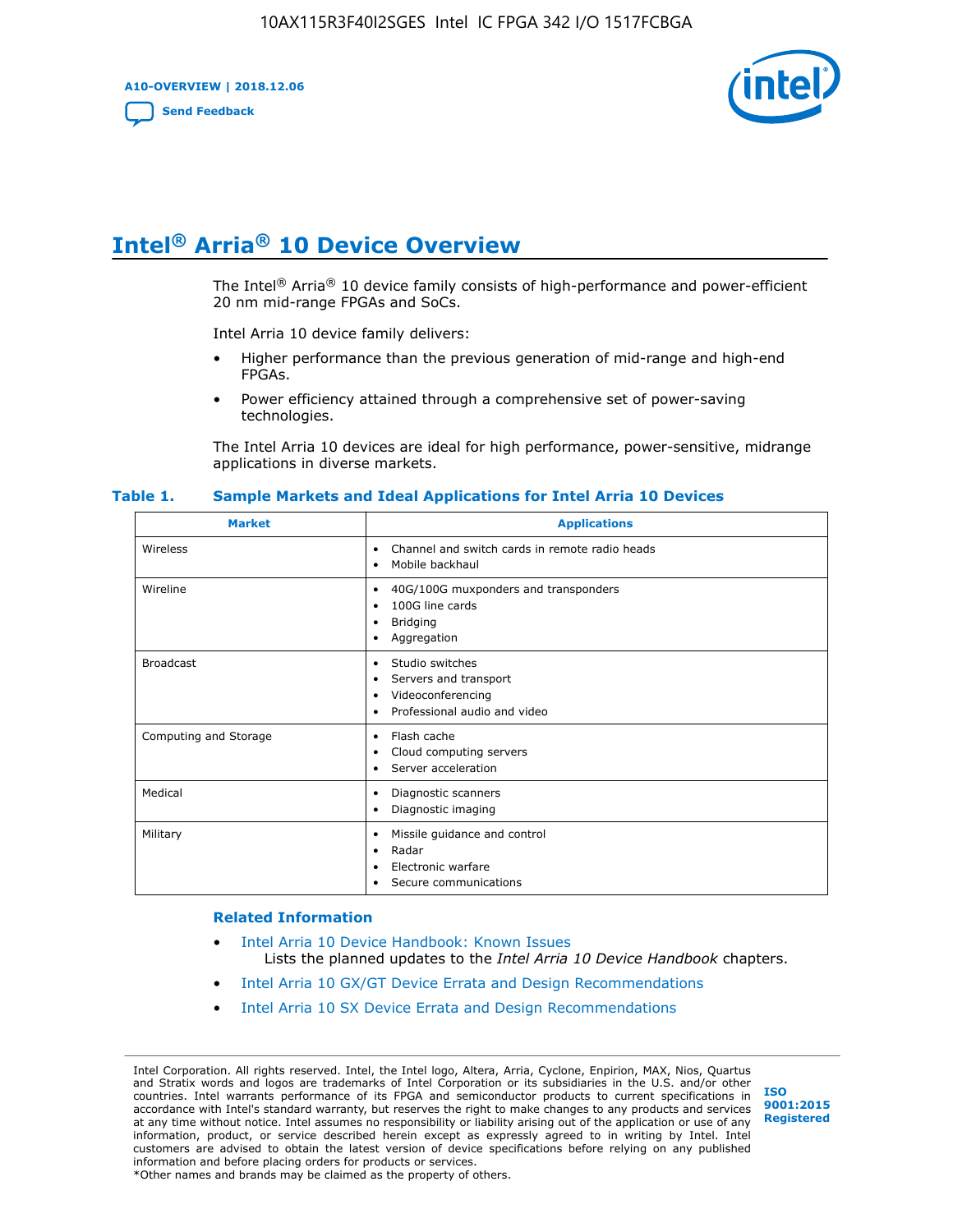

# **Key Advantages of Intel Arria 10 Devices**

## **Table 2. Key Advantages of the Intel Arria 10 Device Family**

| <b>Advantage</b>                                                                                          | <b>Supporting Feature</b>                                                                                                                                                                                                                                                                                                     |  |  |  |  |  |
|-----------------------------------------------------------------------------------------------------------|-------------------------------------------------------------------------------------------------------------------------------------------------------------------------------------------------------------------------------------------------------------------------------------------------------------------------------|--|--|--|--|--|
| Enhanced core architecture                                                                                | Built on TSMC's 20 nm process technology<br>٠<br>60% higher performance than the previous generation of mid-range FPGAs<br>٠<br>15% higher performance than the fastest previous-generation FPGA<br>٠                                                                                                                         |  |  |  |  |  |
| High-bandwidth integrated<br>transceivers                                                                 | Short-reach rates up to 25.8 Gigabits per second (Gbps)<br>٠<br>Backplane capability up to 12.5 Gbps<br>٠<br>Integrated 10GBASE-KR and 40GBASE-KR4 Forward Error Correction (FEC)<br>٠                                                                                                                                        |  |  |  |  |  |
| Improved logic integration and<br>hard IP blocks                                                          | 8-input adaptive logic module (ALM)<br>٠<br>Up to 65.6 megabits (Mb) of embedded memory<br>٠<br>Variable-precision digital signal processing (DSP) blocks<br>Fractional synthesis phase-locked loops (PLLs)<br>٠<br>Hard PCI Express Gen3 IP blocks<br>Hard memory controllers and PHY up to 2,400 Megabits per second (Mbps) |  |  |  |  |  |
| Second generation hard<br>processor system (HPS) with<br>integrated ARM* Cortex*-A9*<br>MPCore* processor | Tight integration of a dual-core ARM Cortex-A9 MPCore processor, hard IP, and an<br>٠<br>FPGA in a single Intel Arria 10 system-on-a-chip (SoC)<br>Supports over 128 Gbps peak bandwidth with integrated data coherency between<br>$\bullet$<br>the processor and the FPGA fabric                                             |  |  |  |  |  |
| Advanced power savings                                                                                    | Comprehensive set of advanced power saving features<br>٠<br>Power-optimized MultiTrack routing and core architecture<br>٠<br>Up to 40% lower power compared to previous generation of mid-range FPGAs<br>Up to 60% lower power compared to previous generation of high-end FPGAs<br>٠                                         |  |  |  |  |  |

# **Summary of Intel Arria 10 Features**

## **Table 3. Summary of Features for Intel Arria 10 Devices**

| <b>Feature</b>                  | <b>Description</b>                                                                                                                                                                                                                                                                                                                                                                                       |
|---------------------------------|----------------------------------------------------------------------------------------------------------------------------------------------------------------------------------------------------------------------------------------------------------------------------------------------------------------------------------------------------------------------------------------------------------|
| Technology                      | TSMC's 20-nm SoC process technology<br>٠<br>Allows operation at a lower $V_{\text{CC}}$ level of 0.82 V instead of the 0.9 V standard $V_{\text{CC}}$ core voltage                                                                                                                                                                                                                                       |
| Packaging                       | 1.0 mm ball-pitch Fineline BGA packaging<br>0.8 mm ball-pitch Ultra Fineline BGA packaging<br>Multiple devices with identical package footprints for seamless migration between different<br><b>FPGA</b> densities<br>Devices with compatible package footprints allow migration to next generation high-end<br>Stratix $\mathcal{R}$ 10 devices<br>RoHS, leaded $(1)$ , and lead-free (Pb-free) options |
| High-performance<br>FPGA fabric | Enhanced 8-input ALM with four registers<br>٠<br>Improved multi-track routing architecture to reduce congestion and improve compilation time<br>Hierarchical core clocking architecture<br>Fine-grained partial reconfiguration                                                                                                                                                                          |
| Internal memory<br>blocks       | M20K-20-Kb memory blocks with hard error correction code (ECC)<br>Memory logic array block (MLAB)-640-bit memory                                                                                                                                                                                                                                                                                         |
|                                 | continued                                                                                                                                                                                                                                                                                                                                                                                                |



<sup>(1)</sup> Contact Intel for availability.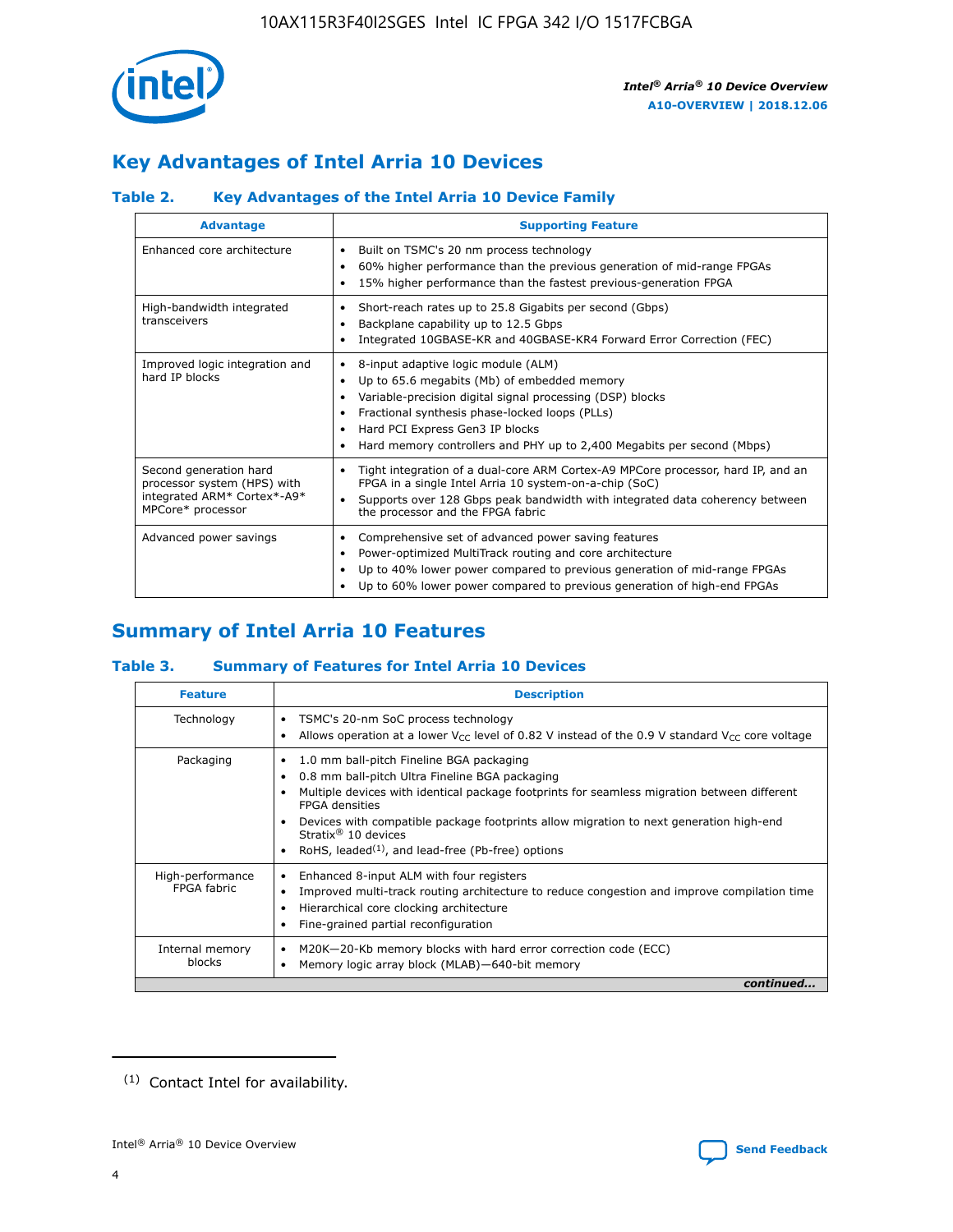$\mathsf{r}$ 



| <b>Feature</b>                         | <b>Description</b>                                                                                             |                                                                                                                                                                                                                                                                                                                                                                                                                                                                                                                                                                                                                                                                                                                                                                                                                                        |  |  |  |  |  |
|----------------------------------------|----------------------------------------------------------------------------------------------------------------|----------------------------------------------------------------------------------------------------------------------------------------------------------------------------------------------------------------------------------------------------------------------------------------------------------------------------------------------------------------------------------------------------------------------------------------------------------------------------------------------------------------------------------------------------------------------------------------------------------------------------------------------------------------------------------------------------------------------------------------------------------------------------------------------------------------------------------------|--|--|--|--|--|
| Embedded Hard IP<br>blocks             | Variable-precision DSP                                                                                         | Native support for signal processing precision levels from $18 \times 19$ to<br>54 x 54<br>Native support for 27 x 27 multiplier mode<br>64-bit accumulator and cascade for systolic finite impulse responses<br>(FIRs)<br>Internal coefficient memory banks<br>$\bullet$<br>Preadder/subtractor for improved efficiency<br>Additional pipeline register to increase performance and reduce<br>power<br>Supports floating point arithmetic:<br>- Perform multiplication, addition, subtraction, multiply-add,<br>multiply-subtract, and complex multiplication.<br>- Supports multiplication with accumulation capability, cascade<br>summation, and cascade subtraction capability.<br>- Dynamic accumulator reset control.<br>- Support direct vector dot and complex multiplication chaining<br>multiply floating point DSP blocks. |  |  |  |  |  |
|                                        | Memory controller                                                                                              | DDR4, DDR3, and DDR3L                                                                                                                                                                                                                                                                                                                                                                                                                                                                                                                                                                                                                                                                                                                                                                                                                  |  |  |  |  |  |
|                                        | PCI Express*                                                                                                   | PCI Express (PCIe*) Gen3 (x1, x2, x4, or x8), Gen2 (x1, x2, x4, or x8)<br>and Gen1 (x1, x2, x4, or x8) hard IP with complete protocol stack,<br>endpoint, and root port                                                                                                                                                                                                                                                                                                                                                                                                                                                                                                                                                                                                                                                                |  |  |  |  |  |
|                                        | Transceiver I/O                                                                                                | 10GBASE-KR/40GBASE-KR4 Forward Error Correction (FEC)<br>PCS hard IPs that support:<br>$\bullet$<br>- 10-Gbps Ethernet (10GbE)<br>- PCIe PIPE interface<br>$-$ Interlaken<br>- Gbps Ethernet (GbE)<br>- Common Public Radio Interface (CPRI) with deterministic latency<br>support<br>- Gigabit-capable passive optical network (GPON) with fast lock-<br>time support<br>13.5G JESD204b<br>$\bullet$<br>8B/10B, 64B/66B, 64B/67B encoders and decoders<br>Custom mode support for proprietary protocols                                                                                                                                                                                                                                                                                                                               |  |  |  |  |  |
| Core clock networks                    | $\bullet$<br>$\bullet$                                                                                         | Up to 800 MHz fabric clocking, depending on the application:<br>- 667 MHz external memory interface clocking with 2,400 Mbps DDR4 interface<br>- 800 MHz LVDS interface clocking with 1,600 Mbps LVDS interface<br>Global, regional, and peripheral clock networks<br>Clock networks that are not used can be gated to reduce dynamic power                                                                                                                                                                                                                                                                                                                                                                                                                                                                                            |  |  |  |  |  |
| Phase-locked loops<br>(PLLs)           | High-resolution fractional synthesis PLLs:<br>$\bullet$<br>Integer PLLs:<br>- Adjacent to general purpose I/Os | - Precision clock synthesis, clock delay compensation, and zero delay buffering (ZDB)<br>- Support integer mode and fractional mode<br>- Fractional mode support with third-order delta-sigma modulation<br>- Support external memory and LVDS interfaces                                                                                                                                                                                                                                                                                                                                                                                                                                                                                                                                                                              |  |  |  |  |  |
| FPGA General-purpose<br>$I/Os$ (GPIOs) | On-chip termination (OCT)                                                                                      | 1.6 Gbps LVDS-every pair can be configured as receiver or transmitter<br>1.2 V to 3.0 V single-ended LVTTL/LVCMOS interfacing                                                                                                                                                                                                                                                                                                                                                                                                                                                                                                                                                                                                                                                                                                          |  |  |  |  |  |
| <b>External Memory</b><br>Interface    |                                                                                                                | Hard memory controller- DDR4, DDR3, and DDR3L support<br>$-$ DDR4 $-$ speeds up to 1,200 MHz/2,400 Mbps<br>- DDR3-speeds up to 1,067 MHz/2,133 Mbps<br>Soft memory controller—provides support for RLDRAM $3^{(2)}$ , QDR IV $^{(2)}$ , and QDR II+<br>continued                                                                                                                                                                                                                                                                                                                                                                                                                                                                                                                                                                       |  |  |  |  |  |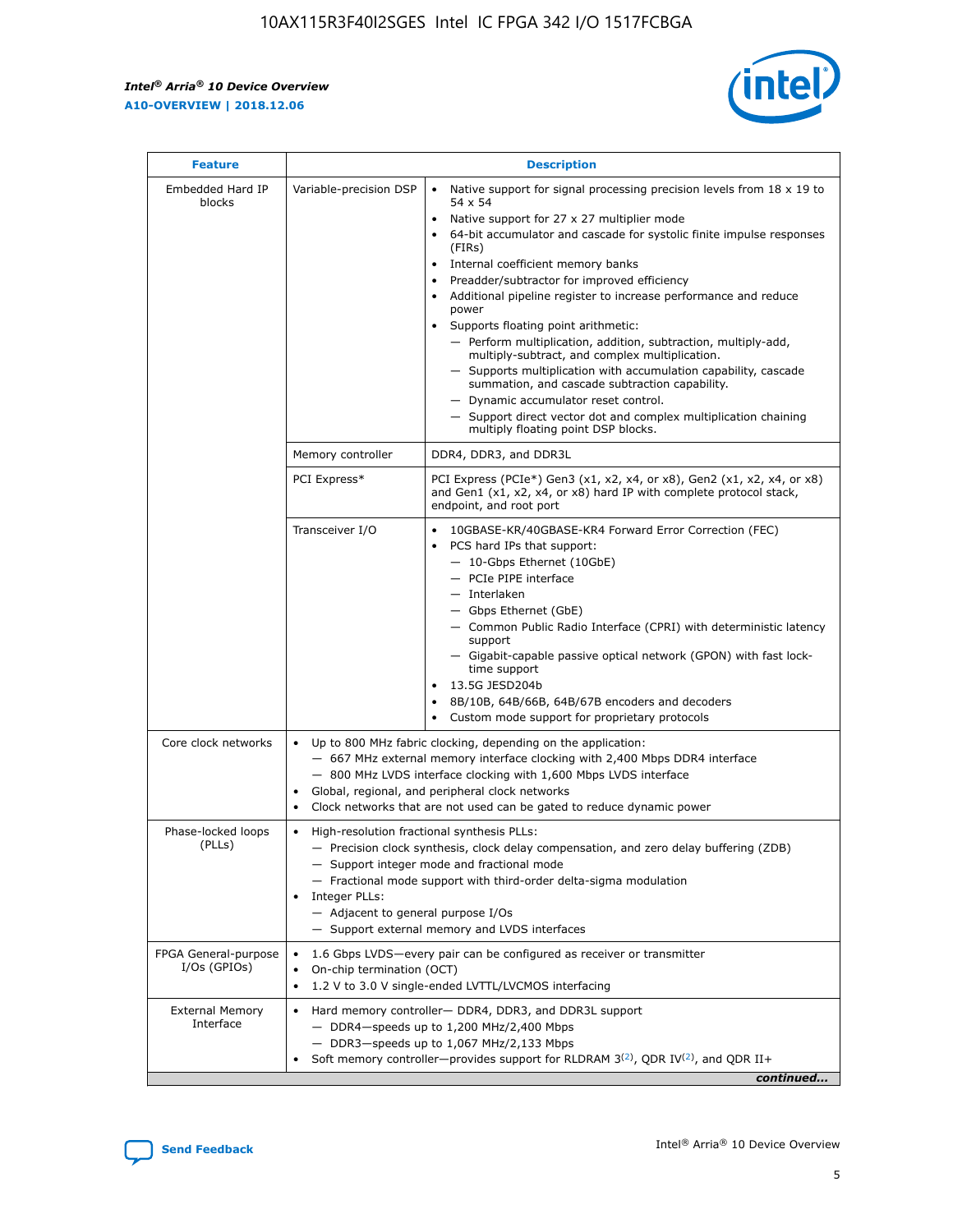

| <b>Feature</b>                                    | <b>Description</b>                                                                                                                                                                                                                                                                                                                                                                                                                                                                                                                                                                                                                         |
|---------------------------------------------------|--------------------------------------------------------------------------------------------------------------------------------------------------------------------------------------------------------------------------------------------------------------------------------------------------------------------------------------------------------------------------------------------------------------------------------------------------------------------------------------------------------------------------------------------------------------------------------------------------------------------------------------------|
| Low-power serial<br>transceivers                  | • Continuous operating range:<br>- Intel Arria 10 GX-1 Gbps to 17.4 Gbps<br>- Intel Arria 10 GT-1 Gbps to 25.8 Gbps<br>Backplane support:<br>$-$ Intel Arria 10 GX-up to 12.5<br>- Intel Arria 10 GT-up to 12.5<br>Extended range down to 125 Mbps with oversampling<br>ATX transmit PLLs with user-configurable fractional synthesis capability<br>Electronic Dispersion Compensation (EDC) support for XFP, SFP+, QSFP, and CFP optical<br>module<br>• Adaptive linear and decision feedback equalization<br>Transmitter pre-emphasis and de-emphasis<br>$\bullet$<br>Dynamic partial reconfiguration of individual transceiver channels |
| <b>HPS</b><br>(Intel Arria 10 SX<br>devices only) | Dual-core ARM Cortex-A9 MPCore processor-1.2 GHz CPU with<br>Processor and system<br>$\bullet$<br>1.5 GHz overdrive capability<br>256 KB on-chip RAM and 64 KB on-chip ROM<br>System peripherals-general-purpose timers, watchdog timers, direct<br>memory access (DMA) controller, FPGA configuration manager, and<br>clock and reset managers<br>Security features-anti-tamper, secure boot, Advanced Encryption<br>$\bullet$<br>Standard (AES) and authentication (SHA)<br>ARM CoreSight* JTAG debug access port, trace port, and on-chip<br>trace storage                                                                              |
|                                                   | <b>External interfaces</b><br>Hard memory interface-Hard memory controller (2,400 Mbps DDR4,<br>$\bullet$<br>and 2,133 Mbps DDR3), Quad serial peripheral interface (QSPI) flash<br>controller, NAND flash controller, direct memory access (DMA)<br>controller, Secure Digital/MultiMediaCard (SD/MMC) controller<br>Communication interface-10/100/1000 Ethernet media access<br>$\bullet$<br>control (MAC), USB On-The-GO (OTG) controllers, I <sup>2</sup> C controllers,<br>UART 16550, serial peripheral interface (SPI), and up to 62<br>HPS GPIO interfaces (48 direct-share I/Os)                                                 |
|                                                   | High-performance ARM AMBA* AXI bus bridges that support<br>Interconnects to core<br>$\bullet$<br>simultaneous read and write<br>HPS-FPGA bridges-include the FPGA-to-HPS, HPS-to-FPGA, and<br>$\bullet$<br>lightweight HPS-to-FPGA bridges that allow the FPGA fabric to issue<br>transactions to slaves in the HPS, and vice versa<br>Configuration bridge that allows HPS configuration manager to<br>configure the core logic via dedicated 32-bit configuration port<br>FPGA-to-HPS SDRAM controller bridge-provides configuration<br>interfaces for the multiport front end (MPFE) of the HPS SDRAM<br>controller                     |
| Configuration                                     | Tamper protection—comprehensive design protection to protect your valuable IP investments<br>Enhanced 256-bit advanced encryption standard (AES) design security with authentication<br>٠<br>Configuration via protocol (CvP) using PCIe Gen1, Gen2, or Gen3<br>continued                                                                                                                                                                                                                                                                                                                                                                  |

<sup>(2)</sup> Intel Arria 10 devices support this external memory interface using hard PHY with soft memory controller.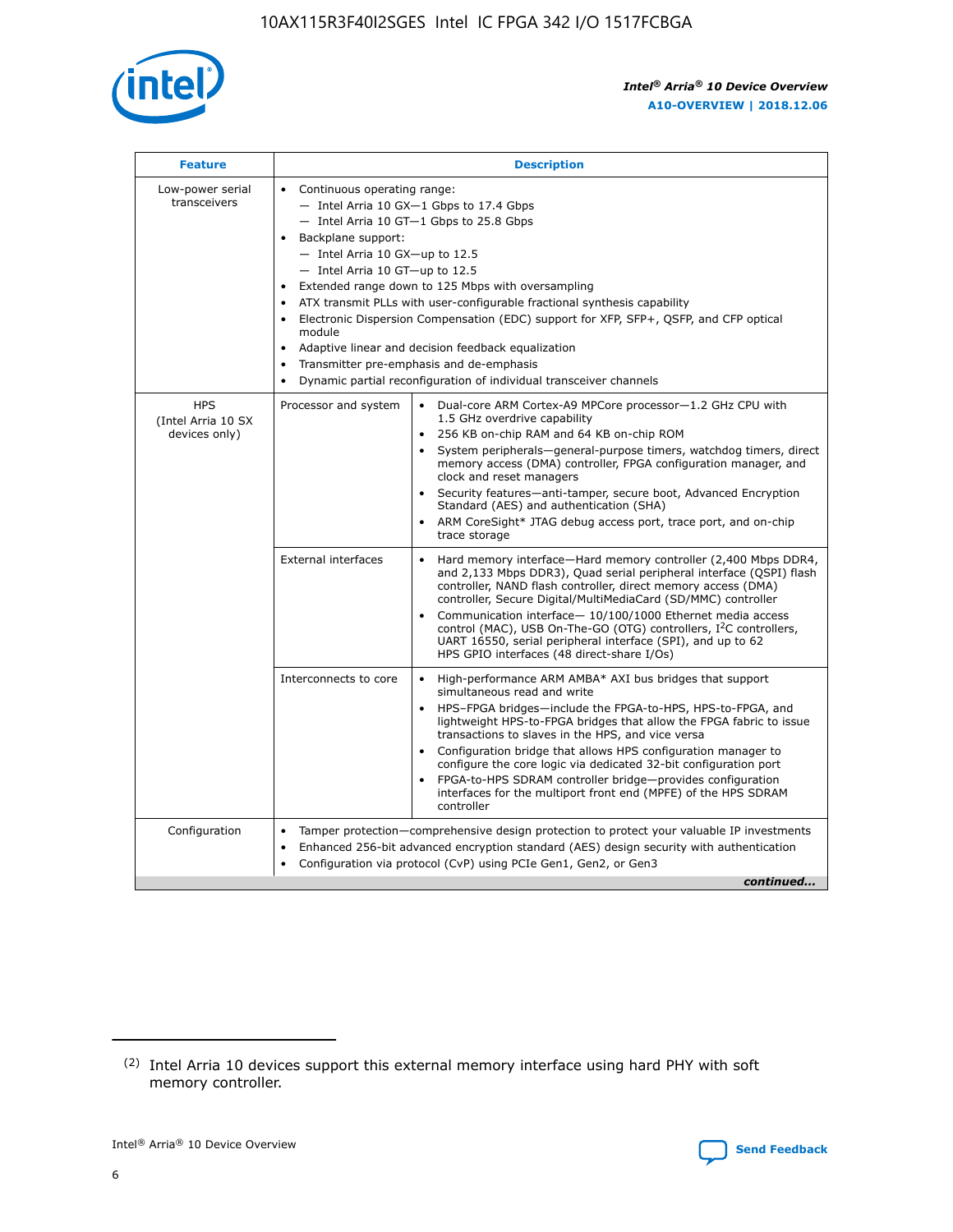

| <b>Feature</b>     | <b>Description</b>                                                                                                                                                                                               |
|--------------------|------------------------------------------------------------------------------------------------------------------------------------------------------------------------------------------------------------------|
|                    | Dynamic reconfiguration of the transceivers and PLLs<br>Fine-grained partial reconfiguration of the core fabric<br>Active Serial x4 Interface<br>$\bullet$                                                       |
| Power management   | SmartVID<br>Low static power device options<br>Programmable Power Technology<br>Intel Quartus <sup>®</sup> Prime integrated power analysis                                                                       |
| Software and tools | Intel Quartus Prime design suite<br>Transceiver toolkit<br>Platform Designer system integration tool<br>DSP Builder for Intel FPGAs<br>OpenCL <sup>™</sup> support<br>Intel SoC FPGA Embedded Design Suite (EDS) |

## **Related Information**

[Intel Arria 10 Transceiver PHY Overview](https://www.intel.com/content/www/us/en/programmable/documentation/nik1398707230472.html#nik1398706768037) Provides details on Intel Arria 10 transceivers.

# **Intel Arria 10 Device Variants and Packages**

#### **Table 4. Device Variants for the Intel Arria 10 Device Family**

| <b>Variant</b>    | <b>Description</b>                                                                                                                                                                                                     |
|-------------------|------------------------------------------------------------------------------------------------------------------------------------------------------------------------------------------------------------------------|
| Intel Arria 10 GX | FPGA featuring 17.4 Gbps transceivers for short reach applications with 12.5 backplane driving<br>capability.                                                                                                          |
| Intel Arria 10 GT | FPGA featuring:<br>17.4 Gbps transceivers for short reach applications with 12.5 backplane driving capability.<br>25.8 Gbps transceivers for supporting CAUI-4 and CEI-25G applications with CFP2 and CFP4<br>modules. |
| Intel Arria 10 SX | SoC integrating ARM-based HPS and FPGA featuring 17.4 Gbps transceivers for short reach<br>applications with 12.5 backplane driving capability.                                                                        |

## **Intel Arria 10 GX**

This section provides the available options, maximum resource counts, and package plan for the Intel Arria 10 GX devices.

The information in this section is correct at the time of publication. For the latest information and to get more details, refer to the Intel FPGA Product Selector.

#### **Related Information**

#### [Intel FPGA Product Selector](http://www.altera.com/products/selector/psg-selector.html) Provides the latest information on Intel products.

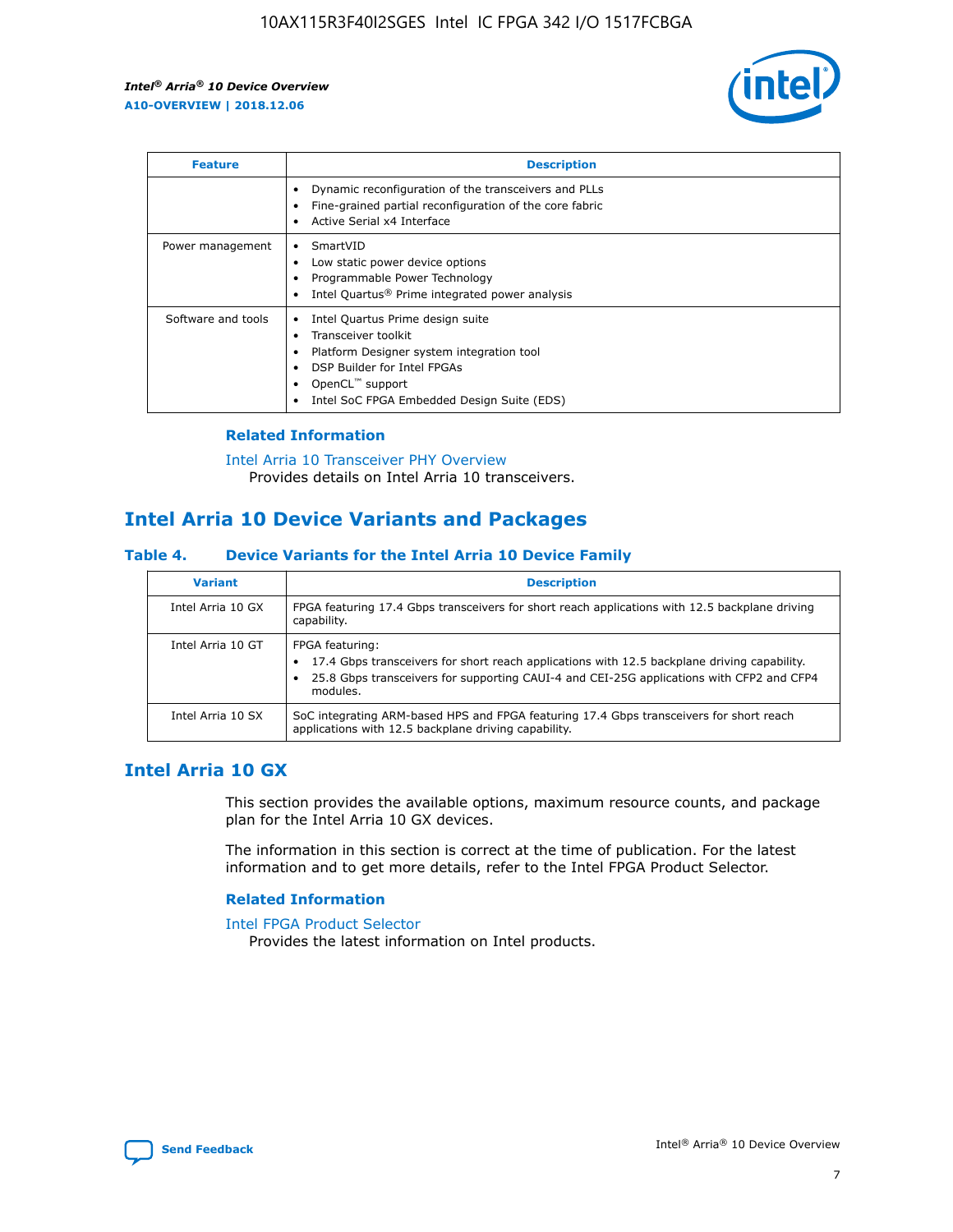

## **Available Options**





#### **Related Information**

[Transceiver Performance for Intel Arria 10 GX/SX Devices](https://www.intel.com/content/www/us/en/programmable/documentation/mcn1413182292568.html#mcn1413213965502) Provides more information about the transceiver speed grade.

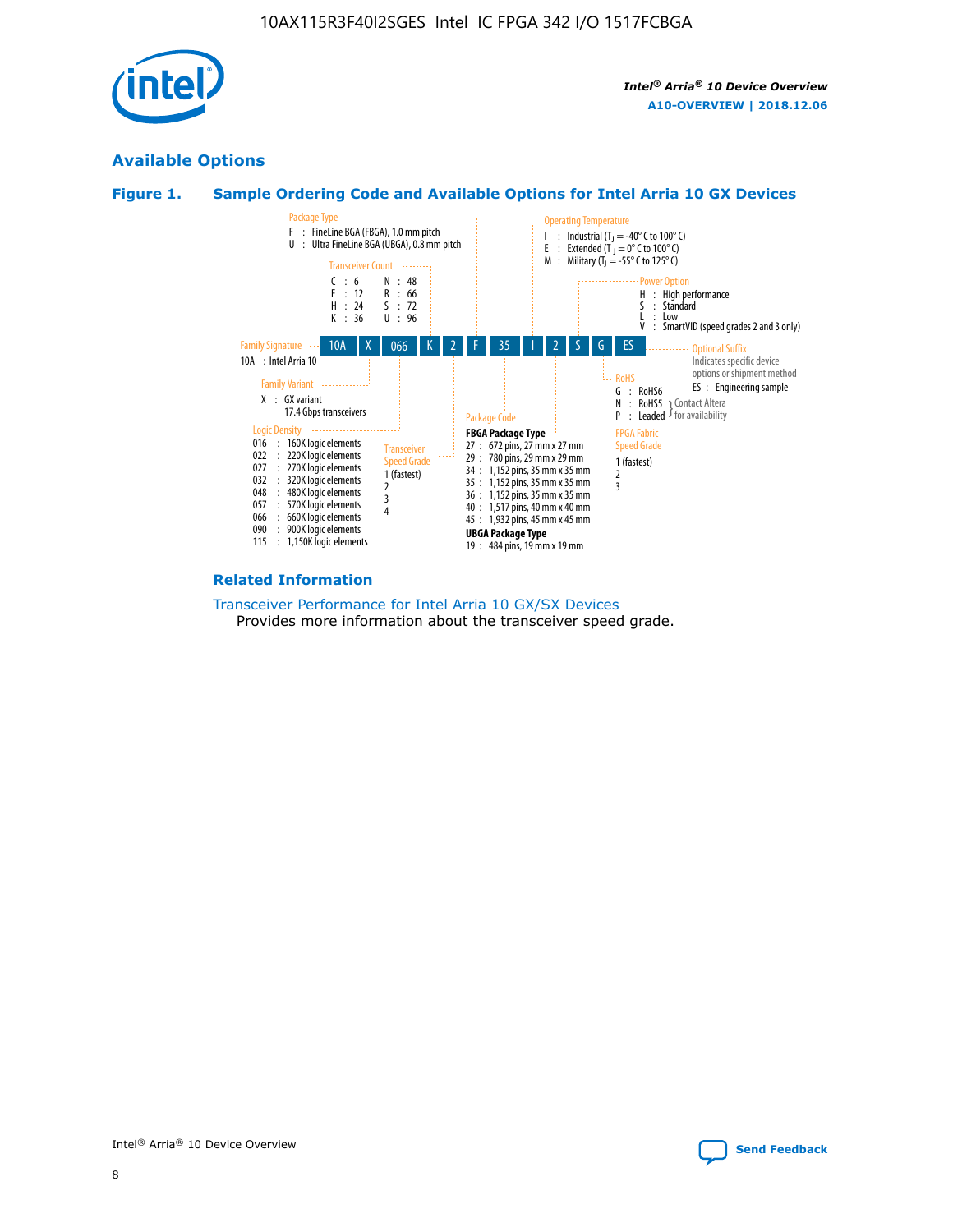

## **Maximum Resources**

#### **Table 5. Maximum Resource Counts for Intel Arria 10 GX Devices (GX 160, GX 220, GX 270, GX 320, and GX 480)**

| <b>Resource</b>              |                         | <b>Product Line</b> |                                |                |                |                |  |  |  |
|------------------------------|-------------------------|---------------------|--------------------------------|----------------|----------------|----------------|--|--|--|
|                              |                         | <b>GX 160</b>       | <b>GX 220</b><br><b>GX 270</b> |                | <b>GX 320</b>  | <b>GX 480</b>  |  |  |  |
| Logic Elements (LE) (K)      |                         | 160                 | 320<br>220<br>270              |                |                | 480            |  |  |  |
| <b>ALM</b>                   |                         | 61,510              | 80,330                         | 101,620        | 119,900        | 183,590        |  |  |  |
| Register                     |                         | 246,040             | 321,320<br>406,480             |                | 479,600        | 734,360        |  |  |  |
| Memory (Kb)                  | M <sub>20</sub> K       | 8,800               | 11,740                         | 15,000         | 17,820         | 28,620         |  |  |  |
|                              | <b>MLAB</b>             | 1,050               | 1,690                          | 2,452          | 2,727          | 4,164          |  |  |  |
| Variable-precision DSP Block |                         | 156                 | 192                            | 830<br>985     |                | 1,368          |  |  |  |
| 18 x 19 Multiplier           |                         | 312                 | 384                            | 1,970<br>1,660 |                | 2,736          |  |  |  |
| PLL                          | Fractional<br>Synthesis | 6                   | 6                              | 8              | 8              | 12             |  |  |  |
|                              | I/O                     | 6                   | 6                              | 8              | 8              | 12             |  |  |  |
| 17.4 Gbps Transceiver        |                         | 12                  | 12                             | 24             | 24             | 36             |  |  |  |
| GPIO <sup>(3)</sup>          |                         | 288                 | 288                            | 384            | 384            | 492            |  |  |  |
| LVDS Pair $(4)$              |                         | 120                 | 120                            | 168            | 168            | 222            |  |  |  |
| PCIe Hard IP Block           |                         | $\mathbf{1}$        | 1                              | $\overline{2}$ | $\overline{2}$ | $\overline{2}$ |  |  |  |
| Hard Memory Controller       |                         | 6                   | 6                              | 8              | 8              | 12             |  |  |  |

<sup>(4)</sup> Each LVDS I/O pair can be used as differential input or output.



<sup>(3)</sup> The number of GPIOs does not include transceiver I/Os. In the Intel Quartus Prime software, the number of user I/Os includes transceiver I/Os.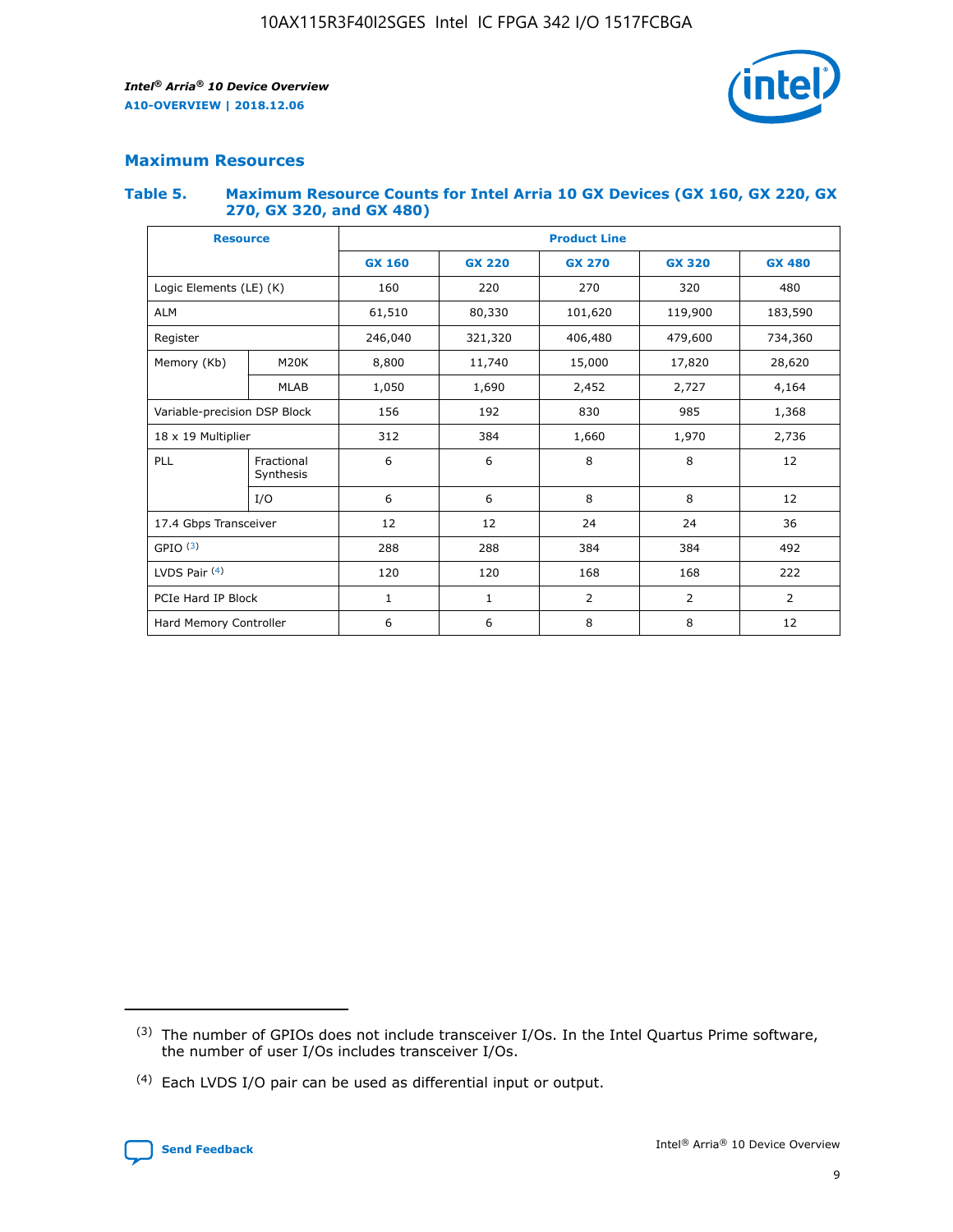

## **Table 6. Maximum Resource Counts for Intel Arria 10 GX Devices (GX 570, GX 660, GX 900, and GX 1150)**

|                              | <b>Resource</b>         | <b>Product Line</b> |                |                |                |  |  |  |
|------------------------------|-------------------------|---------------------|----------------|----------------|----------------|--|--|--|
|                              |                         | <b>GX 570</b>       | <b>GX 660</b>  | <b>GX 900</b>  | <b>GX 1150</b> |  |  |  |
| Logic Elements (LE) (K)      |                         | 570                 | 660            | 900            | 1,150          |  |  |  |
| <b>ALM</b>                   |                         | 217,080             | 251,680        | 339,620        | 427,200        |  |  |  |
| Register                     |                         | 868,320             | 1,006,720      |                | 1,708,800      |  |  |  |
| Memory (Kb)                  | <b>M20K</b>             | 36,000              | 42,620         | 48,460         | 54,260         |  |  |  |
|                              | <b>MLAB</b>             | 5,096               | 5,788          | 9,386          | 12,984         |  |  |  |
| Variable-precision DSP Block |                         | 1,523               | 1,687          | 1,518          | 1,518          |  |  |  |
| $18 \times 19$ Multiplier    |                         | 3,046               | 3,374          | 3,036          | 3,036          |  |  |  |
| PLL                          | Fractional<br>Synthesis | 16                  | 16             | 32             | 32             |  |  |  |
|                              | I/O                     | 16                  | 16             | 16             | 16             |  |  |  |
| 17.4 Gbps Transceiver        |                         | 48                  | 48             | 96             | 96             |  |  |  |
| GPIO <sup>(3)</sup>          |                         | 696                 | 696            | 768            | 768            |  |  |  |
| LVDS Pair $(4)$              |                         | 324                 | 324            | 384            | 384            |  |  |  |
| PCIe Hard IP Block           |                         | 2                   | $\overline{2}$ | $\overline{4}$ | 4              |  |  |  |
| Hard Memory Controller       |                         | 16                  | 16             | 16             | 16             |  |  |  |

## **Package Plan**

## **Table 7. Package Plan for Intel Arria 10 GX Devices (U19, F27, and F29)**

Refer to I/O and High Speed I/O in Intel Arria 10 Devices chapter for the number of 3 V I/O, LVDS I/O, and LVDS channels in each device package.

| <b>Product Line</b> | U <sub>19</sub><br>$(19 \text{ mm} \times 19 \text{ mm})$<br>484-pin UBGA) |          |             |         | <b>F27</b><br>(27 mm × 27 mm,<br>672-pin FBGA) |             | <b>F29</b><br>(29 mm × 29 mm,<br>780-pin FBGA) |          |             |  |
|---------------------|----------------------------------------------------------------------------|----------|-------------|---------|------------------------------------------------|-------------|------------------------------------------------|----------|-------------|--|
|                     | 3 V I/O                                                                    | LVDS I/O | <b>XCVR</b> | 3 V I/O | LVDS I/O                                       | <b>XCVR</b> | 3 V I/O                                        | LVDS I/O | <b>XCVR</b> |  |
| GX 160              | 48                                                                         | 192      | 6           | 48      | 192                                            | 12          | 48                                             | 240      | 12          |  |
| GX 220              | 48                                                                         | 192      | 6           | 48      | 192                                            | 12          | 48                                             | 240      | 12          |  |
| GX 270              |                                                                            |          |             | 48      | 192                                            | 12          | 48                                             | 312      | 12          |  |
| GX 320              |                                                                            |          |             | 48      | 192                                            | 12          | 48                                             | 312      | 12          |  |
| GX 480              |                                                                            |          |             |         |                                                |             | 48                                             | 312      | 12          |  |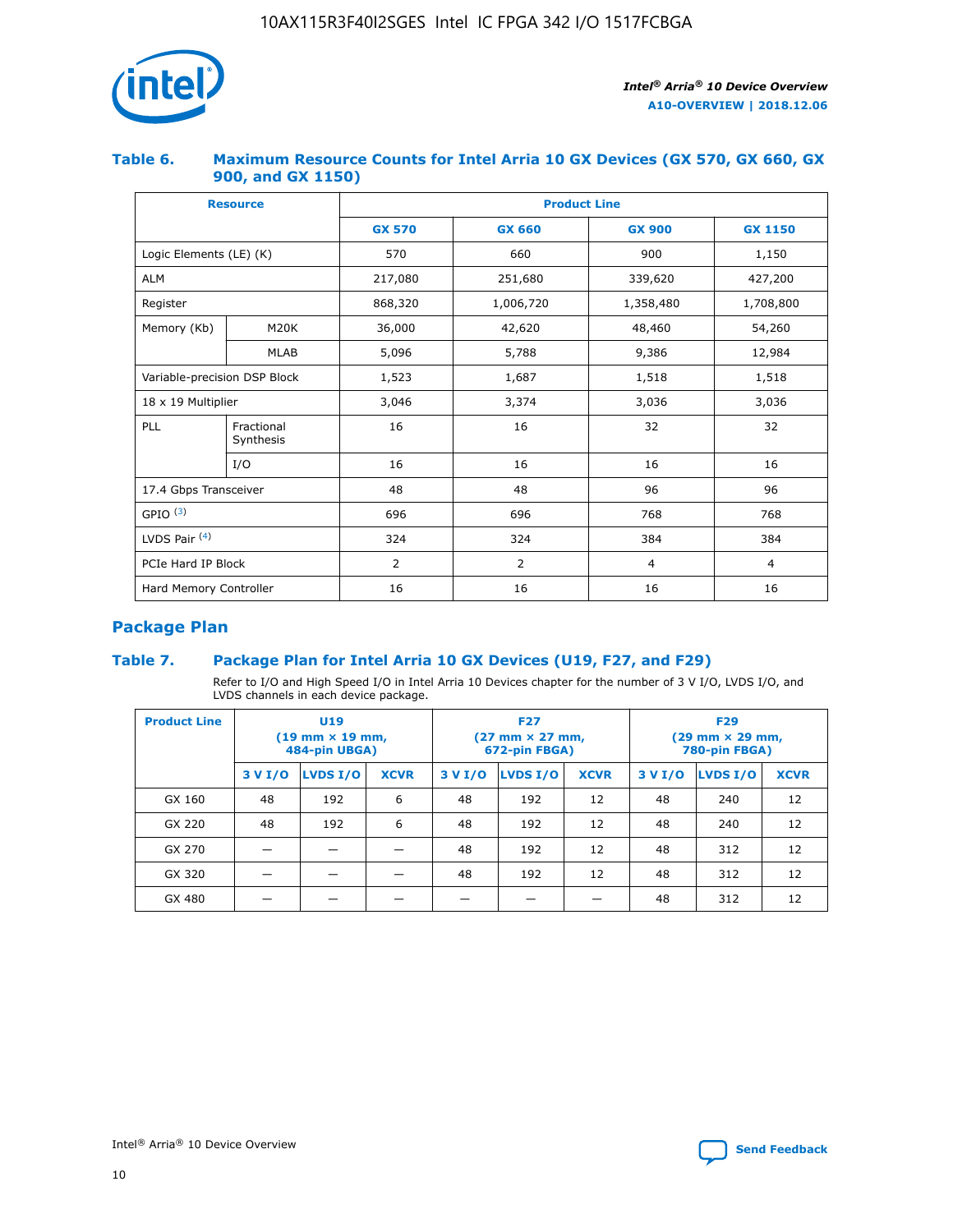

#### **Table 8. Package Plan for Intel Arria 10 GX Devices (F34, F35, NF40, and KF40)**

Refer to I/O and High Speed I/O in Intel Arria 10 Devices chapter for the number of 3 V I/O, LVDS I/O, and LVDS channels in each device package.

| <b>Product Line</b> | <b>F34</b><br>$(35 \text{ mm} \times 35 \text{ mm})$<br>1152-pin FBGA) |                    | <b>F35</b><br>$(35 \text{ mm} \times 35 \text{ mm})$<br><b>1152-pin FBGA)</b> |           | <b>KF40</b><br>$(40$ mm $\times$ 40 mm,<br>1517-pin FBGA) |             |           | <b>NF40</b><br>$(40$ mm $\times$ 40 mm,<br><b>1517-pin FBGA)</b> |             |            |                    |             |
|---------------------|------------------------------------------------------------------------|--------------------|-------------------------------------------------------------------------------|-----------|-----------------------------------------------------------|-------------|-----------|------------------------------------------------------------------|-------------|------------|--------------------|-------------|
|                     | 3V<br>I/O                                                              | <b>LVDS</b><br>I/O | <b>XCVR</b>                                                                   | 3V<br>I/O | <b>LVDS</b><br>I/O                                        | <b>XCVR</b> | 3V<br>I/O | <b>LVDS</b><br>I/O                                               | <b>XCVR</b> | 3 V<br>I/O | <b>LVDS</b><br>I/O | <b>XCVR</b> |
| GX 270              | 48                                                                     | 336                | 24                                                                            | 48        | 336                                                       | 24          |           |                                                                  |             |            |                    |             |
| GX 320              | 48                                                                     | 336                | 24                                                                            | 48        | 336                                                       | 24          |           |                                                                  |             |            |                    |             |
| GX 480              | 48                                                                     | 444                | 24                                                                            | 48        | 348                                                       | 36          |           |                                                                  |             |            |                    |             |
| GX 570              | 48                                                                     | 444                | 24                                                                            | 48        | 348                                                       | 36          | 96        | 600                                                              | 36          | 48         | 540                | 48          |
| GX 660              | 48                                                                     | 444                | 24                                                                            | 48        | 348                                                       | 36          | 96        | 600                                                              | 36          | 48         | 540                | 48          |
| GX 900              |                                                                        | 504                | 24                                                                            | -         |                                                           |             |           |                                                                  |             |            | 600                | 48          |
| GX 1150             |                                                                        | 504                | 24                                                                            |           |                                                           |             |           |                                                                  |             |            | 600                | 48          |

#### **Table 9. Package Plan for Intel Arria 10 GX Devices (RF40, NF45, SF45, and UF45)**

Refer to I/O and High Speed I/O in Intel Arria 10 Devices chapter for the number of 3 V I/O, LVDS I/O, and LVDS channels in each device package.

| <b>Product Line</b> | <b>RF40</b><br>$(40$ mm $\times$ 40 mm,<br>1517-pin FBGA) |                    |             | <b>NF45</b><br>$(45 \text{ mm} \times 45 \text{ mm})$<br><b>1932-pin FBGA)</b> |                    |             | <b>SF45</b><br>$(45 \text{ mm} \times 45 \text{ mm})$<br><b>1932-pin FBGA)</b> |                    |             | <b>UF45</b><br>$(45 \text{ mm} \times 45 \text{ mm})$<br><b>1932-pin FBGA)</b> |                    |             |
|---------------------|-----------------------------------------------------------|--------------------|-------------|--------------------------------------------------------------------------------|--------------------|-------------|--------------------------------------------------------------------------------|--------------------|-------------|--------------------------------------------------------------------------------|--------------------|-------------|
|                     | 3V<br>I/O                                                 | <b>LVDS</b><br>I/O | <b>XCVR</b> | 3 V<br>I/O                                                                     | <b>LVDS</b><br>I/O | <b>XCVR</b> | 3 V<br>I/O                                                                     | <b>LVDS</b><br>I/O | <b>XCVR</b> | 3V<br>I/O                                                                      | <b>LVDS</b><br>I/O | <b>XCVR</b> |
| GX 900              |                                                           | 342                | 66          | _                                                                              | 768                | 48          |                                                                                | 624                | 72          |                                                                                | 480                | 96          |
| GX 1150             |                                                           | 342                | 66          | _                                                                              | 768                | 48          |                                                                                | 624                | 72          |                                                                                | 480                | 96          |

### **Related Information**

[I/O and High-Speed Differential I/O Interfaces in Intel Arria 10 Devices chapter, Intel](https://www.intel.com/content/www/us/en/programmable/documentation/sam1403482614086.html#sam1403482030321) [Arria 10 Device Handbook](https://www.intel.com/content/www/us/en/programmable/documentation/sam1403482614086.html#sam1403482030321)

Provides the number of 3 V and LVDS I/Os, and LVDS channels for each Intel Arria 10 device package.

## **Intel Arria 10 GT**

This section provides the available options, maximum resource counts, and package plan for the Intel Arria 10 GT devices.

The information in this section is correct at the time of publication. For the latest information and to get more details, refer to the Intel FPGA Product Selector.

#### **Related Information**

#### [Intel FPGA Product Selector](http://www.altera.com/products/selector/psg-selector.html)

Provides the latest information on Intel products.

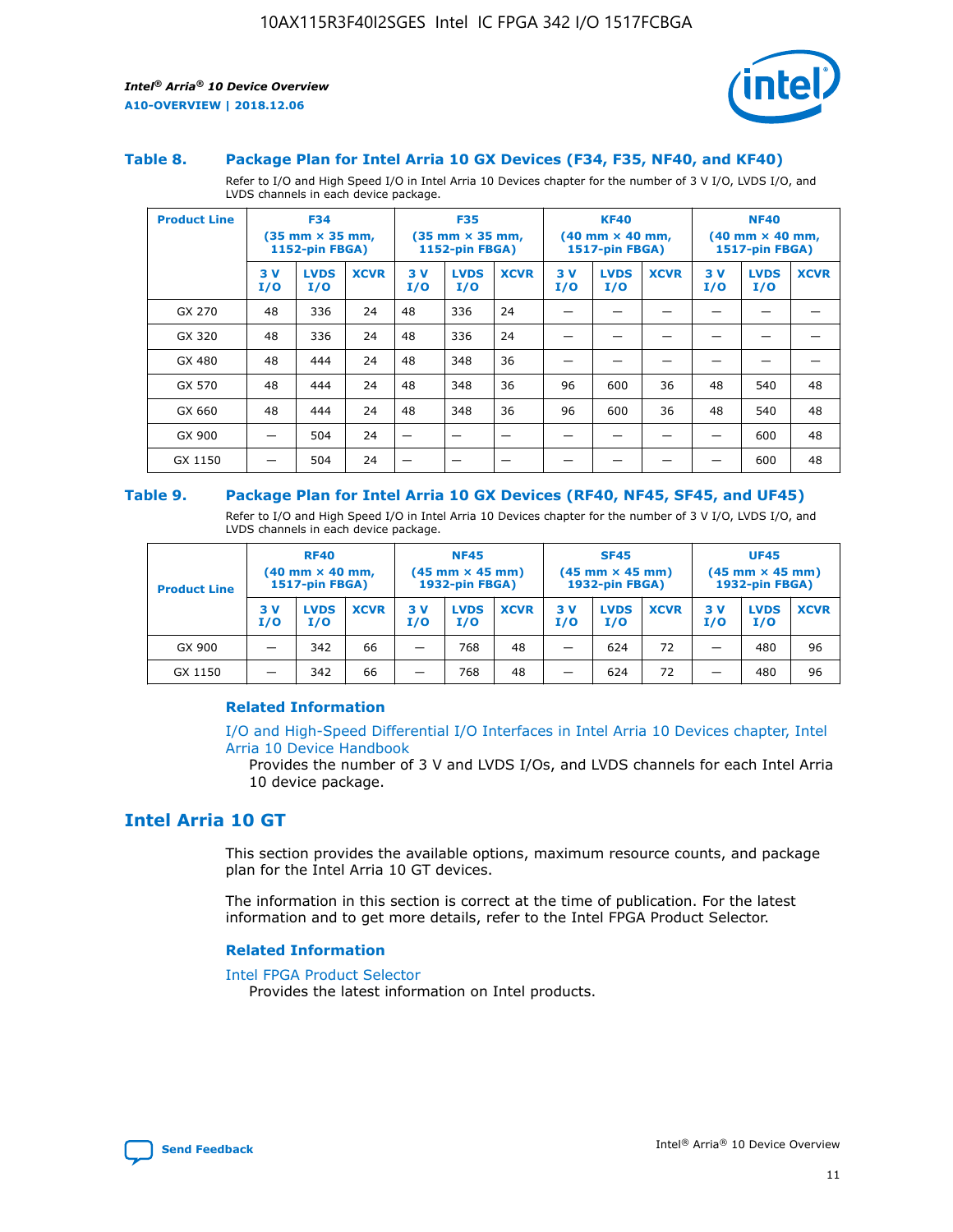

## **Available Options**

## **Figure 2. Sample Ordering Code and Available Options for Intel Arria 10 GT Devices**

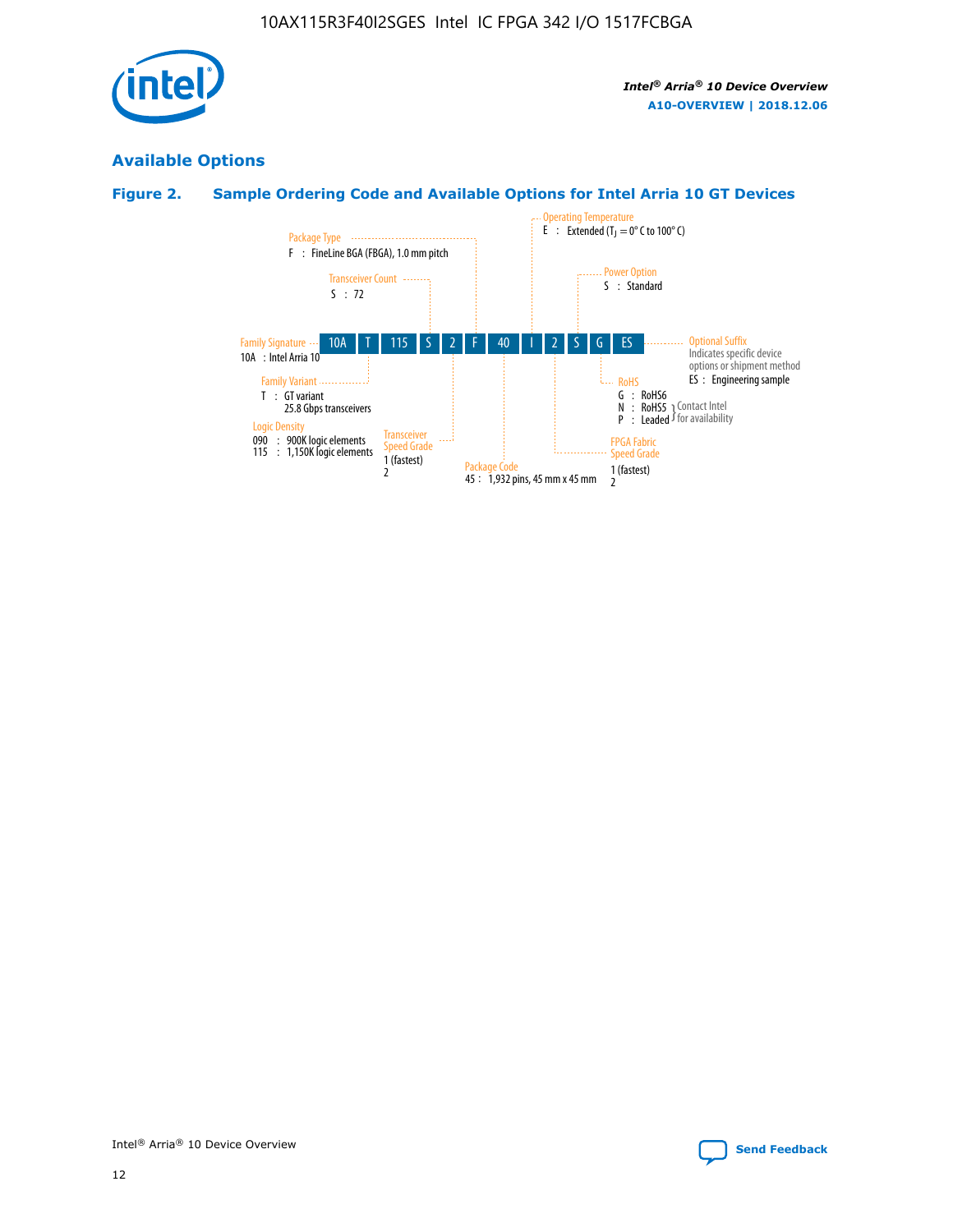

## **Maximum Resources**

#### **Table 10. Maximum Resource Counts for Intel Arria 10 GT Devices**

| <b>Resource</b>              |                      | <b>Product Line</b> |                |  |
|------------------------------|----------------------|---------------------|----------------|--|
|                              |                      | <b>GT 900</b>       | <b>GT 1150</b> |  |
| Logic Elements (LE) (K)      |                      | 900                 | 1,150          |  |
| <b>ALM</b>                   |                      | 339,620             | 427,200        |  |
| Register                     |                      | 1,358,480           | 1,708,800      |  |
| Memory (Kb)                  | M20K                 | 48,460              | 54,260         |  |
|                              | <b>MLAB</b>          | 9,386               | 12,984         |  |
| Variable-precision DSP Block |                      | 1,518               | 1,518          |  |
| 18 x 19 Multiplier           |                      | 3,036               | 3,036          |  |
| PLL                          | Fractional Synthesis | 32                  | 32             |  |
|                              | I/O                  | 16                  | 16             |  |
| Transceiver                  | 17.4 Gbps            | 72(5)               | 72(5)          |  |
|                              | 25.8 Gbps            | 6                   | 6              |  |
| GPIO <sup>(6)</sup>          |                      | 624                 | 624            |  |
| LVDS Pair $(7)$              |                      | 312                 | 312            |  |
| PCIe Hard IP Block           |                      | $\overline{4}$      | $\overline{4}$ |  |
| Hard Memory Controller       |                      | 16                  | 16             |  |

### **Related Information**

#### [Intel Arria 10 GT Channel Usage](https://www.intel.com/content/www/us/en/programmable/documentation/nik1398707230472.html#nik1398707008178)

Configuring GT/GX channels in Intel Arria 10 GT devices.

## **Package Plan**

### **Table 11. Package Plan for Intel Arria 10 GT Devices**

Refer to I/O and High Speed I/O in Intel Arria 10 Devices chapter for the number of 3 V I/O, LVDS I/O, and LVDS channels in each device package.

| <b>Product Line</b> | <b>SF45</b><br>(45 mm × 45 mm, 1932-pin FBGA) |                 |             |  |  |  |  |
|---------------------|-----------------------------------------------|-----------------|-------------|--|--|--|--|
|                     | 3 V I/O                                       | <b>LVDS I/O</b> | <b>XCVR</b> |  |  |  |  |
| GT 900              |                                               | 624             | 72          |  |  |  |  |
| GT 1150             |                                               | 624             | 72          |  |  |  |  |

<sup>(7)</sup> Each LVDS I/O pair can be used as differential input or output.



 $(5)$  If all 6 GT channels are in use, 12 of the GX channels are not usable.

<sup>(6)</sup> The number of GPIOs does not include transceiver I/Os. In the Intel Quartus Prime software, the number of user I/Os includes transceiver I/Os.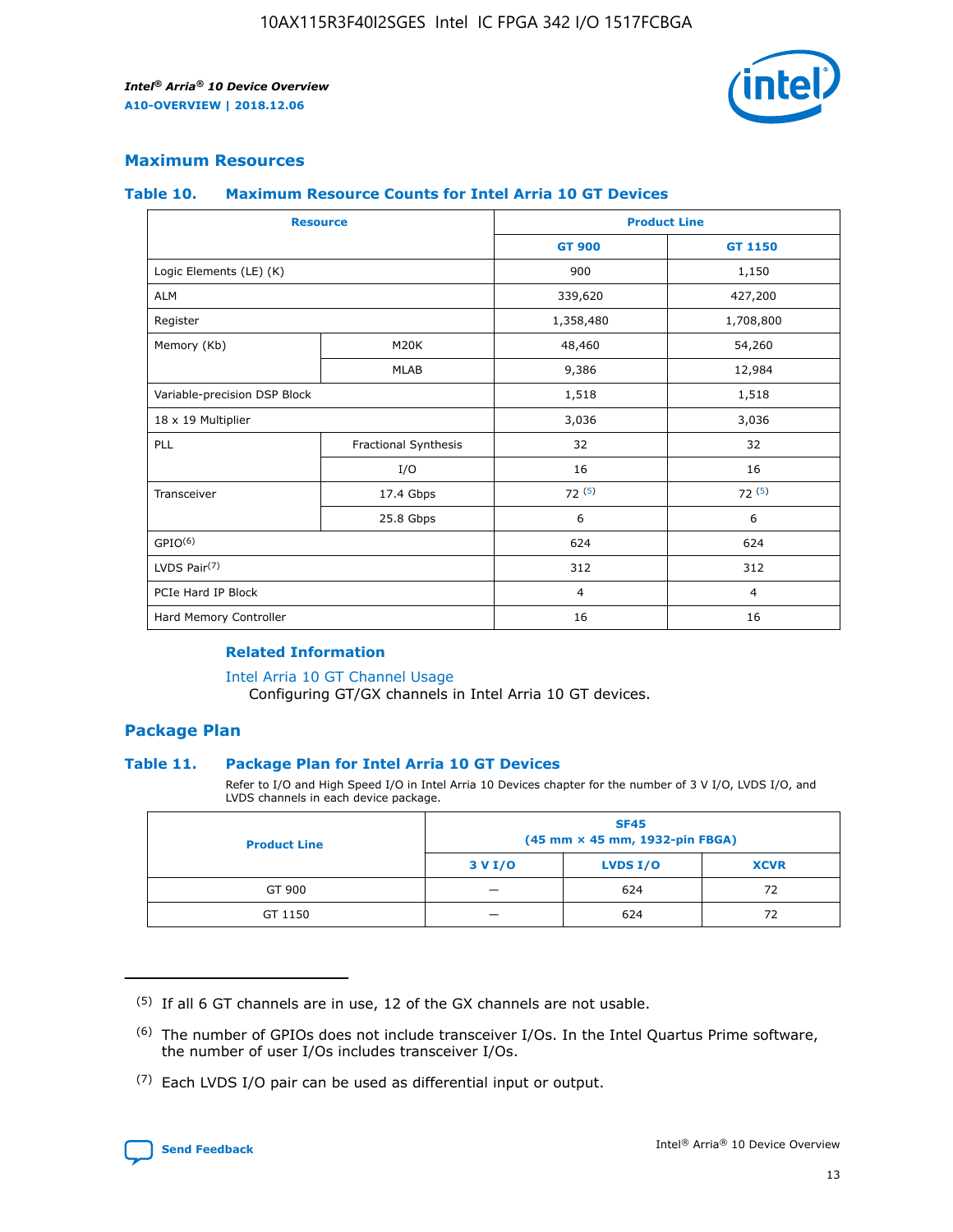

#### **Related Information**

[I/O and High-Speed Differential I/O Interfaces in Intel Arria 10 Devices chapter, Intel](https://www.intel.com/content/www/us/en/programmable/documentation/sam1403482614086.html#sam1403482030321) [Arria 10 Device Handbook](https://www.intel.com/content/www/us/en/programmable/documentation/sam1403482614086.html#sam1403482030321)

Provides the number of 3 V and LVDS I/Os, and LVDS channels for each Intel Arria 10 device package.

## **Intel Arria 10 SX**

This section provides the available options, maximum resource counts, and package plan for the Intel Arria 10 SX devices.

The information in this section is correct at the time of publication. For the latest information and to get more details, refer to the Intel FPGA Product Selector.

#### **Related Information**

[Intel FPGA Product Selector](http://www.altera.com/products/selector/psg-selector.html) Provides the latest information on Intel products.

#### **Available Options**

#### **Figure 3. Sample Ordering Code and Available Options for Intel Arria 10 SX Devices**



#### **Related Information**

[Transceiver Performance for Intel Arria 10 GX/SX Devices](https://www.intel.com/content/www/us/en/programmable/documentation/mcn1413182292568.html#mcn1413213965502) Provides more information about the transceiver speed grade.

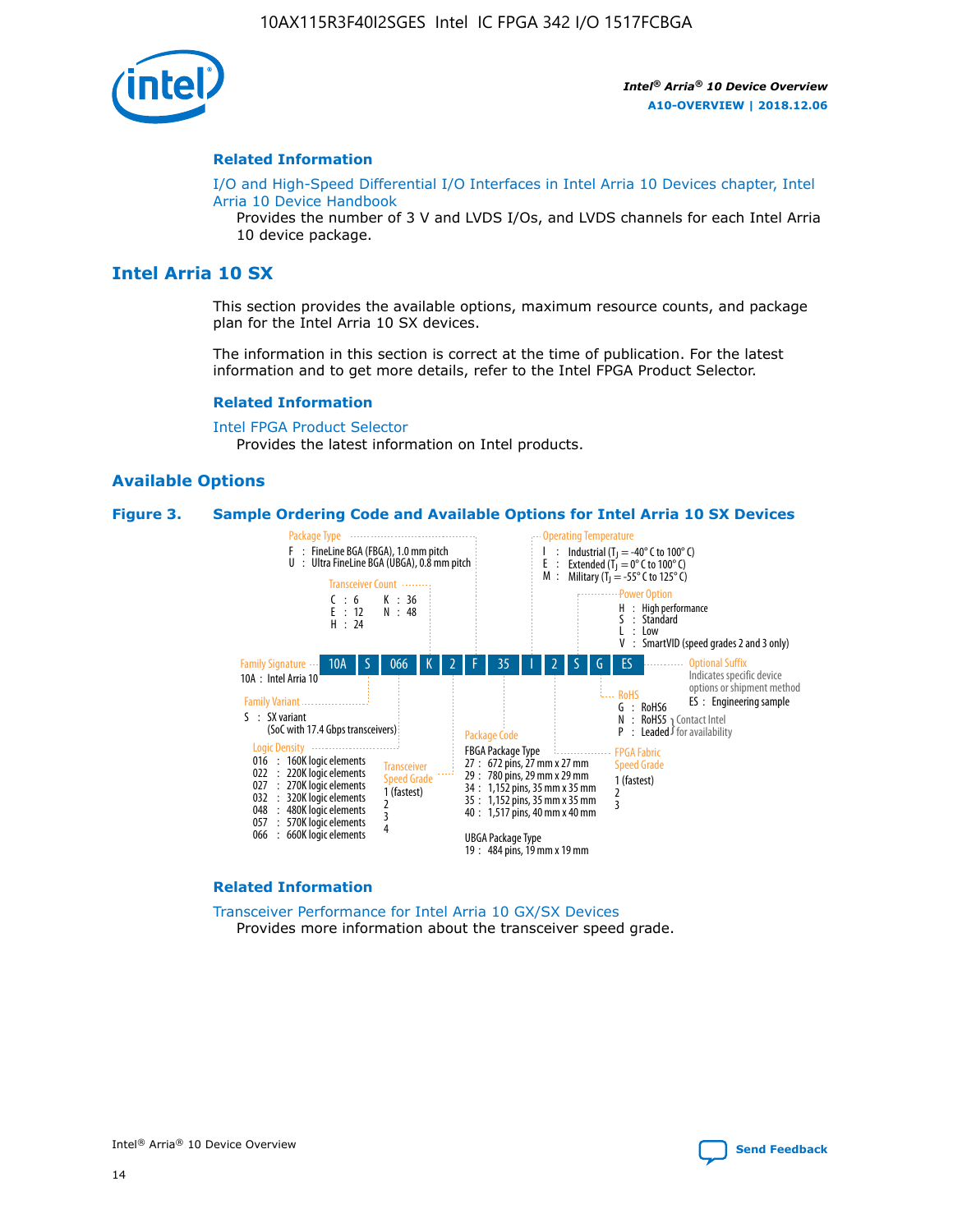

## **Maximum Resources**

### **Table 12. Maximum Resource Counts for Intel Arria 10 SX Devices**

| <b>Resource</b>                   |                         | <b>Product Line</b> |               |                |                |                |                |                |  |  |  |
|-----------------------------------|-------------------------|---------------------|---------------|----------------|----------------|----------------|----------------|----------------|--|--|--|
|                                   |                         | <b>SX 160</b>       | <b>SX 220</b> | <b>SX 270</b>  | <b>SX 320</b>  | <b>SX 480</b>  | <b>SX 570</b>  | <b>SX 660</b>  |  |  |  |
| Logic Elements (LE) (K)           |                         | 160                 | 220           | 270            | 320            | 480            | 570            | 660            |  |  |  |
| <b>ALM</b>                        |                         | 61,510              | 80,330        | 101,620        | 119,900        | 183,590        | 217,080        | 251,680        |  |  |  |
| Register                          |                         | 246,040             | 321,320       | 406,480        | 479,600        | 734,360        | 868,320        | 1,006,720      |  |  |  |
| Memory (Kb)                       | <b>M20K</b>             | 8,800               | 11,740        | 15,000         | 17,820         | 28,620         | 36,000         | 42,620         |  |  |  |
|                                   | <b>MLAB</b>             | 1,050               | 1,690         | 2,452          | 2,727          | 4,164          | 5,096          | 5,788          |  |  |  |
| Variable-precision DSP Block      |                         | 156                 | 192           | 830            | 985            | 1,368          | 1,523          | 1,687          |  |  |  |
| 18 x 19 Multiplier                |                         | 312                 | 384           | 1,660          | 1,970          | 2,736          | 3,046          | 3,374          |  |  |  |
| PLL                               | Fractional<br>Synthesis | 6                   | 6             | 8              | 8              | 12             | 16             | 16             |  |  |  |
|                                   | I/O                     | 6                   | 6             | 8              | 8              | 12             | 16             | 16             |  |  |  |
| 17.4 Gbps Transceiver             |                         | 12                  | 12            | 24             | 24             | 36             | 48             | 48             |  |  |  |
| GPIO <sup>(8)</sup>               |                         | 288                 | 288           | 384            | 384            | 492            | 696            | 696            |  |  |  |
| LVDS Pair $(9)$                   |                         | 120                 | 120           | 168            | 168            | 174            | 324            | 324            |  |  |  |
| PCIe Hard IP Block                |                         | $\mathbf{1}$        | $\mathbf{1}$  | $\overline{2}$ | $\overline{2}$ | $\overline{2}$ | $\overline{2}$ | $\overline{2}$ |  |  |  |
| Hard Memory Controller            |                         | 6                   | 6             | 8              | 8              | 12             | 16             | 16             |  |  |  |
| ARM Cortex-A9 MPCore<br>Processor |                         | Yes                 | Yes           | Yes            | Yes            | Yes            | Yes            | <b>Yes</b>     |  |  |  |

## **Package Plan**

### **Table 13. Package Plan for Intel Arria 10 SX Devices (U19, F27, F29, and F34)**

Refer to I/O and High Speed I/O in Intel Arria 10 Devices chapter for the number of 3 V I/O, LVDS I/O, and LVDS channels in each device package.

| <b>Product Line</b> | <b>U19</b><br>$(19 \text{ mm} \times 19 \text{ mm})$<br>484-pin UBGA) |                    |             | <b>F27</b><br>$(27 \text{ mm} \times 27 \text{ mm})$<br>672-pin FBGA) |                    | <b>F29</b><br>$(29$ mm $\times$ 29 mm,<br>780-pin FBGA) |            |                    | <b>F34</b><br>$(35 \text{ mm} \times 35 \text{ mm})$<br>1152-pin FBGA) |           |                    |             |
|---------------------|-----------------------------------------------------------------------|--------------------|-------------|-----------------------------------------------------------------------|--------------------|---------------------------------------------------------|------------|--------------------|------------------------------------------------------------------------|-----------|--------------------|-------------|
|                     | 3V<br>I/O                                                             | <b>LVDS</b><br>I/O | <b>XCVR</b> | 3V<br>I/O                                                             | <b>LVDS</b><br>I/O | <b>XCVR</b>                                             | 3 V<br>I/O | <b>LVDS</b><br>I/O | <b>XCVR</b>                                                            | 3V<br>I/O | <b>LVDS</b><br>I/O | <b>XCVR</b> |
| SX 160              | 48                                                                    | 144                | 6           | 48                                                                    | 192                | 12                                                      | 48         | 240                | 12                                                                     | –         |                    |             |
| SX 220              | 48                                                                    | 144                | 6           | 48                                                                    | 192                | 12                                                      | 48         | 240                | 12                                                                     |           |                    |             |
| SX 270              |                                                                       |                    |             | 48                                                                    | 192                | 12                                                      | 48         | 312                | 12                                                                     | 48        | 336                | 24          |
| SX 320              |                                                                       |                    |             | 48                                                                    | 192                | 12                                                      | 48         | 312                | 12                                                                     | 48        | 336                | 24          |
|                     | continued                                                             |                    |             |                                                                       |                    |                                                         |            |                    |                                                                        |           |                    |             |

 $(8)$  The number of GPIOs does not include transceiver I/Os. In the Intel Quartus Prime software, the number of user I/Os includes transceiver I/Os.

 $(9)$  Each LVDS I/O pair can be used as differential input or output.

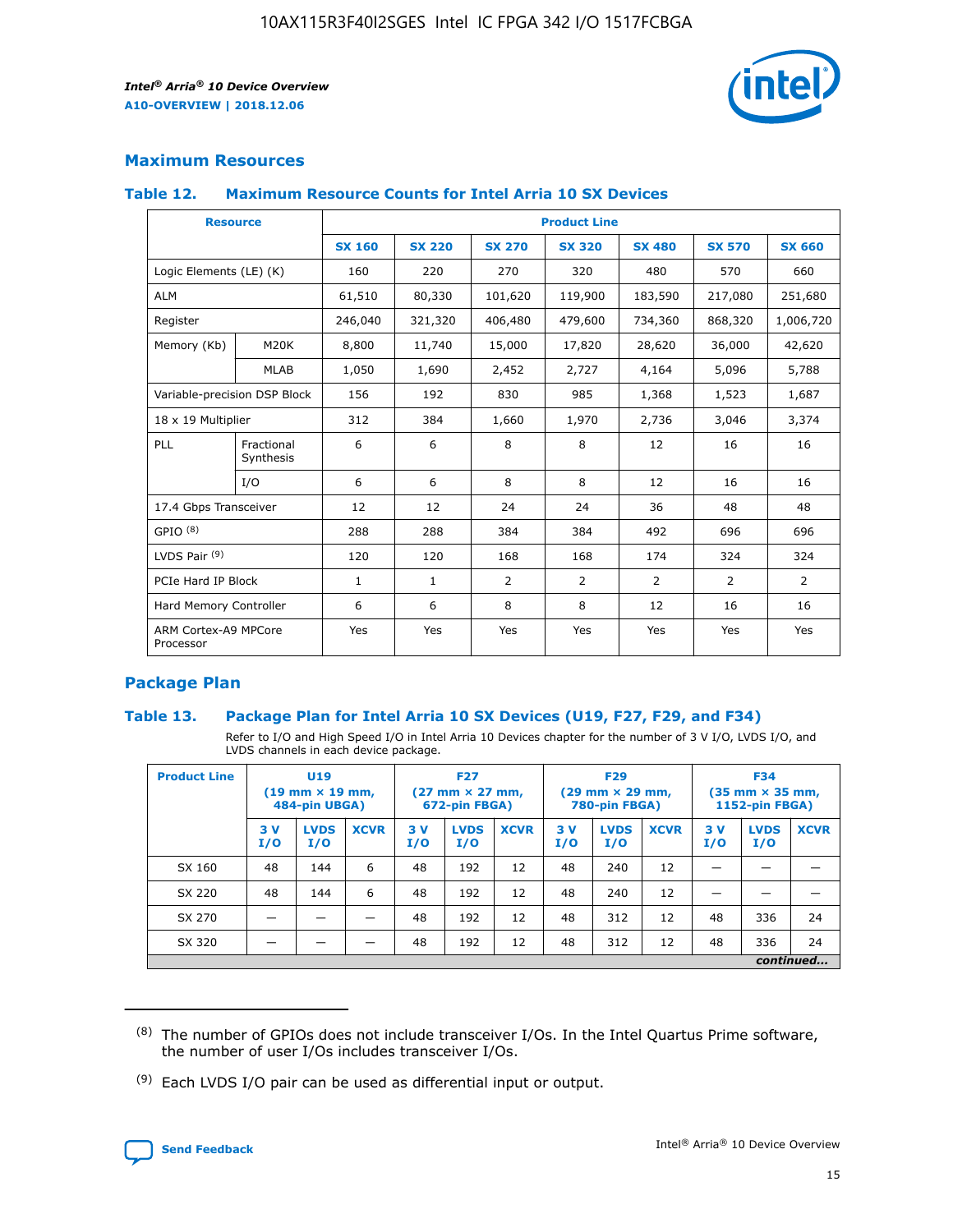

| <b>Product Line</b> | U <sub>19</sub><br>$(19 \text{ mm} \times 19 \text{ mm})$<br>484-pin UBGA) |                    | <b>F27</b><br>$(27 \text{ mm} \times 27 \text{ mm})$<br>672-pin FBGA) |           | <b>F29</b><br>$(29 \text{ mm} \times 29 \text{ mm})$<br>780-pin FBGA) |             |           | <b>F34</b><br>$(35 \text{ mm} \times 35 \text{ mm})$<br><b>1152-pin FBGA)</b> |             |           |                    |             |
|---------------------|----------------------------------------------------------------------------|--------------------|-----------------------------------------------------------------------|-----------|-----------------------------------------------------------------------|-------------|-----------|-------------------------------------------------------------------------------|-------------|-----------|--------------------|-------------|
|                     | 3 V<br>I/O                                                                 | <b>LVDS</b><br>I/O | <b>XCVR</b>                                                           | 3V<br>I/O | <b>LVDS</b><br>I/O                                                    | <b>XCVR</b> | 3V<br>I/O | <b>LVDS</b><br>I/O                                                            | <b>XCVR</b> | 3V<br>I/O | <b>LVDS</b><br>I/O | <b>XCVR</b> |
| SX 480              |                                                                            |                    |                                                                       |           |                                                                       |             | 48        | 312                                                                           | 12          | 48        | 444                | 24          |
| SX 570              |                                                                            |                    |                                                                       |           |                                                                       |             |           |                                                                               |             | 48        | 444                | 24          |
| SX 660              |                                                                            |                    |                                                                       |           |                                                                       |             |           |                                                                               |             | 48        | 444                | 24          |

## **Table 14. Package Plan for Intel Arria 10 SX Devices (F35, KF40, and NF40)**

Refer to I/O and High Speed I/O in Intel Arria 10 Devices chapter for the number of 3 V I/O, LVDS I/O, and LVDS channels in each device package.

| <b>Product Line</b> | <b>F35</b><br>$(35 \text{ mm} \times 35 \text{ mm})$<br><b>1152-pin FBGA)</b> |          |             |                                           | <b>KF40</b><br>(40 mm × 40 mm,<br>1517-pin FBGA) |    | <b>NF40</b><br>$(40 \text{ mm} \times 40 \text{ mm})$<br>1517-pin FBGA) |          |             |  |
|---------------------|-------------------------------------------------------------------------------|----------|-------------|-------------------------------------------|--------------------------------------------------|----|-------------------------------------------------------------------------|----------|-------------|--|
|                     | 3 V I/O                                                                       | LVDS I/O | <b>XCVR</b> | <b>LVDS I/O</b><br><b>XCVR</b><br>3 V I/O |                                                  |    | 3 V I/O                                                                 | LVDS I/O | <b>XCVR</b> |  |
| SX 270              | 48                                                                            | 336      | 24          |                                           |                                                  |    |                                                                         |          |             |  |
| SX 320              | 48                                                                            | 336      | 24          |                                           |                                                  |    |                                                                         |          |             |  |
| SX 480              | 48                                                                            | 348      | 36          |                                           |                                                  |    |                                                                         |          |             |  |
| SX 570              | 48                                                                            | 348      | 36          | 96                                        | 600                                              | 36 | 48                                                                      | 540      | 48          |  |
| SX 660              | 48                                                                            | 348      | 36          | 96                                        | 600                                              | 36 | 48                                                                      | 540      | 48          |  |

## **Related Information**

[I/O and High-Speed Differential I/O Interfaces in Intel Arria 10 Devices chapter, Intel](https://www.intel.com/content/www/us/en/programmable/documentation/sam1403482614086.html#sam1403482030321) [Arria 10 Device Handbook](https://www.intel.com/content/www/us/en/programmable/documentation/sam1403482614086.html#sam1403482030321)

Provides the number of 3 V and LVDS I/Os, and LVDS channels for each Intel Arria 10 device package.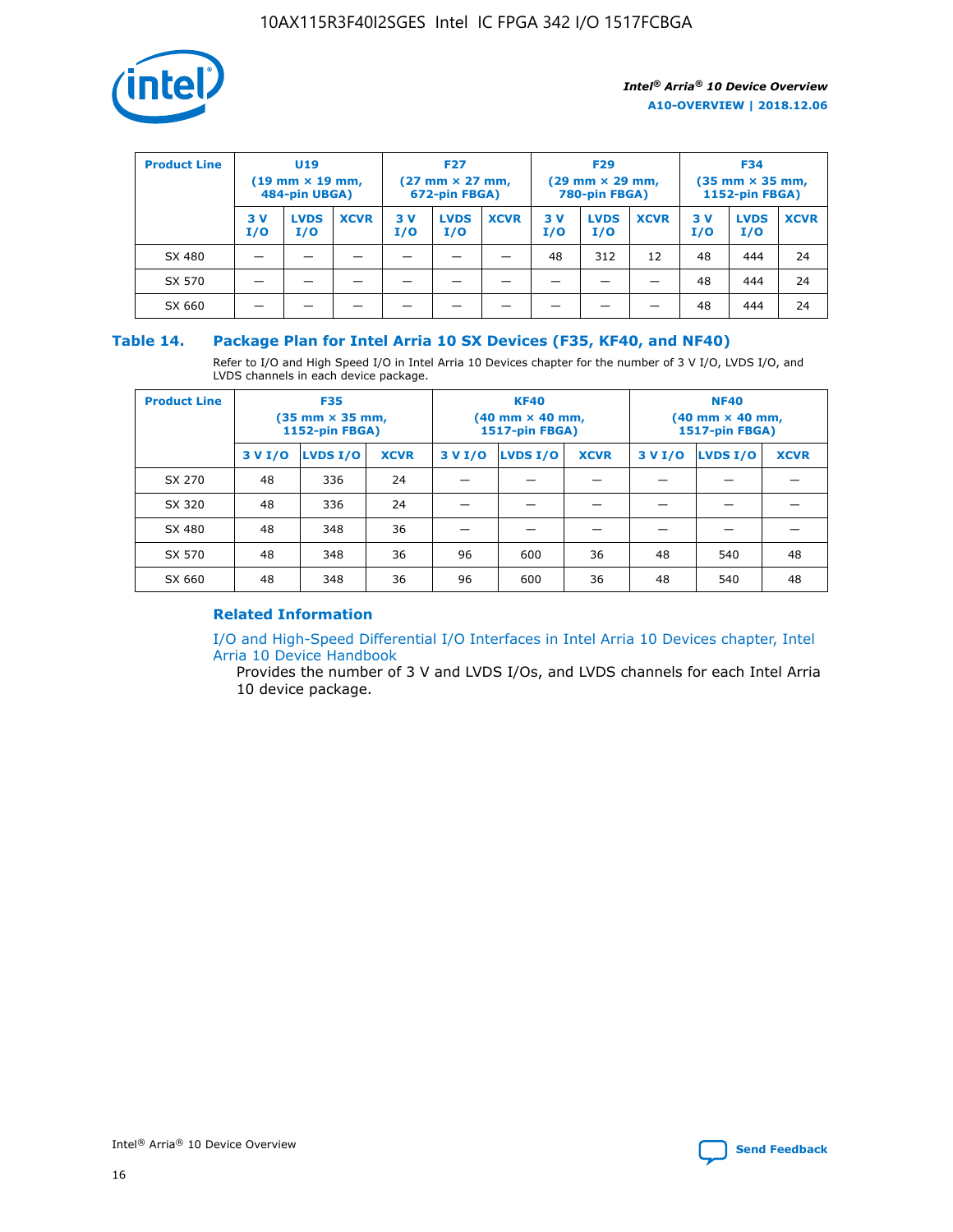

# **I/O Vertical Migration for Intel Arria 10 Devices**

#### **Figure 4. Migration Capability Across Intel Arria 10 Product Lines**

- The arrows indicate the migration paths. The devices included in each vertical migration path are shaded. Devices with fewer resources in the same path have lighter shades.
- To achieve the full I/O migration across product lines in the same migration path, restrict I/Os and transceivers usage to match the product line with the lowest I/O and transceiver counts.
- An LVDS I/O bank in the source device may be mapped to a 3 V I/O bank in the target device. To use memory interface clock frequency higher than 533 MHz, assign external memory interface pins only to banks that are LVDS I/O in both devices.
- There may be nominal 0.15 mm package height difference between some product lines in the same package type.
	- **Variant Product Line Package U19 F27 F29 F34 F35 KF40 NF40 RF40 NF45 SF45 UF45** Intel® Arria® 10 GX GX 160 GX 220 GX 270 GX 320 GX 480 GX 570 GX 660 GX 900 GX 1150 Intel Arria 10 GT GT 900 GT 1150 Intel Arria 10 SX SX 160 SX 220 SX 270 SX 320 SX 480 SX 570 SX 660
- Some migration paths are not shown in the Intel Quartus Prime software **Pin Migration View**.

*Note:* To verify the pin migration compatibility, use the **Pin Migration View** window in the Intel Quartus Prime software Pin Planner.

# **Adaptive Logic Module**

Intel Arria 10 devices use a 20 nm ALM as the basic building block of the logic fabric.

The ALM architecture is the same as the previous generation FPGAs, allowing for efficient implementation of logic functions and easy conversion of IP between the device generations.

The ALM, as shown in following figure, uses an 8-input fracturable look-up table (LUT) with four dedicated registers to help improve timing closure in register-rich designs and achieve an even higher design packing capability than the traditional two-register per LUT architecture.

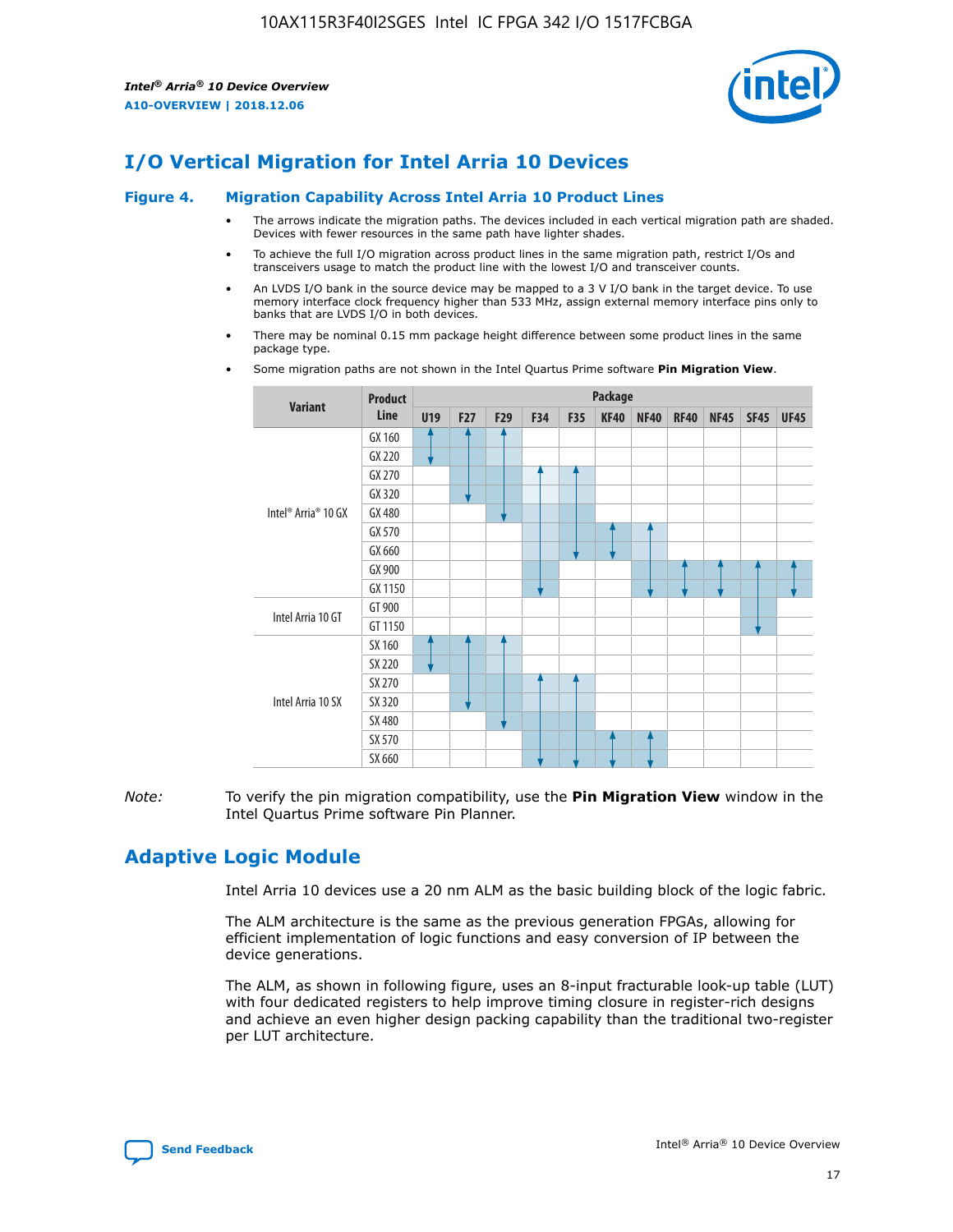

**Figure 5. ALM for Intel Arria 10 Devices**



The Intel Quartus Prime software optimizes your design according to the ALM logic structure and automatically maps legacy designs into the Intel Arria 10 ALM architecture.

## **Variable-Precision DSP Block**

The Intel Arria 10 variable precision DSP blocks support fixed-point arithmetic and floating-point arithmetic.

Features for fixed-point arithmetic:

- High-performance, power-optimized, and fully registered multiplication operations
- 18-bit and 27-bit word lengths
- Two 18 x 19 multipliers or one 27 x 27 multiplier per DSP block
- Built-in addition, subtraction, and 64-bit double accumulation register to combine multiplication results
- Cascading 19-bit or 27-bit when pre-adder is disabled and cascading 18-bit when pre-adder is used to form the tap-delay line for filtering applications
- Cascading 64-bit output bus to propagate output results from one block to the next block without external logic support
- Hard pre-adder supported in 19-bit and 27-bit modes for symmetric filters
- Internal coefficient register bank in both 18-bit and 27-bit modes for filter implementation
- 18-bit and 27-bit systolic finite impulse response (FIR) filters with distributed output adder
- Biased rounding support

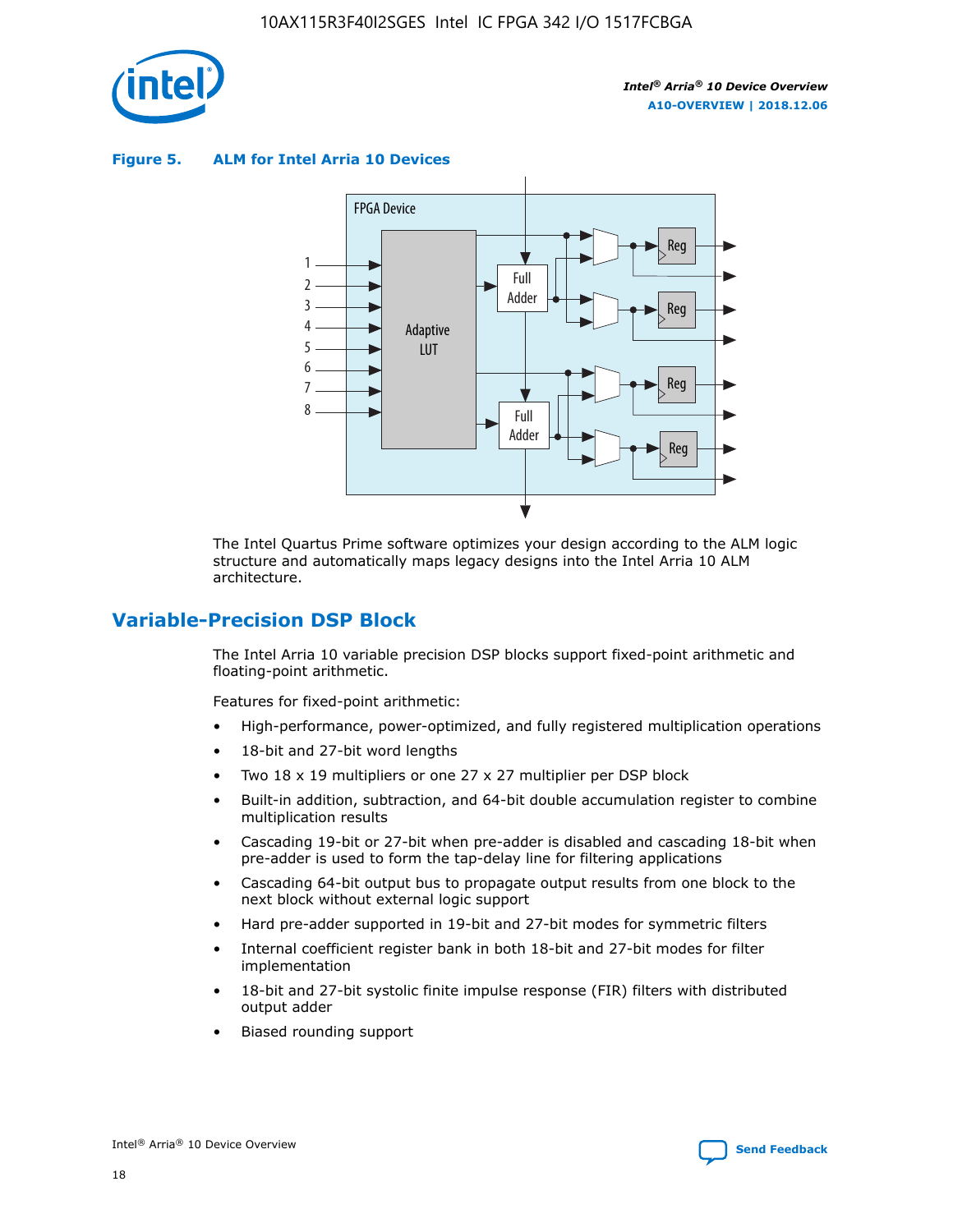

Features for floating-point arithmetic:

- A completely hardened architecture that supports multiplication, addition, subtraction, multiply-add, and multiply-subtract
- Multiplication with accumulation capability and a dynamic accumulator reset control
- Multiplication with cascade summation capability
- Multiplication with cascade subtraction capability
- Complex multiplication
- Direct vector dot product
- Systolic FIR filter

### **Table 15. Variable-Precision DSP Block Configurations for Intel Arria 10 Devices**

| <b>Usage Example</b>                                       | <b>Multiplier Size (Bit)</b>    | <b>DSP Block Resources</b> |
|------------------------------------------------------------|---------------------------------|----------------------------|
| Medium precision fixed point                               | Two 18 x 19                     |                            |
| High precision fixed or Single precision<br>floating point | One 27 x 27                     |                            |
| Fixed point FFTs                                           | One 19 x 36 with external adder |                            |
| Very high precision fixed point                            | One 36 x 36 with external adder |                            |
| Double precision floating point                            | One 54 x 54 with external adder | 4                          |

#### **Table 16. Resources for Fixed-Point Arithmetic in Intel Arria 10 Devices**

The table lists the variable-precision DSP resources by bit precision for each Intel Arria 10 device.

| <b>Variant</b>  | <b>Product Line</b> | Variable-<br>precision | <b>Independent Input and Output</b><br><b>Multiplications Operator</b> |                                     | 18 x 19<br><b>Multiplier</b><br><b>Adder Sum</b> | $18 \times 18$<br><b>Multiplier</b>                |
|-----------------|---------------------|------------------------|------------------------------------------------------------------------|-------------------------------------|--------------------------------------------------|----------------------------------------------------|
|                 |                     | <b>DSP Block</b>       | $18 \times 19$<br><b>Multiplier</b>                                    | $27 \times 27$<br><b>Multiplier</b> | <b>Mode</b>                                      | <b>Adder</b><br><b>Summed with</b><br>36 bit Input |
| AIntel Arria 10 | GX 160              | 156                    | 312                                                                    | 156                                 | 156                                              | 156                                                |
| <b>GX</b>       | GX 220              | 192                    | 384                                                                    | 192                                 | 192                                              | 192                                                |
|                 | GX 270              | 830                    | 1,660                                                                  | 830                                 | 830                                              | 830                                                |
|                 | GX 320              | 984                    | 1,968                                                                  | 984                                 | 984                                              | 984                                                |
|                 | GX 480              | 1,368                  | 2,736                                                                  | 1,368                               | 1,368                                            | 1,368                                              |
|                 | GX 570              | 1,523                  | 3,046                                                                  | 1,523                               | 1,523                                            | 1,523                                              |
|                 | GX 660              | 1,687                  | 3,374                                                                  | 1,687                               | 1,687                                            | 1,687                                              |
|                 | GX 900              | 1,518                  | 3,036                                                                  | 1,518                               | 1,518                                            | 1,518                                              |
|                 | GX 1150             | 1,518                  | 3,036                                                                  | 1,518                               | 1,518                                            | 1,518                                              |
| Intel Arria 10  | GT 900              | 1,518                  | 3,036                                                                  | 1,518                               | 1,518                                            | 1,518                                              |
| GT              | GT 1150             | 1,518                  | 3,036                                                                  | 1,518                               | 1,518                                            | 1,518                                              |
| Intel Arria 10  | SX 160              | 156                    | 312                                                                    | 156                                 | 156                                              | 156                                                |
| <b>SX</b>       | SX 220              | 192                    | 384                                                                    | 192                                 | 192                                              | 192                                                |
|                 | SX 270              | 830                    | 1,660                                                                  | 830                                 | 830                                              | 830                                                |
|                 |                     |                        |                                                                        |                                     |                                                  | continued                                          |

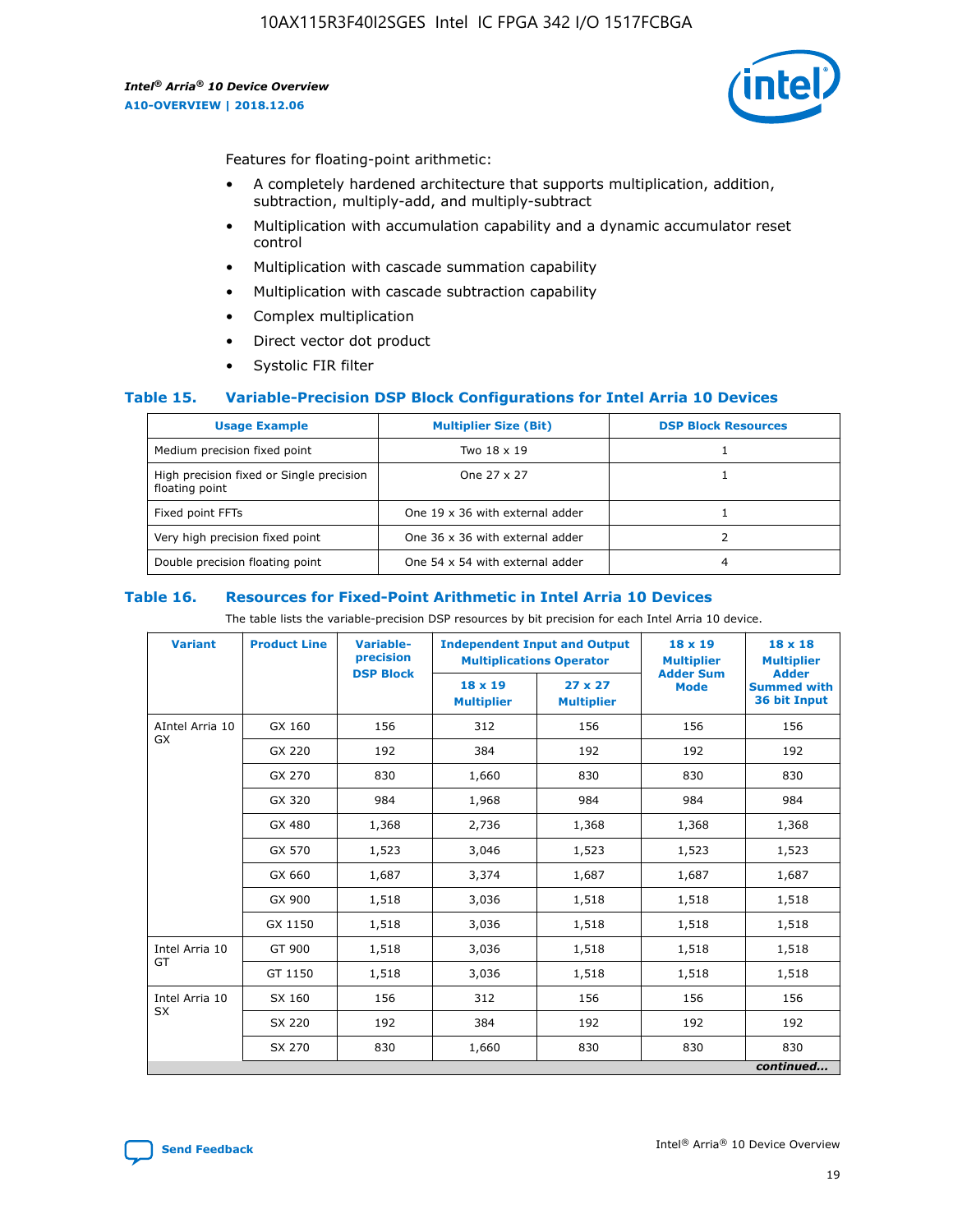

| <b>Variant</b> | <b>Product Line</b> | <b>Variable-</b><br>precision<br><b>DSP Block</b> | <b>Independent Input and Output</b><br><b>Multiplications Operator</b> |                                     | $18 \times 19$<br><b>Multiplier</b><br><b>Adder Sum</b> | $18 \times 18$<br><b>Multiplier</b><br><b>Adder</b> |  |
|----------------|---------------------|---------------------------------------------------|------------------------------------------------------------------------|-------------------------------------|---------------------------------------------------------|-----------------------------------------------------|--|
|                |                     |                                                   | $18 \times 19$<br><b>Multiplier</b>                                    | $27 \times 27$<br><b>Multiplier</b> | <b>Mode</b>                                             | <b>Summed with</b><br>36 bit Input                  |  |
|                | SX 320              | 984                                               | 1,968                                                                  | 984                                 | 984                                                     | 984                                                 |  |
|                | SX 480              | 1,368                                             | 2,736                                                                  | 1,368                               | 1,368                                                   | 1,368                                               |  |
|                | SX 570              | 1,523                                             | 3,046                                                                  | 1,523                               | 1,523                                                   | 1,523                                               |  |
|                | SX 660              | 1,687                                             | 3,374                                                                  | 1,687                               | 1,687                                                   | 1,687                                               |  |

## **Table 17. Resources for Floating-Point Arithmetic in Intel Arria 10 Devices**

The table lists the variable-precision DSP resources by bit precision for each Intel Arria 10 device.

| <b>Variant</b>              | <b>Product Line</b> | <b>Variable-</b><br>precision<br><b>DSP Block</b> | <b>Single</b><br><b>Precision</b><br><b>Floating-Point</b><br><b>Multiplication</b><br><b>Mode</b> | <b>Single-Precision</b><br><b>Floating-Point</b><br><b>Adder Mode</b> | Single-<br><b>Precision</b><br><b>Floating-Point</b><br><b>Multiply</b><br><b>Accumulate</b><br><b>Mode</b> | <b>Peak</b><br><b>Giga Floating-</b><br><b>Point</b><br><b>Operations</b><br>per Second<br>(GFLOPs) |
|-----------------------------|---------------------|---------------------------------------------------|----------------------------------------------------------------------------------------------------|-----------------------------------------------------------------------|-------------------------------------------------------------------------------------------------------------|-----------------------------------------------------------------------------------------------------|
| Intel Arria 10<br>GX        | GX 160              | 156                                               | 156                                                                                                | 156                                                                   | 156                                                                                                         | 140                                                                                                 |
|                             | GX 220              | 192                                               | 192                                                                                                | 192                                                                   | 192                                                                                                         | 173                                                                                                 |
|                             | GX 270              | 830                                               | 830                                                                                                | 830                                                                   | 830                                                                                                         | 747                                                                                                 |
|                             | GX 320              | 984                                               | 984                                                                                                | 984                                                                   | 984                                                                                                         | 886                                                                                                 |
|                             | GX 480              | 1,369                                             | 1,368                                                                                              | 1,368                                                                 | 1,368                                                                                                       | 1,231                                                                                               |
|                             | GX 570              | 1,523                                             | 1,523                                                                                              | 1,523                                                                 | 1,523                                                                                                       | 1,371                                                                                               |
|                             | GX 660              | 1,687                                             | 1,687                                                                                              | 1,687                                                                 | 1,687                                                                                                       | 1,518                                                                                               |
|                             | GX 900              | 1,518                                             | 1,518                                                                                              | 1,518                                                                 | 1,518                                                                                                       | 1,366                                                                                               |
|                             | GX 1150             | 1,518                                             | 1,518                                                                                              | 1,518                                                                 | 1,518                                                                                                       | 1,366                                                                                               |
| Intel Arria 10              | GT 900              | 1,518                                             | 1,518                                                                                              | 1,518                                                                 | 1,518                                                                                                       | 1,366                                                                                               |
| GT                          | GT 1150             | 1,518                                             | 1,518                                                                                              | 1,518                                                                 | 1,518                                                                                                       | 1,366                                                                                               |
| Intel Arria 10<br><b>SX</b> | SX 160              | 156                                               | 156                                                                                                | 156                                                                   | 156                                                                                                         | 140                                                                                                 |
|                             | SX 220              | 192                                               | 192                                                                                                | 192                                                                   | 192                                                                                                         | 173                                                                                                 |
|                             | SX 270              | 830                                               | 830                                                                                                | 830                                                                   | 830                                                                                                         | 747                                                                                                 |
|                             | SX 320              | 984                                               | 984                                                                                                | 984                                                                   | 984                                                                                                         | 886                                                                                                 |
|                             | SX 480              | 1,369                                             | 1,368                                                                                              | 1,368                                                                 | 1,368                                                                                                       | 1,231                                                                                               |
|                             | SX 570              | 1,523                                             | 1,523                                                                                              | 1,523                                                                 | 1,523                                                                                                       | 1,371                                                                                               |
|                             | SX 660              | 1,687                                             | 1,687                                                                                              | 1,687                                                                 | 1,687                                                                                                       | 1,518                                                                                               |

# **Embedded Memory Blocks**

The embedded memory blocks in the devices are flexible and designed to provide an optimal amount of small- and large-sized memory arrays to fit your design requirements.

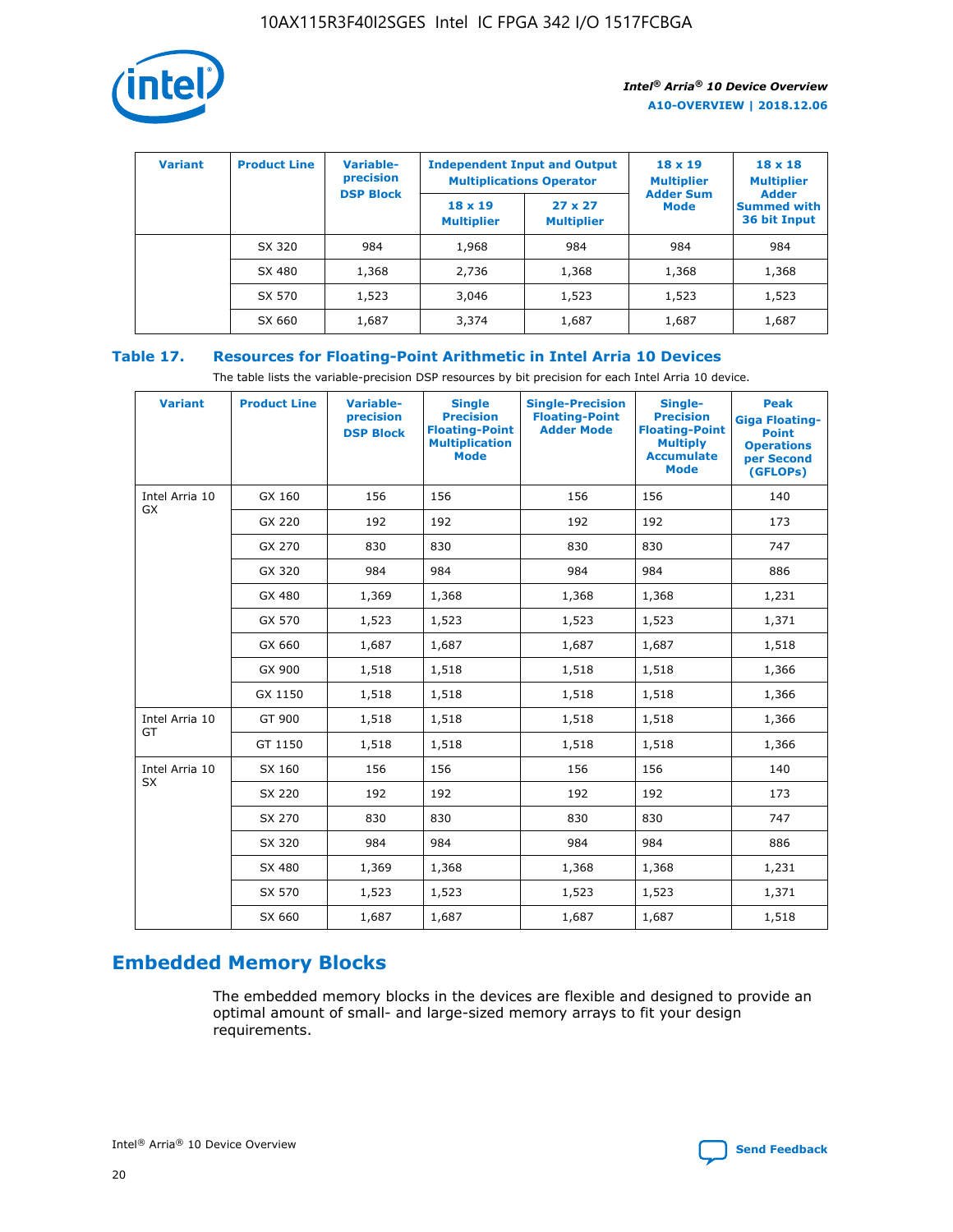

# **Types of Embedded Memory**

The Intel Arria 10 devices contain two types of memory blocks:

- 20 Kb M20K blocks—blocks of dedicated memory resources. The M20K blocks are ideal for larger memory arrays while still providing a large number of independent ports.
- 640 bit memory logic array blocks (MLABs)—enhanced memory blocks that are configured from dual-purpose logic array blocks (LABs). The MLABs are ideal for wide and shallow memory arrays. The MLABs are optimized for implementation of shift registers for digital signal processing (DSP) applications, wide and shallow FIFO buffers, and filter delay lines. Each MLAB is made up of ten adaptive logic modules (ALMs). In the Intel Arria 10 devices, you can configure these ALMs as ten 32 x 2 blocks, giving you one 32 x 20 simple dual-port SRAM block per MLAB.

## **Embedded Memory Capacity in Intel Arria 10 Devices**

|                   | <b>Product</b> |              | <b>M20K</b>         |              | <b>MLAB</b>         | <b>Total RAM Bit</b> |
|-------------------|----------------|--------------|---------------------|--------------|---------------------|----------------------|
| <b>Variant</b>    | Line           | <b>Block</b> | <b>RAM Bit (Kb)</b> | <b>Block</b> | <b>RAM Bit (Kb)</b> | (Kb)                 |
| Intel Arria 10 GX | GX 160         | 440          | 8,800               | 1,680        | 1,050               | 9,850                |
|                   | GX 220         | 587          | 11,740              | 2,703        | 1,690               | 13,430               |
|                   | GX 270         | 750          | 15,000              | 3,922        | 2,452               | 17,452               |
|                   | GX 320         | 891          | 17,820              | 4,363        | 2,727               | 20,547               |
|                   | GX 480         | 1,431        | 28,620              | 6,662        | 4,164               | 32,784               |
|                   | GX 570         | 1,800        | 36,000              | 8,153        | 5,096               | 41,096               |
|                   | GX 660         | 2,131        | 42,620              | 9,260        | 5,788               | 48,408               |
|                   | GX 900         | 2,423        | 48,460              | 15,017       | 9,386               | 57,846               |
|                   | GX 1150        | 2,713        | 54,260              | 20,774       | 12,984              | 67,244               |
| Intel Arria 10 GT | GT 900         | 2,423        | 48,460              | 15,017       | 9,386               | 57,846               |
|                   | GT 1150        | 2,713        | 54,260              | 20,774       | 12,984              | 67,244               |
| Intel Arria 10 SX | SX 160         | 440          | 8,800               | 1,680        | 1,050               | 9,850                |
|                   | SX 220         | 587          | 11,740              | 2,703        | 1,690               | 13,430               |
|                   | SX 270         | 750          | 15,000              | 3,922        | 2,452               | 17,452               |
|                   | SX 320         | 891          | 17,820              | 4,363        | 2,727               | 20,547               |
|                   | SX 480         | 1,431        | 28,620              | 6,662        | 4,164               | 32,784               |
|                   | SX 570         | 1,800        | 36,000              | 8,153        | 5,096               | 41,096               |
|                   | SX 660         | 2,131        | 42,620              | 9,260        | 5,788               | 48,408               |

#### **Table 18. Embedded Memory Capacity and Distribution in Intel Arria 10 Devices**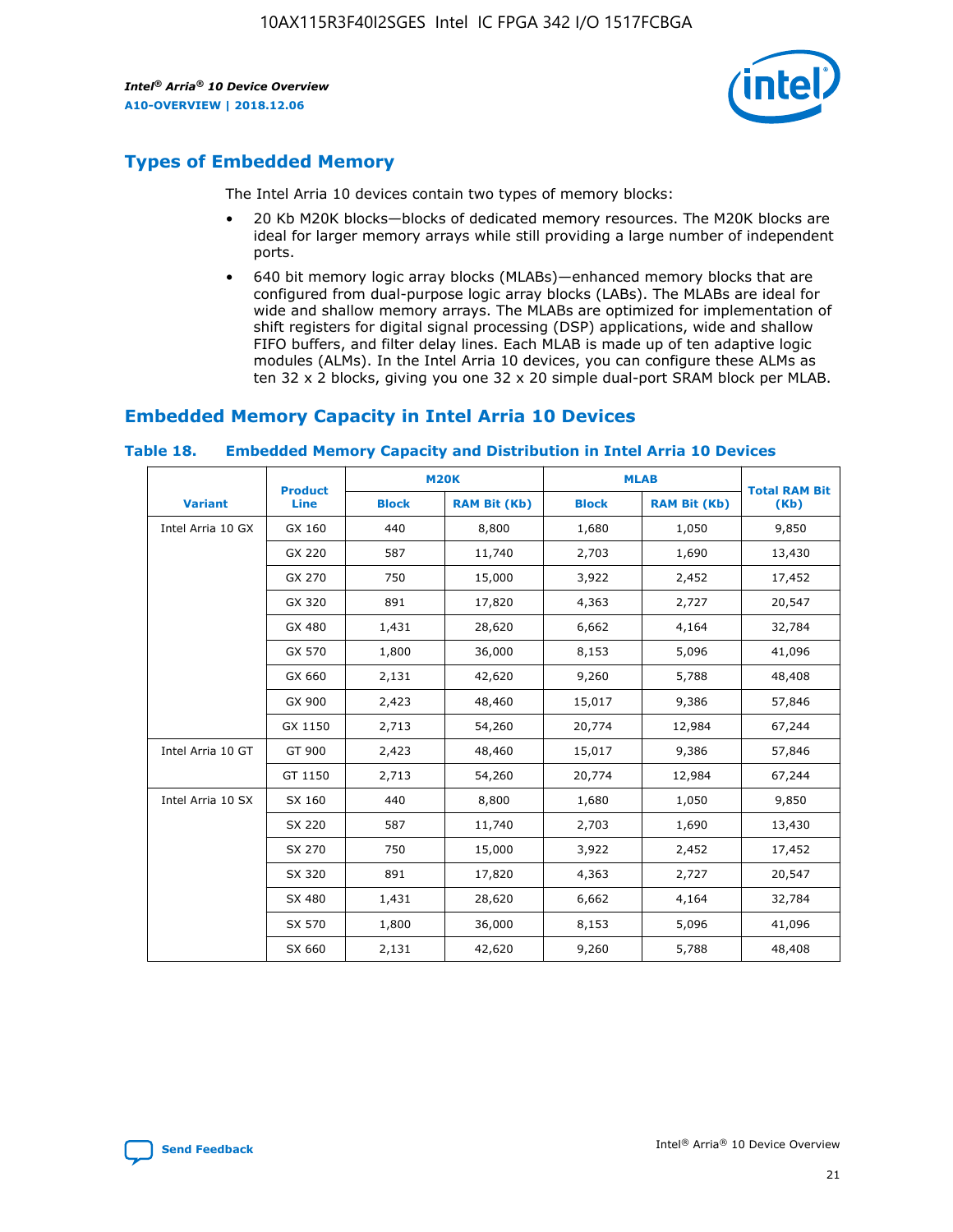

## **Embedded Memory Configurations for Single-port Mode**

#### **Table 19. Single-port Embedded Memory Configurations for Intel Arria 10 Devices**

This table lists the maximum configurations supported for single-port RAM and ROM modes.

| <b>Memory Block</b> | Depth (bits) | <b>Programmable Width</b> |
|---------------------|--------------|---------------------------|
| MLAB                | 32           | x16, x18, or x20          |
|                     | 64(10)       | x8, x9, x10               |
| M20K                | 512          | x40, x32                  |
|                     | 1K           | x20, x16                  |
|                     | 2K           | x10, x8                   |
|                     | 4K           | x5, x4                    |
|                     | 8K           | x2                        |
|                     | 16K          | x1                        |

# **Clock Networks and PLL Clock Sources**

The clock network architecture is based on Intel's global, regional, and peripheral clock structure. This clock structure is supported by dedicated clock input pins, fractional clock synthesis PLLs, and integer I/O PLLs.

## **Clock Networks**

The Intel Arria 10 core clock networks are capable of up to 800 MHz fabric operation across the full industrial temperature range. For the external memory interface, the clock network supports the hard memory controller with speeds up to 2,400 Mbps in a quarter-rate transfer.

To reduce power consumption, the Intel Quartus Prime software identifies all unused sections of the clock network and powers them down.

## **Fractional Synthesis and I/O PLLs**

Intel Arria 10 devices contain up to 32 fractional synthesis PLLs and up to 16 I/O PLLs that are available for both specific and general purpose uses in the core:

- Fractional synthesis PLLs—located in the column adjacent to the transceiver blocks
- I/O PLLs—located in each bank of the 48 I/Os

### **Fractional Synthesis PLLs**

You can use the fractional synthesis PLLs to:

- Reduce the number of oscillators that are required on your board
- Reduce the number of clock pins that are used in the device by synthesizing multiple clock frequencies from a single reference clock source

<sup>(10)</sup> Supported through software emulation and consumes additional MLAB blocks.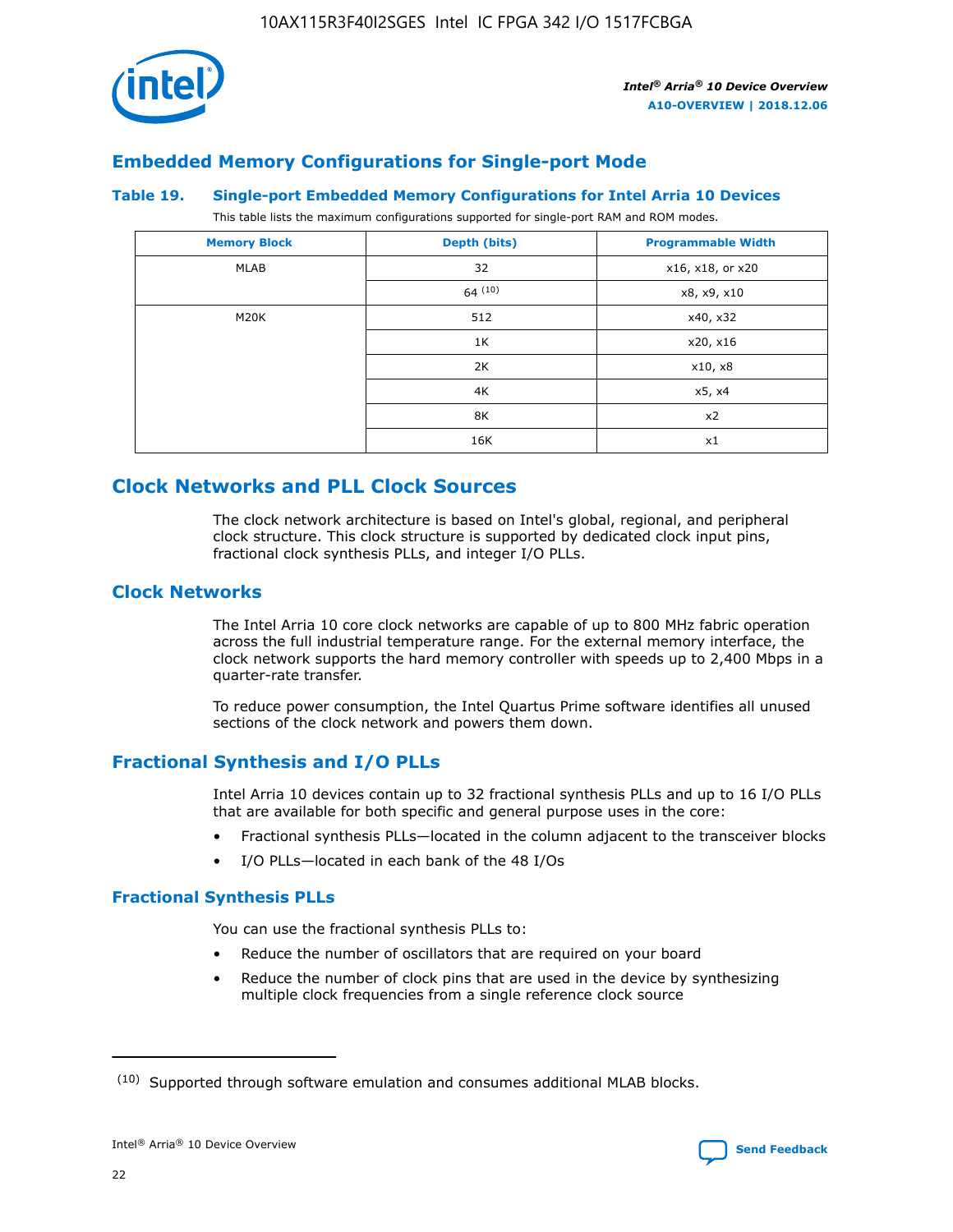

The fractional synthesis PLLs support the following features:

- Reference clock frequency synthesis for transceiver CMU and Advanced Transmit (ATX) PLLs
- Clock network delay compensation
- Zero-delay buffering
- Direct transmit clocking for transceivers
- Independently configurable into two modes:
	- Conventional integer mode equivalent to the general purpose PLL
	- Enhanced fractional mode with third order delta-sigma modulation
- PLL cascading

## **I/O PLLs**

The integer mode I/O PLLs are located in each bank of 48 I/Os. You can use the I/O PLLs to simplify the design of external memory and high-speed LVDS interfaces.

In each I/O bank, the I/O PLLs are adjacent to the hard memory controllers and LVDS SERDES. Because these PLLs are tightly coupled with the I/Os that need to use them, it makes it easier to close timing.

You can use the I/O PLLs for general purpose applications in the core such as clock network delay compensation and zero-delay buffering.

Intel Arria 10 devices support PLL-to-PLL cascading.

# **FPGA General Purpose I/O**

Intel Arria 10 devices offer highly configurable GPIOs. Each I/O bank contains 48 general purpose I/Os and a high-efficiency hard memory controller.

The following list describes the features of the GPIOs:

- Consist of 3 V I/Os for high-voltage application and LVDS I/Os for differential signaling
	- Up to two 3 V I/O banks, available in some devices, that support up to 3 V I/O standards
	- LVDS I/O banks that support up to 1.8 V I/O standards
- Support a wide range of single-ended and differential I/O interfaces
- LVDS speeds up to 1.6 Gbps
- Each LVDS pair of pins has differential input and output buffers, allowing you to configure the LVDS direction for each pair.
- Programmable bus hold and weak pull-up
- Programmable differential output voltage  $(V_{OD})$  and programmable pre-emphasis

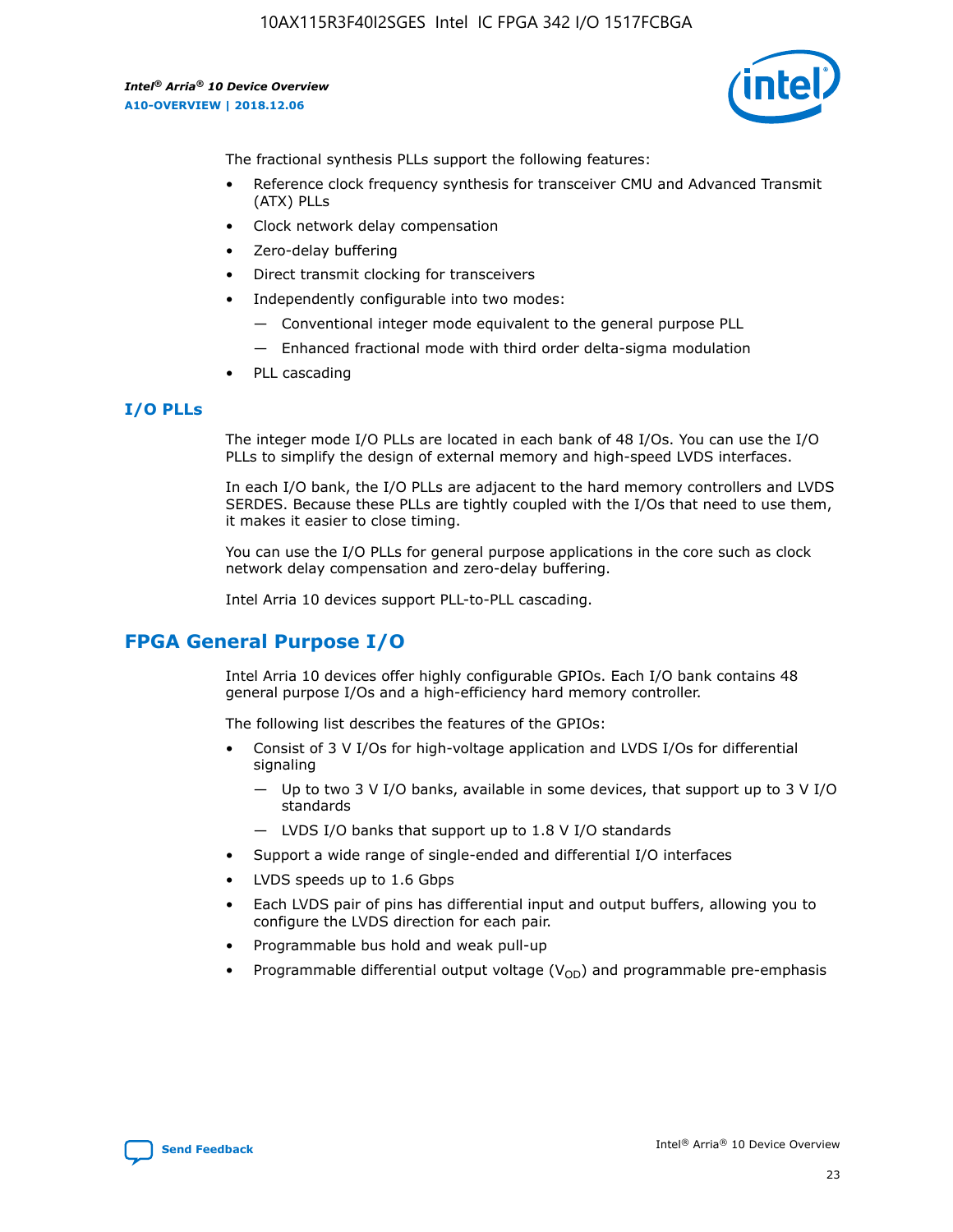

- Series (R<sub>S</sub>) and parallel (R<sub>T</sub>) on-chip termination (OCT) for all I/O banks with OCT calibration to limit the termination impedance variation
- On-chip dynamic termination that has the ability to swap between series and parallel termination, depending on whether there is read or write on a common bus for signal integrity
- Easy timing closure support using the hard read FIFO in the input register path, and delay-locked loop (DLL) delay chain with fine and coarse architecture

# **External Memory Interface**

Intel Arria 10 devices offer massive external memory bandwidth, with up to seven 32 bit DDR4 memory interfaces running at up to 2,400 Mbps. This bandwidth provides additional ease of design, lower power, and resource efficiencies of hardened highperformance memory controllers.

The memory interface within Intel Arria 10 FPGAs and SoCs delivers the highest performance and ease of use. You can configure up to a maximum width of 144 bits when using the hard or soft memory controllers. If required, you can bypass the hard memory controller and use a soft controller implemented in the user logic.

Each I/O contains a hardened DDR read/write path (PHY) capable of performing key memory interface functionality such as read/write leveling, FIFO buffering to lower latency and improve margin, timing calibration, and on-chip termination.

The timing calibration is aided by the inclusion of hard microcontrollers based on Intel's Nios® II technology, specifically tailored to control the calibration of multiple memory interfaces. This calibration allows the Intel Arria 10 device to compensate for any changes in process, voltage, or temperature either within the Intel Arria 10 device itself, or within the external memory device. The advanced calibration algorithms ensure maximum bandwidth and robust timing margin across all operating conditions.

In addition to parallel memory interfaces, Intel Arria 10 devices support serial memory technologies such as the Hybrid Memory Cube (HMC). The HMC is supported by the Intel Arria 10 high-speed serial transceivers which connect up to four HMC links, with each link running at data rates up to 15 Gbps.

### **Related Information**

#### [External Memory Interface Spec Estimator](http://www.altera.com/technology/memory/estimator/mem-emif-index.html)

Provides a parametric tool that allows you to find and compare the performance of the supported external memory interfaces in IntelFPGAs.

## **Memory Standards Supported by Intel Arria 10 Devices**

The I/Os are designed to provide high performance support for existing and emerging external memory standards.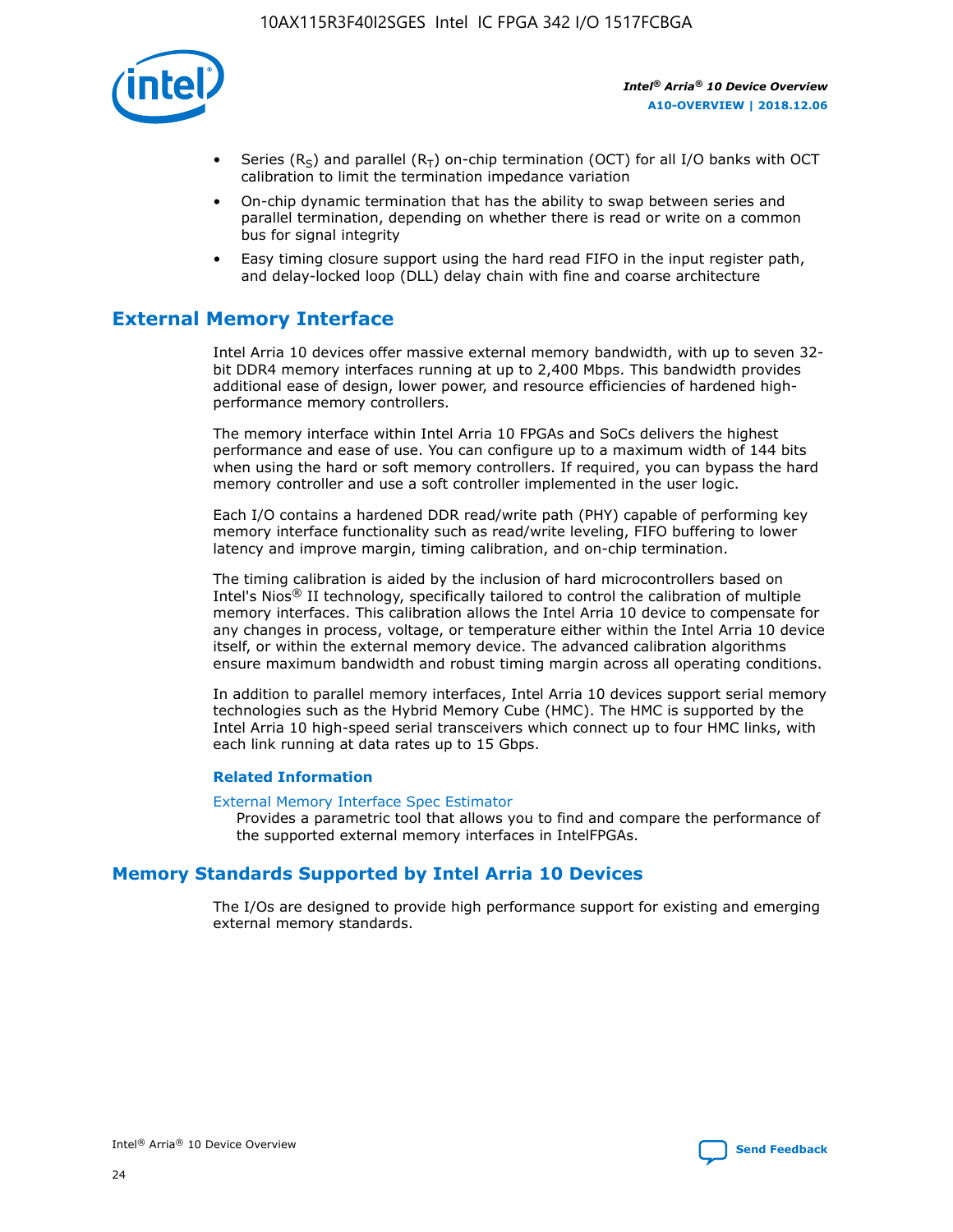

#### **Table 20. Memory Standards Supported by the Hard Memory Controller**

This table lists the overall capability of the hard memory controller. For specific details, refer to the External Memory Interface Spec Estimator and Intel Arria 10 Device Datasheet.

| <b>Memory Standard</b> | <b>Rate Support</b> | <b>Ping Pong PHY Support</b> | <b>Maximum Frequency</b><br>(MHz) |
|------------------------|---------------------|------------------------------|-----------------------------------|
| <b>DDR4 SDRAM</b>      | Quarter rate        | Yes                          | 1,067                             |
|                        |                     |                              | 1,200                             |
| DDR3 SDRAM             | Half rate           | Yes                          | 533                               |
|                        |                     |                              | 667                               |
|                        | Quarter rate        | Yes                          | 1,067                             |
|                        |                     |                              | 1,067                             |
| <b>DDR3L SDRAM</b>     | Half rate           | Yes                          | 533                               |
|                        |                     |                              | 667                               |
|                        | Quarter rate        | Yes                          | 933                               |
|                        |                     |                              | 933                               |
| LPDDR3 SDRAM           | Half rate           |                              | 533                               |
|                        | Quarter rate        |                              | 800                               |

#### **Table 21. Memory Standards Supported by the Soft Memory Controller**

| <b>Memory Standard</b>      | <b>Rate Support</b> | <b>Maximum Frequency</b><br>(MHz) |
|-----------------------------|---------------------|-----------------------------------|
| <b>RLDRAM 3 (11)</b>        | Quarter rate        | 1,200                             |
| ODR IV SRAM <sup>(11)</sup> | Quarter rate        | 1,067                             |
| <b>ODR II SRAM</b>          | Full rate           | 333                               |
|                             | Half rate           | 633                               |
| <b>ODR II+ SRAM</b>         | Full rate           | 333                               |
|                             | Half rate           | 633                               |
| <b>ODR II+ Xtreme SRAM</b>  | Full rate           | 333                               |
|                             | Half rate           | 633                               |

#### **Table 22. Memory Standards Supported by the HPS Hard Memory Controller**

The hard processor system (HPS) is available in Intel Arria 10 SoC devices only.

| <b>Memory Standard</b> | <b>Rate Support</b> | <b>Maximum Frequency</b><br>(MHz) |
|------------------------|---------------------|-----------------------------------|
| <b>DDR4 SDRAM</b>      | Half rate           | 1,200                             |
| DDR3 SDRAM             | Half rate           | 1,067                             |
| <b>DDR3L SDRAM</b>     | Half rate           | 933                               |

<sup>(11)</sup> Intel Arria 10 devices support this external memory interface using hard PHY with soft memory controller.

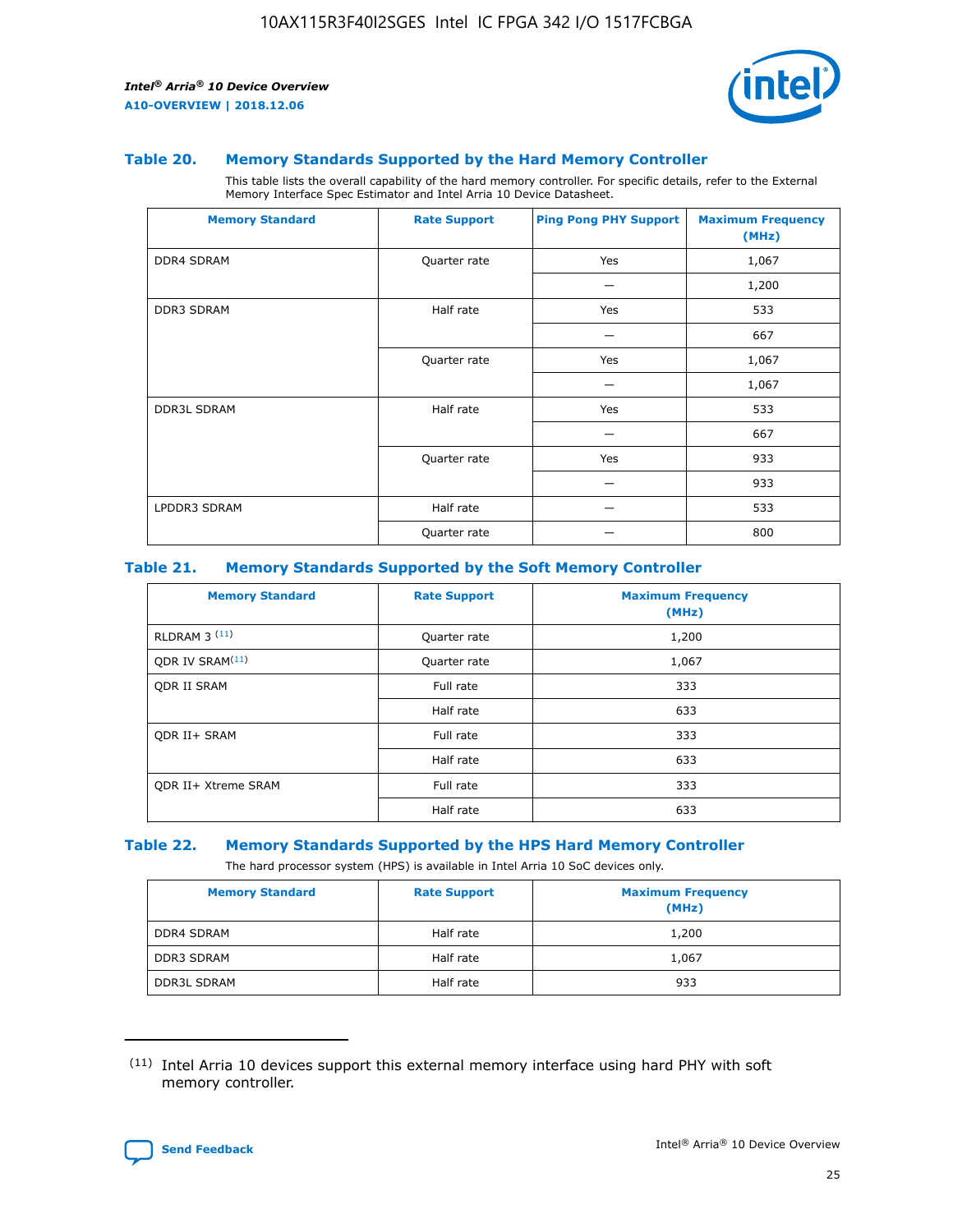

### **Related Information**

#### [Intel Arria 10 Device Datasheet](https://www.intel.com/content/www/us/en/programmable/documentation/mcn1413182292568.html#mcn1413182153340)

Lists the memory interface performance according to memory interface standards, rank or chip select configurations, and Intel Arria 10 device speed grades.

# **PCIe Gen1, Gen2, and Gen3 Hard IP**

Intel Arria 10 devices contain PCIe hard IP that is designed for performance and ease-of-use:

- Includes all layers of the PCIe stack—transaction, data link and physical layers.
- Supports PCIe Gen3, Gen2, and Gen1 Endpoint and Root Port in x1, x2, x4, or x8 lane configuration.
- Operates independently from the core logic—optional configuration via protocol (CvP) allows the PCIe link to power up and complete link training in less than 100 ms while the Intel Arria 10 device completes loading the programming file for the rest of the FPGA.
- Provides added functionality that makes it easier to support emerging features such as Single Root I/O Virtualization (SR-IOV) and optional protocol extensions.
- Provides improved end-to-end datapath protection using ECC.
- Supports FPGA configuration via protocol (CvP) using PCIe at Gen3, Gen2, or Gen1 speed.

#### **Related Information**

PCS Features on page 30

# **Enhanced PCS Hard IP for Interlaken and 10 Gbps Ethernet**

## **Interlaken Support**

The Intel Arria 10 enhanced PCS hard IP provides integrated Interlaken PCS supporting rates up to 25.8 Gbps per lane.

The Interlaken PCS is based on the proven functionality of the PCS developed for Intel's previous generation FPGAs, which demonstrated interoperability with Interlaken ASSP vendors and third-party IP suppliers. The Interlaken PCS is present in every transceiver channel in Intel Arria 10 devices.

### **Related Information**

PCS Features on page 30

## **10 Gbps Ethernet Support**

The Intel Arria 10 enhanced PCS hard IP supports 10GBASE-R PCS compliant with IEEE 802.3 10 Gbps Ethernet (10GbE). The integrated hard IP support for 10GbE and the 10 Gbps transceivers save external PHY cost, board space, and system power.

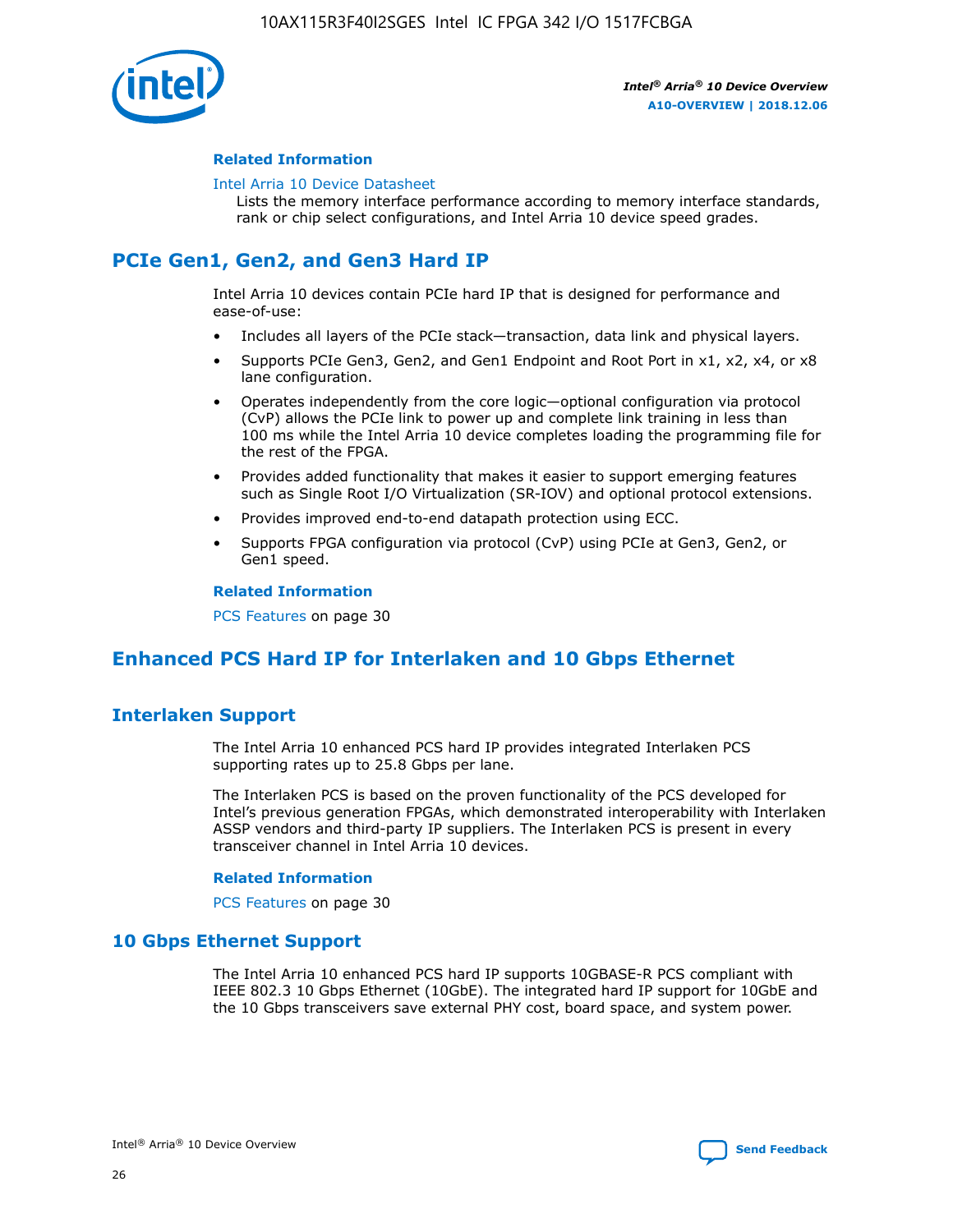

The scalable hard IP supports multiple independent 10GbE ports while using a single PLL for all the 10GBASE-R PCS instantiations, which saves on core logic resources and clock networks:

- Simplifies multiport 10GbE systems compared to XAUI interfaces that require an external XAUI-to-10G PHY.
- Incorporates Electronic Dispersion Compensation (EDC), which enables direct connection to standard 10 Gbps XFP and SFP+ pluggable optical modules.
- Supports backplane Ethernet applications and includes a hard 10GBASE-KR Forward Error Correction (FEC) circuit that you can use for 10 Gbps and 40 Gbps applications.

The 10 Gbps Ethernet PCS hard IP and 10GBASE-KR FEC are present in every transceiver channel.

#### **Related Information**

PCS Features on page 30

# **Low Power Serial Transceivers**

Intel Arria 10 FPGAs and SoCs include lowest power transceivers that deliver high bandwidth, throughput and low latency.

Intel Arria 10 devices deliver the industry's lowest power consumption per transceiver channel:

- 12.5 Gbps transceivers at as low as 242 mW
- 10 Gbps transceivers at as low as 168 mW
- 6 Gbps transceivers at as low as 117 mW

Intel Arria 10 transceivers support various data rates according to application:

- Chip-to-chip and chip-to-module applications—from 1 Gbps up to 25.8 Gbps
- Long reach and backplane applications—from 1 Gbps up to 12.5 with advanced adaptive equalization
- Critical power sensitive applications—from 1 Gbps up to 11.3 Gbps using lower power modes

The combination of 20 nm process technology and architectural advances provide the following benefits:

- Significant reduction in die area and power consumption
- Increase of up to two times in transceiver I/O density compared to previous generation devices while maintaining optimal signal integrity
- Up to 72 total transceiver channels—you can configure up to 6 of these channels to run as fast as 25.8 Gbps
- All channels feature continuous data rate support up to the maximum rated speed

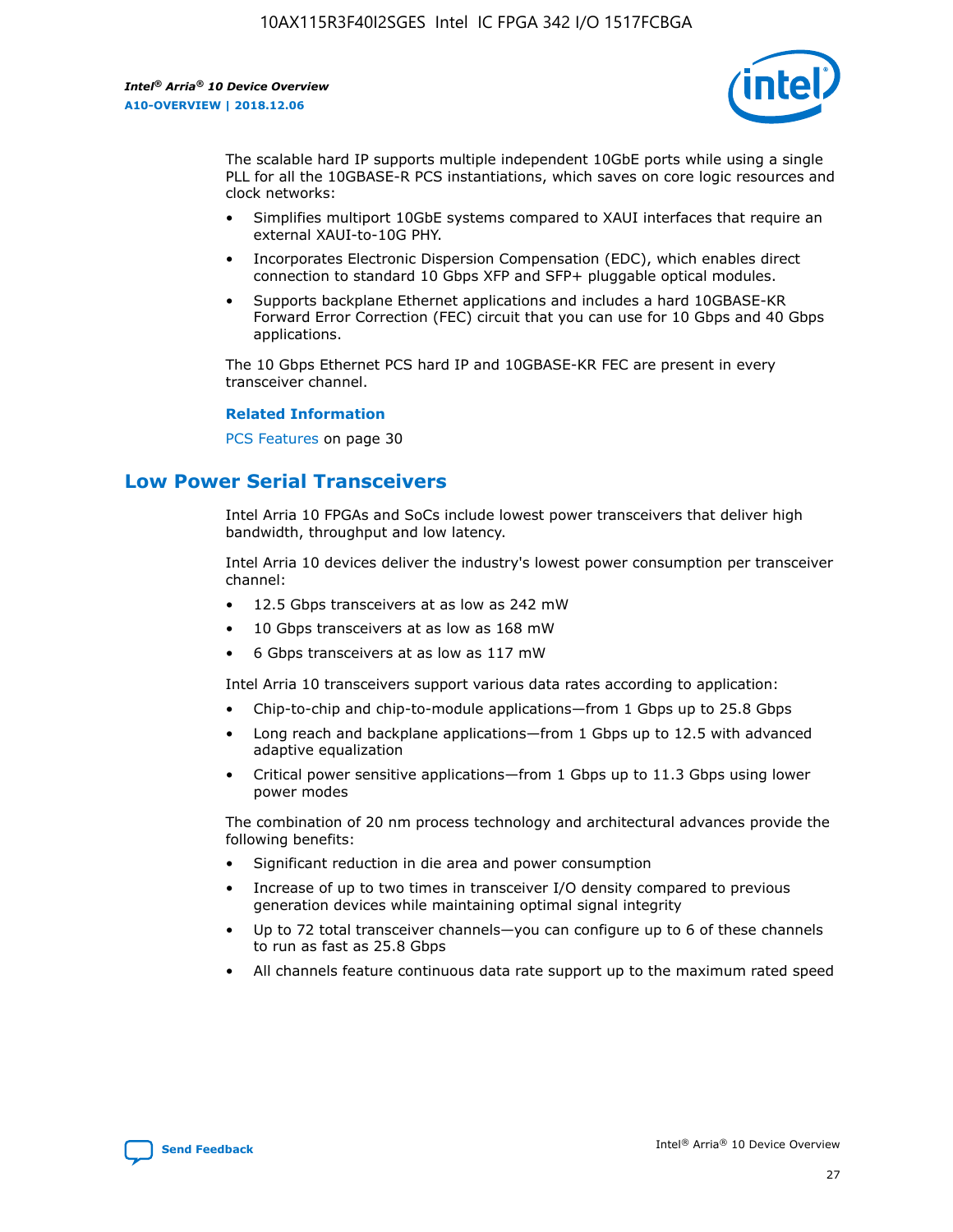



## **Figure 6. Intel Arria 10 Transceiver Block Architecture**

## **Transceiver Channels**

All transceiver channels feature a dedicated Physical Medium Attachment (PMA) and a hardened Physical Coding Sublayer (PCS).

- The PMA provides primary interfacing capabilities to physical channels.
- The PCS typically handles encoding/decoding, word alignment, and other preprocessing functions before transferring data to the FPGA core fabric.

A transceiver channel consists of a PMA and a PCS block. Most transceiver banks have 6 channels. There are some transceiver banks that contain only 3 channels.

A wide variety of bonded and non-bonded data rate configurations is possible using a highly configurable clock distribution network. Up to 80 independent transceiver data rates can be configured.

The following figures are graphical representations of top views of the silicon die, which correspond to reverse views for flip chip packages. Different Intel Arria 10 devices may have different floorplans than the ones shown in the figures.

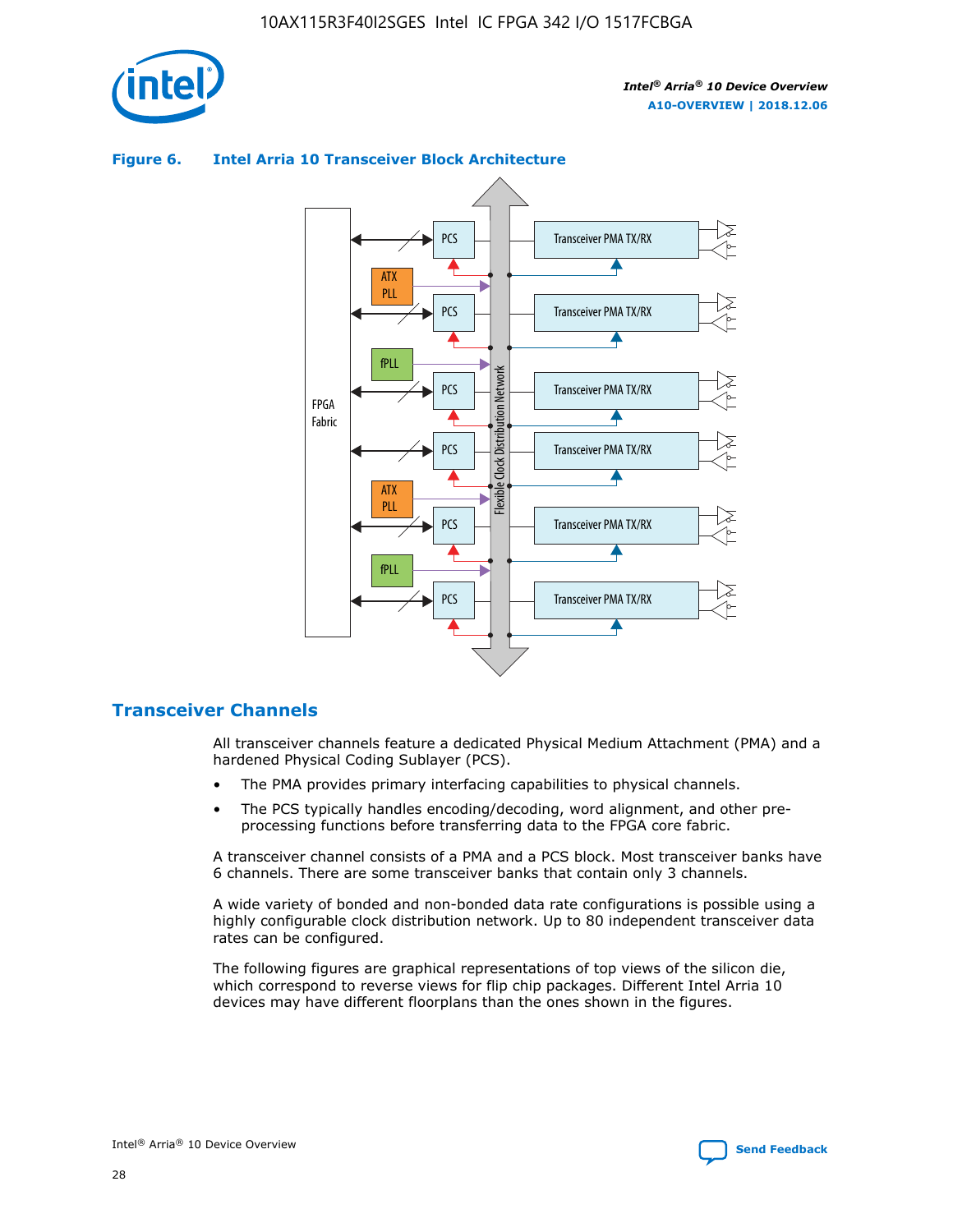

## **Figure 7. Device Chip Overview for Intel Arria 10 GX and GT Devices**



M20K Internal Memory Blocks Core Logic Fabric Transceiver Channels Hard IP Per Transceiver: Standard PCS and Enhanced PCS Hard IPs PCI Express Gen3 Hard IP Fractional PLLs M20K Internal Memory Blocks PCI Express Gen3 Hard IP Variable Precision DSP Blocks I/O PLLs Hard Memory Controllers, General-Purpose I/O Cells, LVDS Hard Processor Subsystem, Dual-Core ARM Cortex A9 M20K Internal Memory Blocks Variable Precision DSP Blocks M20K Internal Memory Blocks Core Logic Fabric I/O PLLs Hard Memory Controllers, General-Purpose I/O Cells, LVDS M20K Internal Memory Blocks Variable Precision DSP Blocks M20K Internal Memory Blocks Transceiver Channels Hard IP Per Transceiver: Standard PCS and Enhanced PCS Hard IPs PCI Express Gen3 Hard IP Fractional PLLs PCI Express Gen3 Hard IP Hard PCS Hard PCS Hard PCS Hard PCS Hard PCS Hard PCS Hard PCS Hard PCS Hard PCS Transceiver PMA Transceiver PMA Transceiver PMA Transceiver PMA Transceiver PMA Transceiver PMA Transceiver PMA Unused transceiver chann can be used as additional transceiver transmit PLLs Transceiver PMA Transceiver PMA Transceiver Clock Networks fPLL ATX (LC) **Transmit** PLL fPLL ATX (LC) Transmi PLL fPLL ATX (LC) **Transmit** PLL

## **PMA Features**

Intel Arria 10 transceivers provide exceptional signal integrity at data rates up to 25.8 Gbps. Clocking options include ultra-low jitter ATX PLLs (LC tank based), clock multiplier unit (CMU) PLLs, and fractional PLLs.

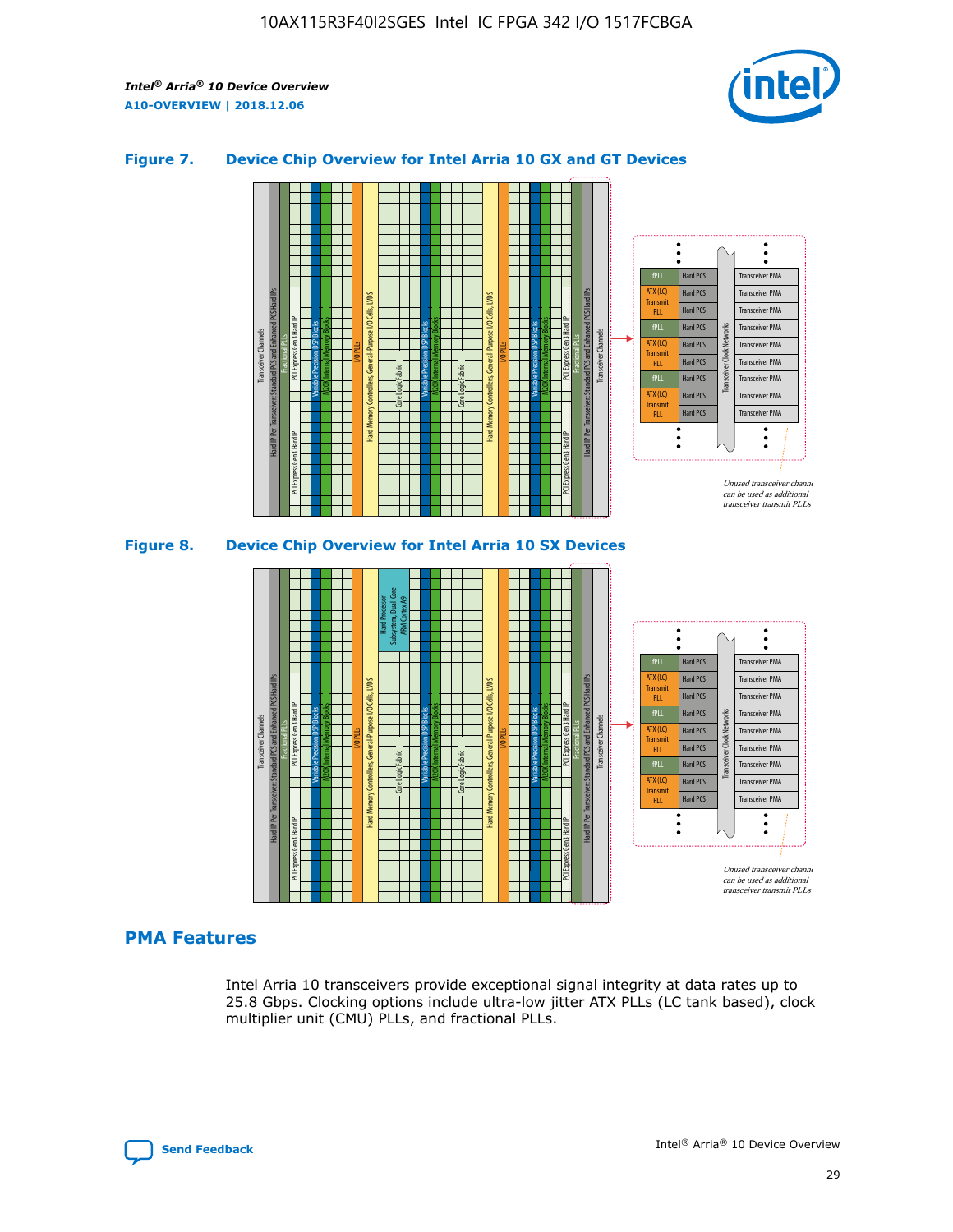

Each transceiver channel contains a channel PLL that can be used as the CMU PLL or clock data recovery (CDR) PLL. In CDR mode, the channel PLL recovers the receiver clock and data in the transceiver channel. Up to 80 independent data rates can be configured on a single Intel Arria 10 device.

## **Table 23. PMA Features of the Transceivers in Intel Arria 10 Devices**

| <b>Feature</b>                                             | <b>Capability</b>                                                                                                                                                                                                             |
|------------------------------------------------------------|-------------------------------------------------------------------------------------------------------------------------------------------------------------------------------------------------------------------------------|
| Chip-to-Chip Data Rates                                    | 1 Gbps to 17.4 Gbps (Intel Arria 10 GX devices)<br>1 Gbps to 25.8 Gbps (Intel Arria 10 GT devices)                                                                                                                            |
| <b>Backplane Support</b>                                   | Drive backplanes at data rates up to 12.5 Gbps                                                                                                                                                                                |
| <b>Optical Module Support</b>                              | SFP+/SFP, XFP, CXP, QSFP/QSFP28, CFP/CFP2/CFP4                                                                                                                                                                                |
| Cable Driving Support                                      | SFP+ Direct Attach, PCI Express over cable, eSATA                                                                                                                                                                             |
| Transmit Pre-Emphasis                                      | 4-tap transmit pre-emphasis and de-emphasis to compensate for system channel loss                                                                                                                                             |
| Continuous Time Linear<br>Equalizer (CTLE)                 | Dual mode, high-gain, and high-data rate, linear receive equalization to compensate for<br>system channel loss                                                                                                                |
| Decision Feedback Equalizer<br>(DFE)                       | 7-fixed and 4-floating tap DFE to equalize backplane channel loss in the presence of<br>crosstalk and noisy environments                                                                                                      |
| Variable Gain Amplifier                                    | Optimizes the signal amplitude prior to the CDR sampling and operates in fixed and<br>adaptive modes                                                                                                                          |
| Altera Digital Adaptive<br>Parametric Tuning (ADAPT)       | Fully digital adaptation engine to automatically adjust all link equalization parameters-<br>including CTLE, DFE, and variable gain amplifier blocks—that provide optimal link margin<br>without intervention from user logic |
| Precision Signal Integrity<br>Calibration Engine (PreSICE) | Hardened calibration controller to quickly calibrate all transceiver control parameters on<br>power-up, which provides the optimal signal integrity and jitter performance                                                    |
| Advanced Transmit (ATX)<br>PLL                             | Low jitter ATX (LC tank based) PLLs with continuous tuning range to cover a wide range of<br>standard and proprietary protocols                                                                                               |
| <b>Fractional PLLs</b>                                     | On-chip fractional frequency synthesizers to replace on-board crystal oscillators and reduce<br>system cost                                                                                                                   |
| Digitally Assisted Analog<br><b>CDR</b>                    | Superior jitter tolerance with fast lock time                                                                                                                                                                                 |
| Dynamic Partial<br>Reconfiguration                         | Allows independent control of the Avalon memory-mapped interface of each transceiver<br>channel for the highest transceiver flexibility                                                                                       |
| Multiple PCS-PMA and PCS-<br>PLD interface widths          | 8-, 10-, 16-, 20-, 32-, 40-, or 64-bit interface widths for flexibility of deserialization width,<br>encoding, and reduced latency                                                                                            |

## **PCS Features**

This table summarizes the Intel Arria 10 transceiver PCS features. You can use the transceiver PCS to support a wide range of protocols ranging from 1 Gbps to 25.8 Gbps.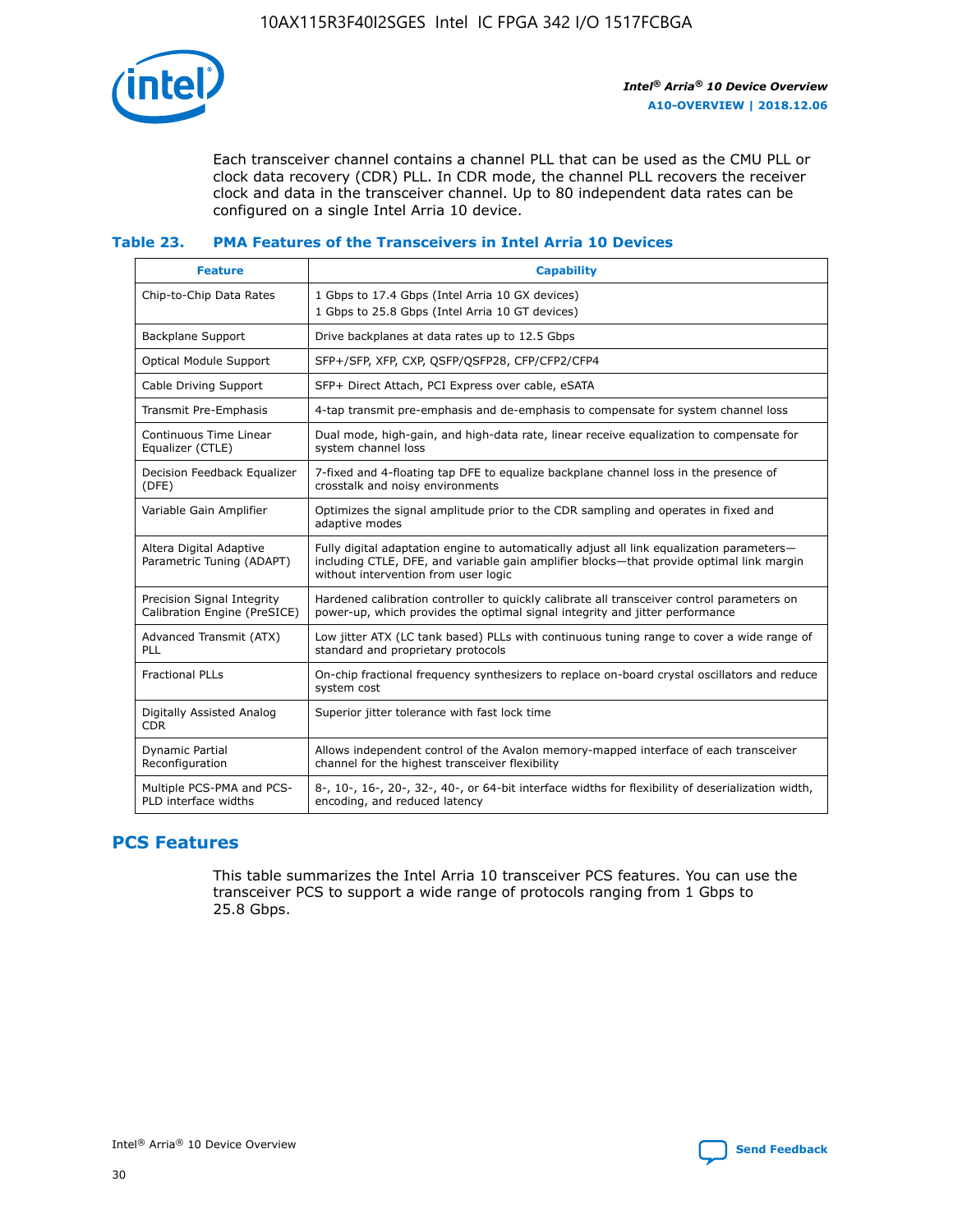

| <b>PCS</b>    | <b>Description</b>                                                                                                                                                                                                                                                                                                                                                                                             |
|---------------|----------------------------------------------------------------------------------------------------------------------------------------------------------------------------------------------------------------------------------------------------------------------------------------------------------------------------------------------------------------------------------------------------------------|
| Standard PCS  | Operates at a data rate up to 12 Gbps<br>Supports protocols such as PCI-Express, CPRI 4.2+, GigE, IEEE 1588 in Hard PCS<br>Implements other protocols using Basic/Custom (Standard PCS) transceiver<br>configuration rules.                                                                                                                                                                                    |
| Enhanced PCS  | Performs functions common to most serial data industry standards, such as word<br>alignment, encoding/decoding, and framing, before data is sent or received off-chip<br>through the PMA<br>• Handles data transfer to and from the FPGA fabric<br>Handles data transfer internally to and from the PMA<br>Provides frequency compensation<br>Performs channel bonding for multi-channel low skew applications |
| PCIe Gen3 PCS | Supports the seamless switching of Data and Clock between the Gen1, Gen2, and Gen3<br>data rates<br>Provides support for PIPE 3.0 features<br>Supports the PIPE interface with the Hard IP enabled, as well as with the Hard IP<br>bypassed                                                                                                                                                                    |

#### **Related Information**

- PCIe Gen1, Gen2, and Gen3 Hard IP on page 26
- Interlaken Support on page 26
- 10 Gbps Ethernet Support on page 26

## **PCS Protocol Support**

This table lists some of the protocols supported by the Intel Arria 10 transceiver PCS. For more information about the blocks in the transmitter and receiver data paths, refer to the related information.

| <b>Protocol</b>                                 | <b>Data Rate</b><br>(Gbps) | <b>Transceiver IP</b>       | <b>PCS Support</b>                      |
|-------------------------------------------------|----------------------------|-----------------------------|-----------------------------------------|
| PCIe Gen3 x1, x2, x4, x8                        | 8.0                        | Native PHY (PIPE)           | Standard PCS and PCIe<br>Gen3 PCS       |
| PCIe Gen2 x1, x2, x4, x8                        | 5.0                        | Native PHY (PIPE)           | <b>Standard PCS</b>                     |
| PCIe Gen1 x1, x2, x4, x8                        | 2.5                        | Native PHY (PIPE)           | Standard PCS                            |
| 1000BASE-X Gigabit Ethernet                     | 1.25                       | Native PHY                  | <b>Standard PCS</b>                     |
| 1000BASE-X Gigabit Ethernet with<br>IEEE 1588v2 | 1.25                       | Native PHY                  | Standard PCS                            |
| 10GBASE-R                                       | 10.3125                    | Native PHY                  | <b>Enhanced PCS</b>                     |
| 10GBASE-R with IEEE 1588v2                      | 10.3125                    | Native PHY                  | <b>Enhanced PCS</b>                     |
| 10GBASE-R with KR FEC                           | 10.3125                    | Native PHY                  | <b>Enhanced PCS</b>                     |
| 10GBASE-KR and 1000BASE-X                       | 10.3125                    | 1G/10GbE and 10GBASE-KR PHY | Standard PCS and<br><b>Enhanced PCS</b> |
| Interlaken (CEI-6G/11G)                         | 3.125 to 17.4              | Native PHY                  | <b>Enhanced PCS</b>                     |
| SFI-S/SFI-5.2                                   | 11.2                       | Native PHY                  | <b>Enhanced PCS</b>                     |
| $10G$ SDI                                       | 10.692                     | Native PHY                  | <b>Enhanced PCS</b>                     |
|                                                 |                            |                             | continued                               |

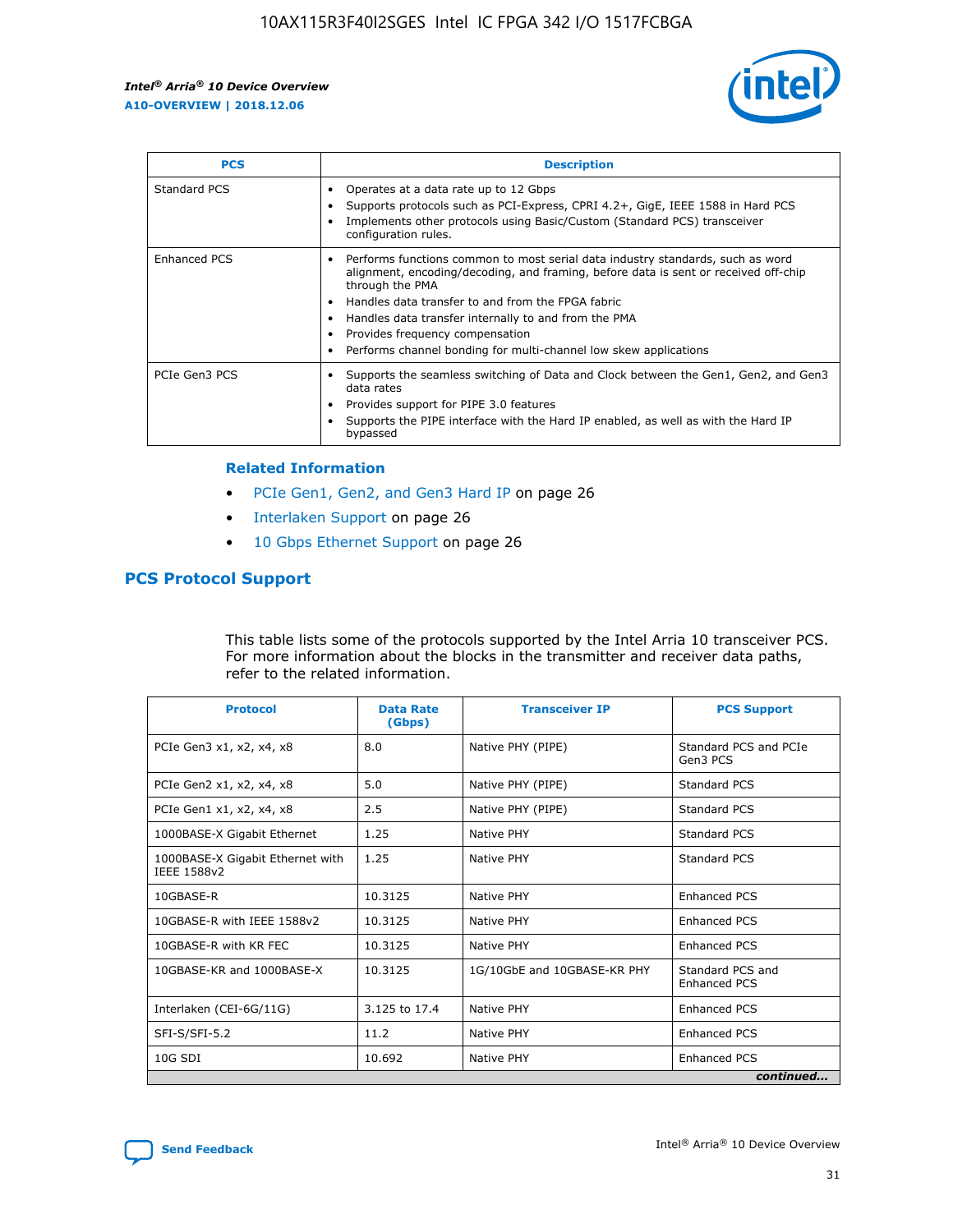

| <b>Protocol</b>      | <b>Data Rate</b><br>(Gbps) | <b>Transceiver IP</b> | <b>PCS Support</b> |
|----------------------|----------------------------|-----------------------|--------------------|
| CPRI 6.0 (64B/66B)   | 0.6144 to<br>10.1376       | Native PHY            | Enhanced PCS       |
| CPRI 4.2 (8B/10B)    | $0.6144$ to<br>9.8304      | Native PHY            | Standard PCS       |
| OBSAI RP3 v4.2       | 0.6144 to 6.144            | Native PHY            | Standard PCS       |
| SD-SDI/HD-SDI/3G-SDI | $0.143(12)$ to<br>2.97     | Native PHY            | Standard PCS       |

## **Related Information**

#### [Intel Arria 10 Transceiver PHY User Guide](https://www.intel.com/content/www/us/en/programmable/documentation/nik1398707230472.html#nik1398707091164)

Provides more information about the supported transceiver protocols and PHY IP, the PMA architecture, and the standard, enhanced, and PCIe Gen3 PCS architecture.

# **SoC with Hard Processor System**

Each SoC device combines an FPGA fabric and a hard processor system (HPS) in a single device. This combination delivers the flexibility of programmable logic with the power and cost savings of hard IP in these ways:

- Reduces board space, system power, and bill of materials cost by eliminating a discrete embedded processor
- Allows you to differentiate the end product in both hardware and software, and to support virtually any interface standard
- Extends the product life and revenue through in-field hardware and software updates

<sup>(12)</sup> The 0.143 Gbps data rate is supported using oversampling of user logic that you must implement in the FPGA fabric.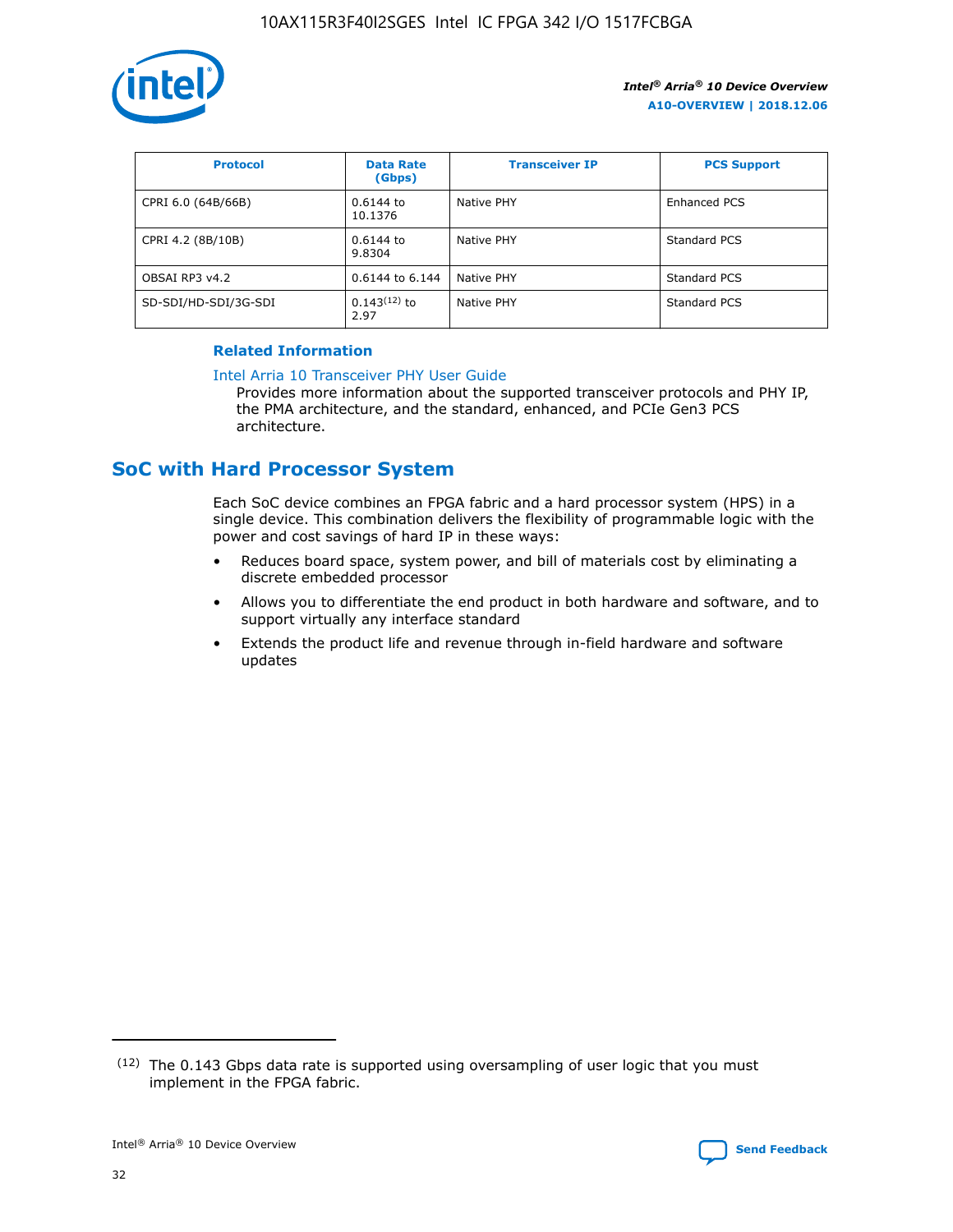

#### **Figure 9. HPS Block Diagram**

This figure shows a block diagram of the HPS with the dual ARM Cortex-A9 MPCore processor.



## **Key Advantages of 20-nm HPS**

The 20-nm HPS strikes a balance between enabling maximum software compatibility with 28-nm SoCs while still improving upon the 28-nm HPS architecture. These improvements address the requirements of the next generation target markets such as wireless and wireline communications, compute and storage equipment, broadcast and military in terms of performance, memory bandwidth, connectivity via backplane and security.

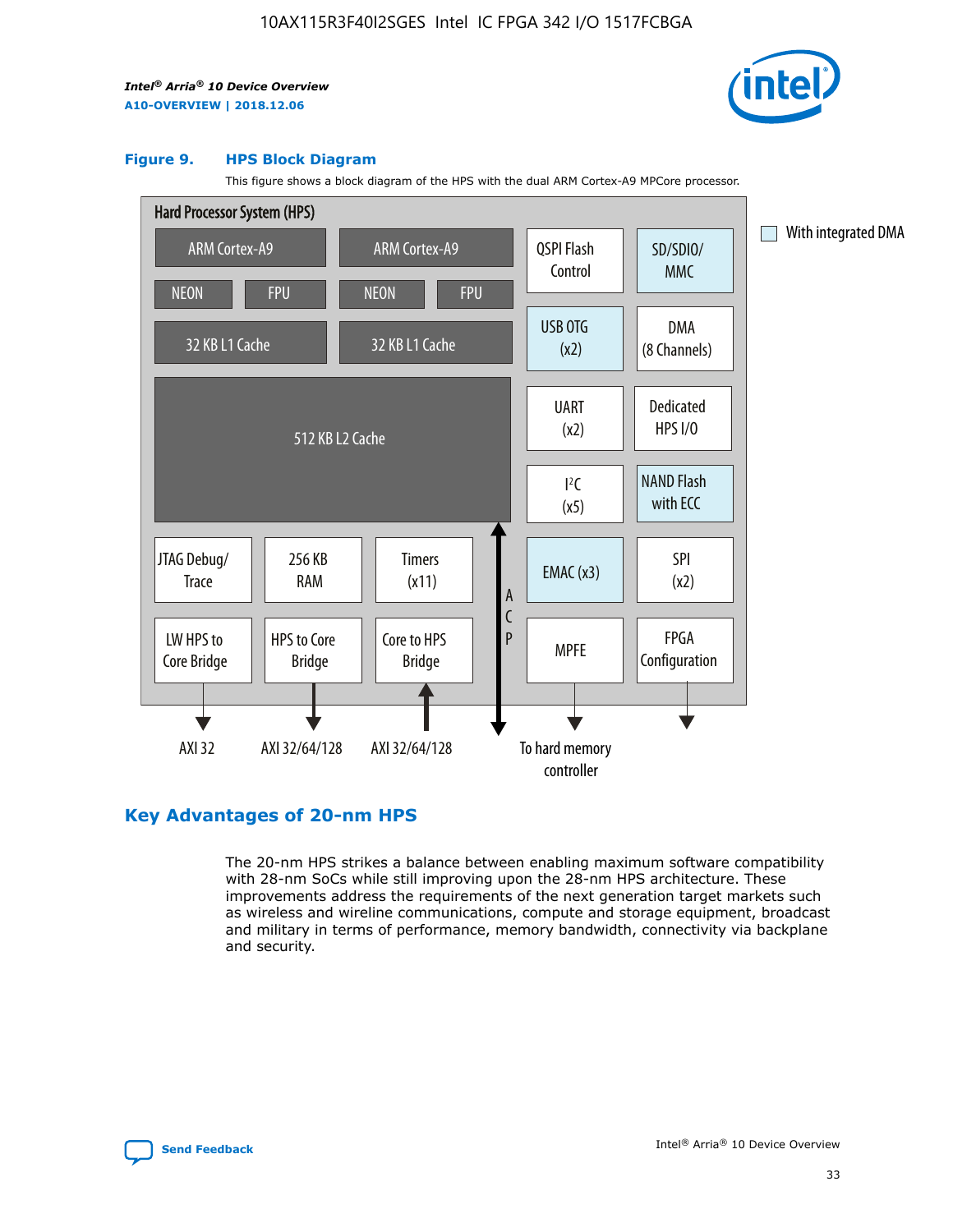

## **Table 24. Improvements in 20 nm HPS**

This table lists the key improvements of the 20 nm HPS compared to the 28 nm HPS.

| Advantages/<br><b>Improvements</b>                          | <b>Description</b>                                                                                                                                                                                                                                                                                                                                                                                                                                                                                                                                                                                                                                                                                                                                                                                                                                                                                                                   |
|-------------------------------------------------------------|--------------------------------------------------------------------------------------------------------------------------------------------------------------------------------------------------------------------------------------------------------------------------------------------------------------------------------------------------------------------------------------------------------------------------------------------------------------------------------------------------------------------------------------------------------------------------------------------------------------------------------------------------------------------------------------------------------------------------------------------------------------------------------------------------------------------------------------------------------------------------------------------------------------------------------------|
| Increased performance and<br>overdrive capability           | While the nominal processor frequency is 1.2 GHz, the 20 nm HPS offers an "overdrive"<br>feature which enables a higher processor operating frequency. This requires a higher supply<br>voltage value that is unique to the HPS and may require a separate regulator.                                                                                                                                                                                                                                                                                                                                                                                                                                                                                                                                                                                                                                                                |
| Increased processor memory<br>bandwidth and DDR4<br>support | Up to 64-bit DDR4 memory at 2,400 Mbps support is available for the processor. The hard<br>memory controller for the HPS comprises a multi-port front end that manages connections<br>to a single port memory controller. The multi-port front end allows logic core and the HPS<br>to share ports and thereby the available bandwidth of the memory controller.                                                                                                                                                                                                                                                                                                                                                                                                                                                                                                                                                                     |
| Flexible I/O sharing                                        | An advanced I/O pin muxing scheme allows improved sharing of I/O between the HPS and<br>the core logic. The following types of I/O are available for SoC:<br>17 dedicated I/Os-physically located inside the HPS block and are not accessible to<br>logic within the core. The 17 dedicated I/Os are used for HPS clock, resets, and<br>interfacing with boot devices, QSPI, and SD/MMC.<br>48 direct shared I/O-located closest to the HPS block and are ideal for high speed HPS<br>$\bullet$<br>peripherals such as EMAC, USB, and others. There is one bank of 48 I/Os that supports<br>direct sharing where the 48 I/Os can be shared 12 I/Os at a time.<br>Standard (shared) I/O-all standard I/Os can be shared by the HPS peripherals and any<br>logic within the core. For designs where more than 48 I/Os are required to fully use all<br>the peripherals in the HPS, these I/Os can be connected through the core logic. |
| <b>EMAC</b> core                                            | Three EMAC cores are available in the HPS. The EMAC cores enable an application to<br>support two redundant Ethernet connections; for example, backplane, or two EMAC cores<br>for managing IEEE 1588 time stamp information while allowing a third EMAC core for debug<br>and configuration. All three EMACs can potentially share the same time stamps, simplifying<br>the 1588 time stamping implementation. A new serial time stamp interface allows core<br>logic to access and read the time stamp values. The integrated EMAC controllers can be<br>connected to external Ethernet PHY through the provided MDIO or I <sup>2</sup> C interface.                                                                                                                                                                                                                                                                               |
| On-chip memory                                              | The on-chip memory is updated to 256 KB support and can support larger data sets and<br>real time algorithms.                                                                                                                                                                                                                                                                                                                                                                                                                                                                                                                                                                                                                                                                                                                                                                                                                        |
| <b>ECC</b> enhancements                                     | Improvements in L2 Cache ECC management allow identification of errors down to the<br>address level. ECC enhancements also enable improved error injection and status reporting<br>via the introduction of new memory mapped access to syndrome and data signals.                                                                                                                                                                                                                                                                                                                                                                                                                                                                                                                                                                                                                                                                    |
| HPS to FPGA Interconnect<br>Backbone                        | Although the HPS and the Logic Core can operate independently, they are tightly coupled<br>via a high-bandwidth system interconnect built from high-performance ARM AMBA AXI bus<br>bridges. IP bus masters in the FPGA fabric have access to HPS bus slaves via the FPGA-to-<br>HPS interconnect. Similarly, HPS bus masters have access to bus slaves in the core fabric<br>via the HPS-to-FPGA bridge. Both bridges are AMBA AXI-3 compliant and support<br>simultaneous read and write transactions. Up to three masters within the core fabric can<br>share the HPS SDRAM controller with the processor. Additionally, the processor can be used<br>to configure the core fabric under program control via a dedicated 32-bit configuration port.                                                                                                                                                                               |
| FPGA configuration and HPS<br>booting                       | The FPGA fabric and HPS in the SoCs are powered independently. You can reduce the clock<br>frequencies or gate the clocks to reduce dynamic power.<br>You can configure the FPGA fabric and boot the HPS independently, in any order, providing<br>you with more design flexibility.                                                                                                                                                                                                                                                                                                                                                                                                                                                                                                                                                                                                                                                 |
| Security                                                    | New security features have been introduced for anti-tamper management, secure boot,<br>encryption (AES), and authentication (SHA).                                                                                                                                                                                                                                                                                                                                                                                                                                                                                                                                                                                                                                                                                                                                                                                                   |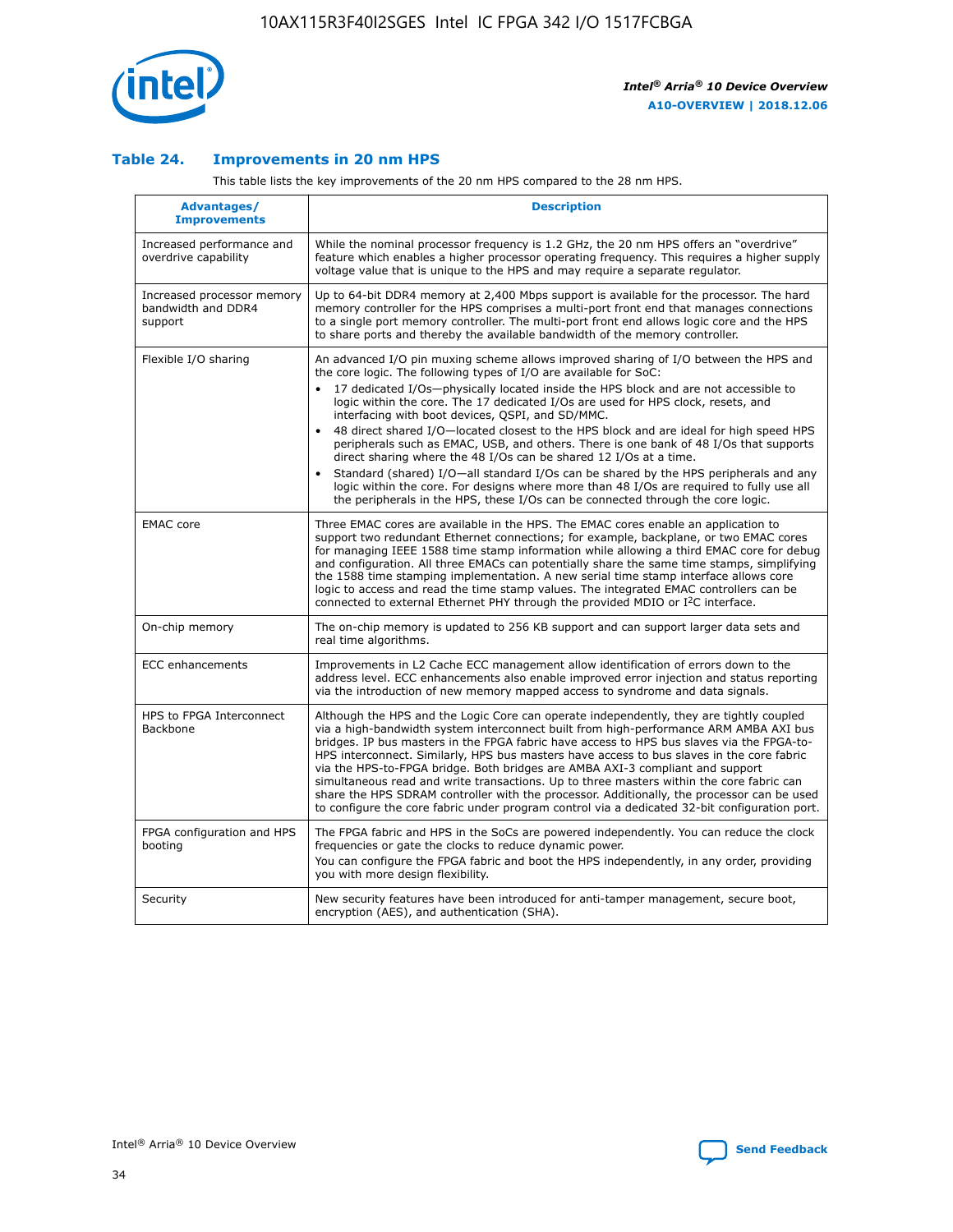

## **Features of the HPS**

The HPS has the following features:

- 1.2-GHz, dual-core ARM Cortex-A9 MPCore processor with up to 1.5-GHz via overdrive
	- ARMv7-A architecture that runs 32-bit ARM instructions, 16-bit and 32-bit Thumb instructions, and 8-bit Java byte codes in Jazelle style
	- Superscalar, variable length, out-of-order pipeline with dynamic branch prediction
	- Instruction Efficiency 2.5 MIPS/MHz, which provides total performance of 7500 MIPS at 1.5 GHz
- Each processor core includes:
	- 32 KB of L1 instruction cache, 32 KB of L1 data cache
	- Single- and double-precision floating-point unit and NEON media engine
	- CoreSight debug and trace technology
	- Snoop Control Unit (SCU) and Acceleration Coherency Port (ACP)
- 512 KB of shared L2 cache
- 256 KB of scratch RAM
- Hard memory controller with support for DDR3, DDR4 and optional error correction code (ECC) support
- Multiport Front End (MPFE) Scheduler interface to the hard memory controller
- 8-channel direct memory access (DMA) controller
- QSPI flash controller with SIO, DIO, QIO SPI Flash support
- NAND flash controller (ONFI 1.0 or later) with DMA and ECC support, updated to support 8 and 16-bit Flash devices and new command DMA to offload CPU for fast power down recovery
- Updated SD/SDIO/MMC controller to eMMC 4.5 with DMA with CE-ATA digital command support
- 3 10/100/1000 Ethernet media access control (MAC) with DMA
- 2 USB On-the-Go (OTG) controllers with DMA
- $\bullet$  5 I<sup>2</sup>C controllers (3 can be used by EMAC for MIO to external PHY)
- 2 UART 16550 Compatible controllers
- 4 serial peripheral interfaces (SPI) (2 Master, 2 Slaves)
- 62 programmable general-purpose I/Os, which includes 48 direct share I/Os that allows the HPS peripherals to connect directly to the FPGA I/Os
- 7 general-purpose timers
- 4 watchdog timers
- Anti-tamper, Secure Boot, Encryption (AES) and Authentication (SHA)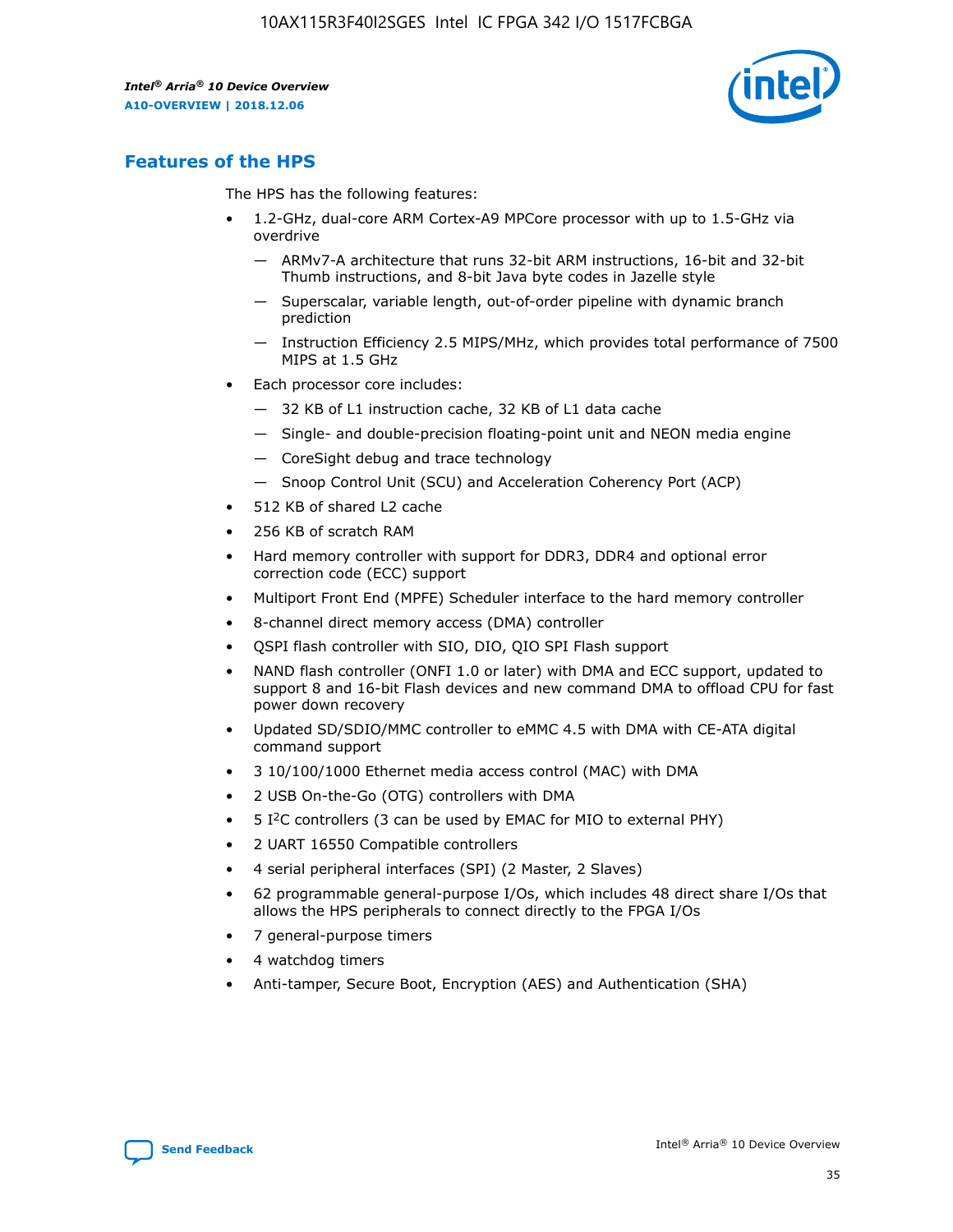

## **System Peripherals and Debug Access Port**

Each Ethernet MAC, USB OTG, NAND flash controller, and SD/MMC controller module has an integrated DMA controller. For modules without an integrated DMA controller, an additional DMA controller module provides up to eight channels of high-bandwidth data transfers. Peripherals that communicate off-chip are multiplexed with other peripherals at the HPS pin level. This allows you to choose which peripherals interface with other devices on your PCB.

The debug access port provides interfaces to industry standard JTAG debug probes and supports ARM CoreSight debug and core traces to facilitate software development.

#### **HPS–FPGA AXI Bridges**

The HPS–FPGA bridges, which support the Advanced Microcontroller Bus Architecture (AMBA) Advanced eXtensible Interface (AXI™) specifications, consist of the following bridges:

- FPGA-to-HPS AMBA AXI bridge—a high-performance bus supporting 32, 64, and 128 bit data widths that allows the FPGA fabric to issue transactions to slaves in the HPS.
- HPS-to-FPGA Avalon/AMBA AXI bridge—a high-performance bus supporting 32, 64, and 128 bit data widths that allows the HPS to issue transactions to slaves in the FPGA fabric.
- Lightweight HPS-to-FPGA AXI bridge—a lower latency 32 bit width bus that allows the HPS to issue transactions to soft peripherals in the FPGA fabric. This bridge is primarily used for control and status register (CSR) accesses to peripherals in the FPGA fabric.

The HPS–FPGA AXI bridges allow masters in the FPGA fabric to communicate with slaves in the HPS logic, and vice versa. For example, the HPS-to-FPGA AXI bridge allows you to share memories instantiated in the FPGA fabric with one or both microprocessors in the HPS, while the FPGA-to-HPS AXI bridge allows logic in the FPGA fabric to access the memory and peripherals in the HPS.

Each HPS–FPGA bridge also provides asynchronous clock crossing for data transferred between the FPGA fabric and the HPS.

#### **HPS SDRAM Controller Subsystem**

The HPS SDRAM controller subsystem contains a multiport SDRAM controller and DDR PHY that are shared between the FPGA fabric (through the FPGA-to-HPS SDRAM interface), the level 2 (L2) cache, and the level 3 (L3) system interconnect. The FPGA-to-HPS SDRAM interface supports AMBA AXI and Avalon® Memory-Mapped (Avalon-MM) interface standards, and provides up to six individual ports for access by masters implemented in the FPGA fabric.

The HPS SDRAM controller supports up to 3 masters (command ports), 3x 64-bit read data ports and 3x 64-bit write data ports.

To maximize memory performance, the SDRAM controller subsystem supports command and data reordering, deficit round-robin arbitration with aging, and high-priority bypass features.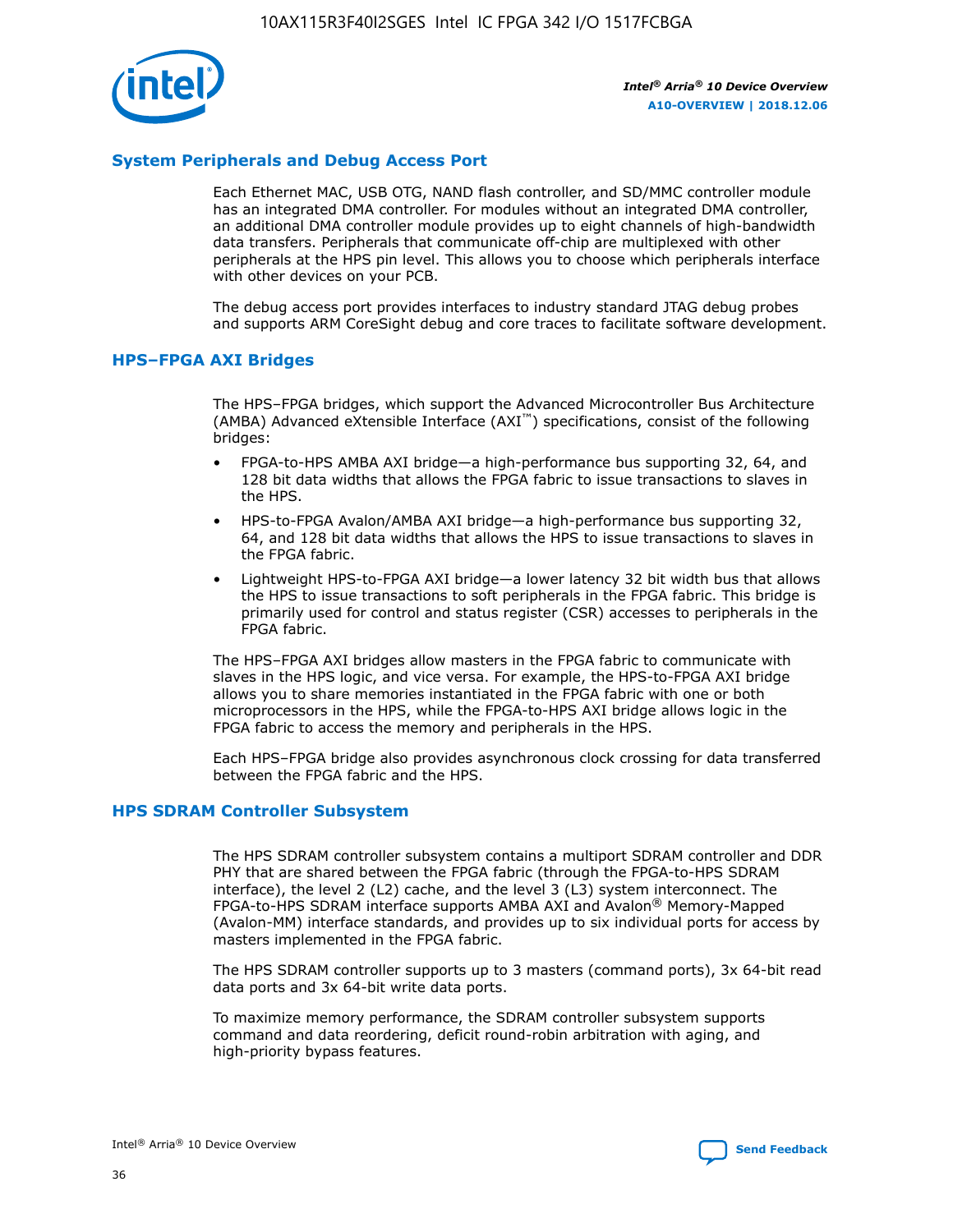

## **FPGA Configuration and HPS Booting**

The FPGA fabric and HPS in the SoC FPGA must be powered at the same time. You can reduce the clock frequencies or gate the clocks to reduce dynamic power.

Once powered, the FPGA fabric and HPS can be configured independently thus providing you with more design flexibility:

- You can boot the HPS independently. After the HPS is running, the HPS can fully or partially reconfigure the FPGA fabric at any time under software control. The HPS can also configure other FPGAs on the board through the FPGA configuration controller.
- Configure the FPGA fabric first, and then boot the HPS from memory accessible to the FPGA fabric.

## **Hardware and Software Development**

For hardware development, you can configure the HPS and connect your soft logic in the FPGA fabric to the HPS interfaces using the Platform Designer system integration tool in the Intel Quartus Prime software.

For software development, the ARM-based SoC FPGA devices inherit the rich software development ecosystem available for the ARM Cortex-A9 MPCore processor. The software development process for Intel SoC FPGAs follows the same steps as those for other SoC devices from other manufacturers. Support for Linux\*, VxWorks\*, and other operating systems are available for the SoC FPGAs. For more information on the operating systems support availability, contact the Intel FPGA sales team.

You can begin device-specific firmware and software development on the Intel SoC FPGA Virtual Target. The Virtual Target is a fast PC-based functional simulation of a target development system—a model of a complete development board. The Virtual Target enables the development of device-specific production software that can run unmodified on actual hardware.

## **Dynamic and Partial Reconfiguration**

The Intel Arria 10 devices support dynamic and partial reconfiguration. You can use dynamic and partial reconfiguration simultaneously to enable seamless reconfiguration of both the device core and transceivers.

## **Dynamic Reconfiguration**

You can reconfigure the PMA and PCS blocks while the device continues to operate. This feature allows you to change the data rates, protocol, and analog settings of a channel in a transceiver bank without affecting on-going data transfer in other transceiver banks. This feature is ideal for applications that require dynamic multiprotocol or multirate support.

## **Partial Reconfiguration**

Using partial reconfiguration, you can reconfigure some parts of the device while keeping the device in operation.

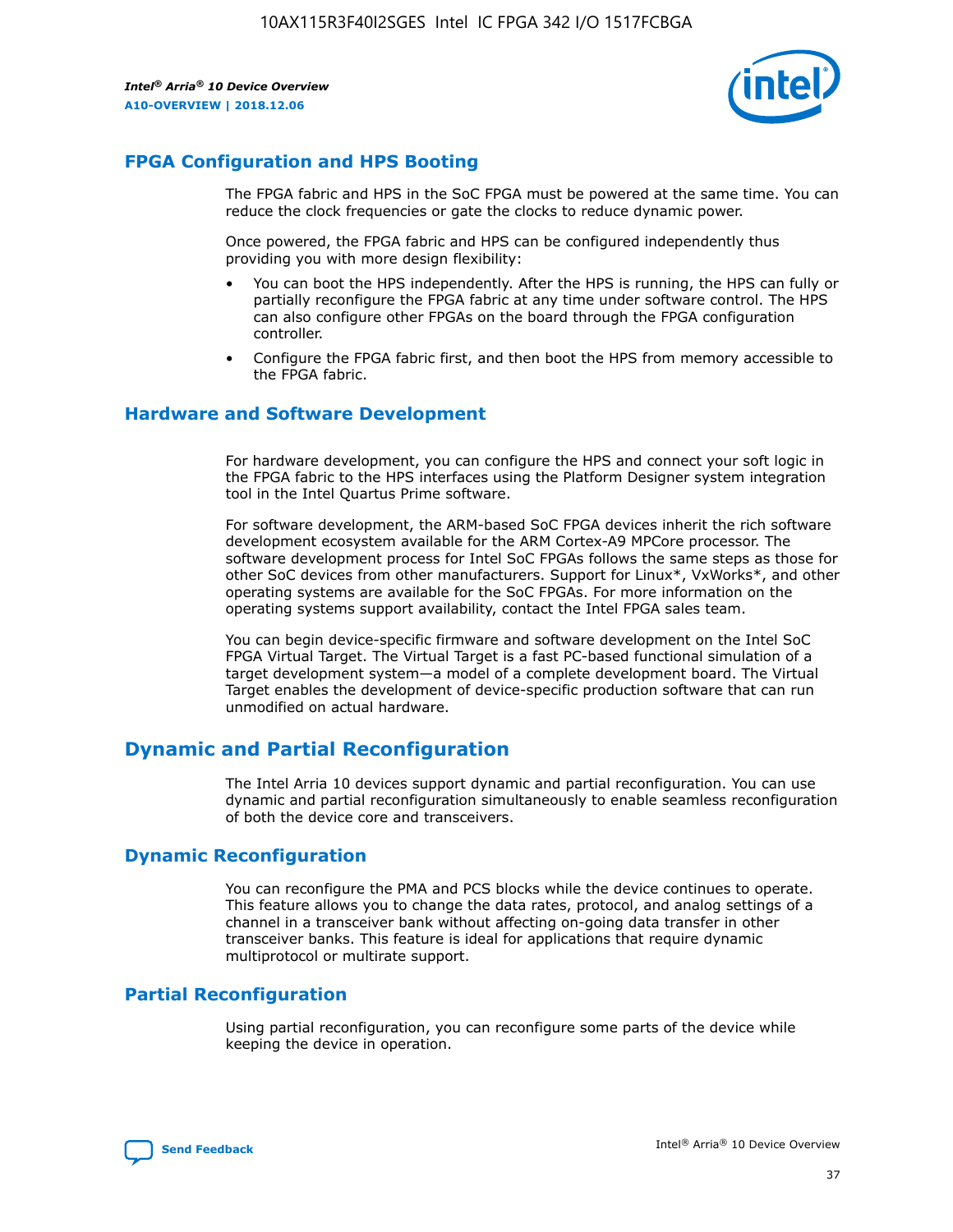

Instead of placing all device functions in the FPGA fabric, you can store some functions that do not run simultaneously in external memory and load them only when required. This capability increases the effective logic density of the device, and lowers cost and power consumption.

In the Intel solution, you do not have to worry about intricate device architecture to perform a partial reconfiguration. The partial reconfiguration capability is built into the Intel Quartus Prime design software, making such time-intensive task simple.

Intel Arria 10 devices support partial reconfiguration in the following configuration options:

- Using an internal host:
	- All supported configuration modes where the FPGA has access to external memory devices such as serial and parallel flash memory.
	- Configuration via Protocol [CvP (PCIe)]
- Using an external host—passive serial (PS), fast passive parallel (FPP) x8, FPP x16, and FPP x32 I/O interface.

# **Enhanced Configuration and Configuration via Protocol**

## **Table 25. Configuration Schemes and Features of Intel Arria 10 Devices**

Intel Arria 10 devices support 1.8 V programming voltage and several configuration schemes.

| <b>Scheme</b>                                                          | <b>Data</b><br><b>Width</b> | <b>Max Clock</b><br>Rate<br>(MHz) | <b>Max Data</b><br>Rate<br>(Mbps)<br>(13) | <b>Decompression</b> | <b>Design</b><br>Security <sup>(1</sup><br>4) | <b>Partial</b><br><b>Reconfiguration</b><br>(15) | <b>Remote</b><br><b>System</b><br><b>Update</b> |
|------------------------------------------------------------------------|-----------------------------|-----------------------------------|-------------------------------------------|----------------------|-----------------------------------------------|--------------------------------------------------|-------------------------------------------------|
| <b>JTAG</b>                                                            | 1 bit                       | 33                                | 33                                        |                      |                                               | Yes(16)                                          |                                                 |
| Active Serial (AS)<br>through the<br>EPCO-L<br>configuration<br>device | 1 bit,<br>4 bits            | 100                               | 400                                       | Yes                  | Yes                                           | $Y_{PS}(16)$                                     | Yes                                             |
| Passive serial (PS)<br>through CPLD or<br>external<br>microcontroller  | 1 bit                       | 100                               | 100                                       | Yes                  | Yes                                           | Yes(16)                                          | Parallel<br>Flash<br>Loader<br>(PFL) IP<br>core |
|                                                                        |                             |                                   |                                           |                      |                                               |                                                  | continued                                       |

<sup>(13)</sup> Enabling either compression or design security features affects the maximum data rate. Refer to the Intel Arria 10 Device Datasheet for more information.

<sup>(14)</sup> Encryption and compression cannot be used simultaneously.

 $(15)$  Partial reconfiguration is an advanced feature of the device family. If you are interested in using partial reconfiguration, contact Intel for support.

 $(16)$  Partial configuration can be performed only when it is configured as internal host.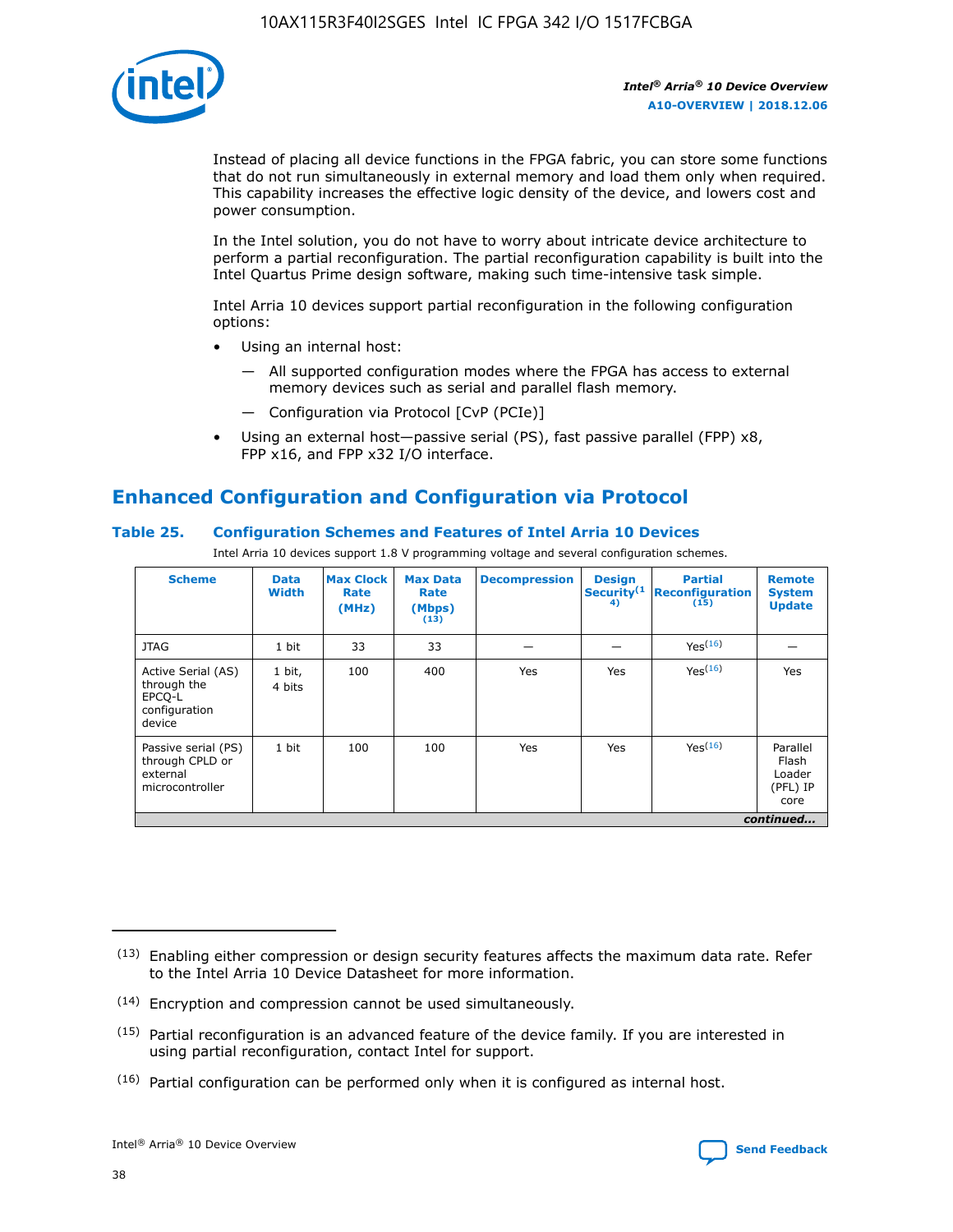

| <b>Scheme</b>                                   | <b>Data</b><br><b>Width</b> | <b>Max Clock</b><br>Rate<br>(MHz) | <b>Max Data</b><br>Rate<br>(Mbps)<br>(13) | <b>Decompression</b> | <b>Design</b><br>Security <sup>(1</sup><br>4) | <b>Partial</b><br><b>Reconfiguration</b><br>(15) | <b>Remote</b><br><b>System</b><br><b>Update</b> |
|-------------------------------------------------|-----------------------------|-----------------------------------|-------------------------------------------|----------------------|-----------------------------------------------|--------------------------------------------------|-------------------------------------------------|
| Fast passive                                    | 8 bits                      | 100                               | 3200                                      | Yes                  | Yes                                           | Yes(17)                                          | PFL IP                                          |
| parallel (FPP)<br>through CPLD or               | 16 bits                     |                                   |                                           | Yes                  | Yes                                           |                                                  | core                                            |
| external<br>microcontroller                     | 32 bits                     |                                   |                                           | Yes                  | Yes                                           |                                                  |                                                 |
| Configuration via                               | 16 bits                     | 100                               | 3200                                      | Yes                  | Yes                                           | Yes <sup>(17)</sup>                              |                                                 |
| <b>HPS</b>                                      | 32 bits                     |                                   |                                           | Yes                  | Yes                                           |                                                  |                                                 |
| Configuration via<br>Protocol [CvP<br>$(PCIe*)$ | x1, x2,<br>x4, x8<br>lanes  |                                   | 8000                                      | Yes                  | Yes                                           | Yes(16)                                          |                                                 |

You can configure Intel Arria 10 devices through PCIe using Configuration via Protocol (CvP). The Intel Arria 10 CvP implementation conforms to the PCIe 100 ms power-up-to-active time requirement.

### **Related Information**

[Configuration via Protocol \(CvP\) Implementation in Intel FPGAs User Guide](https://www.intel.com/content/www/us/en/programmable/documentation/dsu1441819344145.html#dsu1442269728522) Provides more information about the CvP configuration scheme.

# **SEU Error Detection and Correction**

Intel Arria 10 devices offer robust and easy-to-use single-event upset (SEU) error detection and correction circuitry.

The detection and correction circuitry includes protection for Configuration RAM (CRAM) programming bits and user memories. The CRAM is protected by a continuously running CRC error detection circuit with integrated ECC that automatically corrects one or two errors and detects higher order multi-bit errors. When more than two errors occur, correction is available through reloading of the core programming file, providing a complete design refresh while the FPGA continues to operate.

The physical layout of the Intel Arria 10 CRAM array is optimized to make the majority of multi-bit upsets appear as independent single-bit or double-bit errors which are automatically corrected by the integrated CRAM ECC circuitry. In addition to the CRAM protection, the M20K memory blocks also include integrated ECC circuitry and are layout-optimized for error detection and correction. The MLAB does not have ECC.

(14) Encryption and compression cannot be used simultaneously.

<sup>(17)</sup> Supported at a maximum clock rate of 100 MHz.



 $(13)$  Enabling either compression or design security features affects the maximum data rate. Refer to the Intel Arria 10 Device Datasheet for more information.

 $(15)$  Partial reconfiguration is an advanced feature of the device family. If you are interested in using partial reconfiguration, contact Intel for support.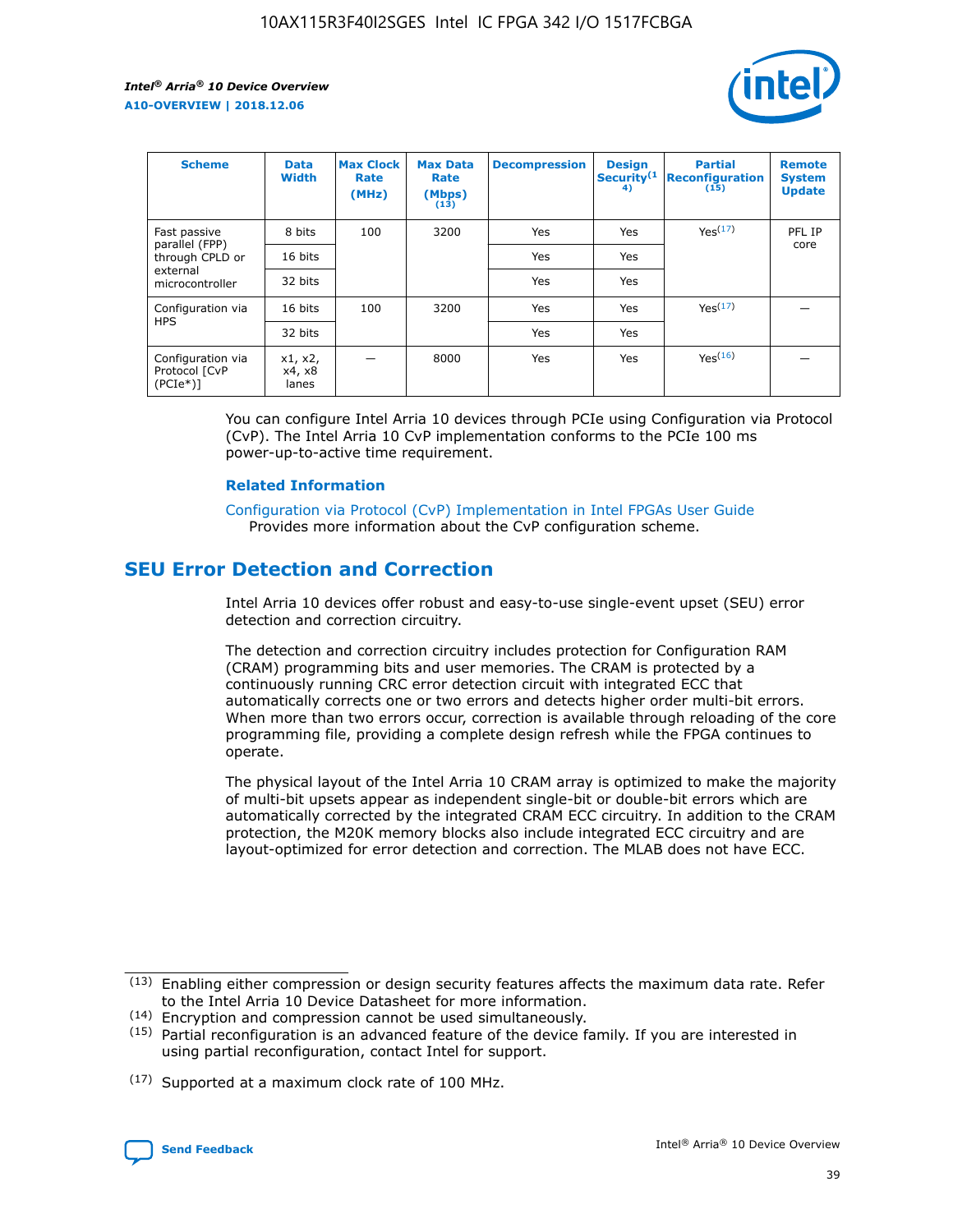

## **Power Management**

Intel Arria 10 devices leverage the advanced 20 nm process technology, a low 0.9 V core power supply, an enhanced core architecture, and several optional power reduction techniques to reduce total power consumption by as much as 40% compared to Arria V devices and as much as 60% compared to Stratix V devices.

The optional power reduction techniques in Intel Arria 10 devices include:

- **SmartVID**—a code is programmed into each device during manufacturing that allows a smart regulator to operate the device at lower core  $V_{CC}$  while maintaining performance
- **Programmable Power Technology**—non-critical timing paths are identified by the Intel Quartus Prime software and the logic in these paths is biased for low power instead of high performance
- **Low Static Power Options**—devices are available with either standard static power or low static power while maintaining performance

Furthermore, Intel Arria 10 devices feature Intel's industry-leading low power transceivers and include a number of hard IP blocks that not only reduce logic resources but also deliver substantial power savings compared to soft implementations. In general, hard IP blocks consume up to 90% less power than the equivalent soft logic implementations.

# **Incremental Compilation**

The Intel Quartus Prime software incremental compilation feature reduces compilation time and helps preserve performance to ease timing closure. The incremental compilation feature enables the partial reconfiguration flow for Intel Arria 10 devices.

Incremental compilation supports top-down, bottom-up, and team-based design flows. This feature facilitates modular, hierarchical, and team-based design flows where different designers compile their respective design sections in parallel. Furthermore, different designers or IP providers can develop and optimize different blocks of the design independently. These blocks can then be imported into the top level project.

# **Document Revision History for Intel Arria 10 Device Overview**

| <b>Document</b><br><b>Version</b> | <b>Changes</b>                                                                                                                                                                                                                                                              |
|-----------------------------------|-----------------------------------------------------------------------------------------------------------------------------------------------------------------------------------------------------------------------------------------------------------------------------|
| 2018.12.06                        | Added links to Intel Arria 10 device errata documents.<br>Removed automotive temperature option from the Intel Arria 10 GX devices.<br>Removed -3 fabric speed grade from the Intel Arria 10 GT devices.<br>Updated power options for the Intel Arria 10 GX and GT devices. |
| 2018.04.09                        | Updated the lowest $V_{CC}$ from 0.83 V to 0.82 V in the topic listing a summary of the device features.                                                                                                                                                                    |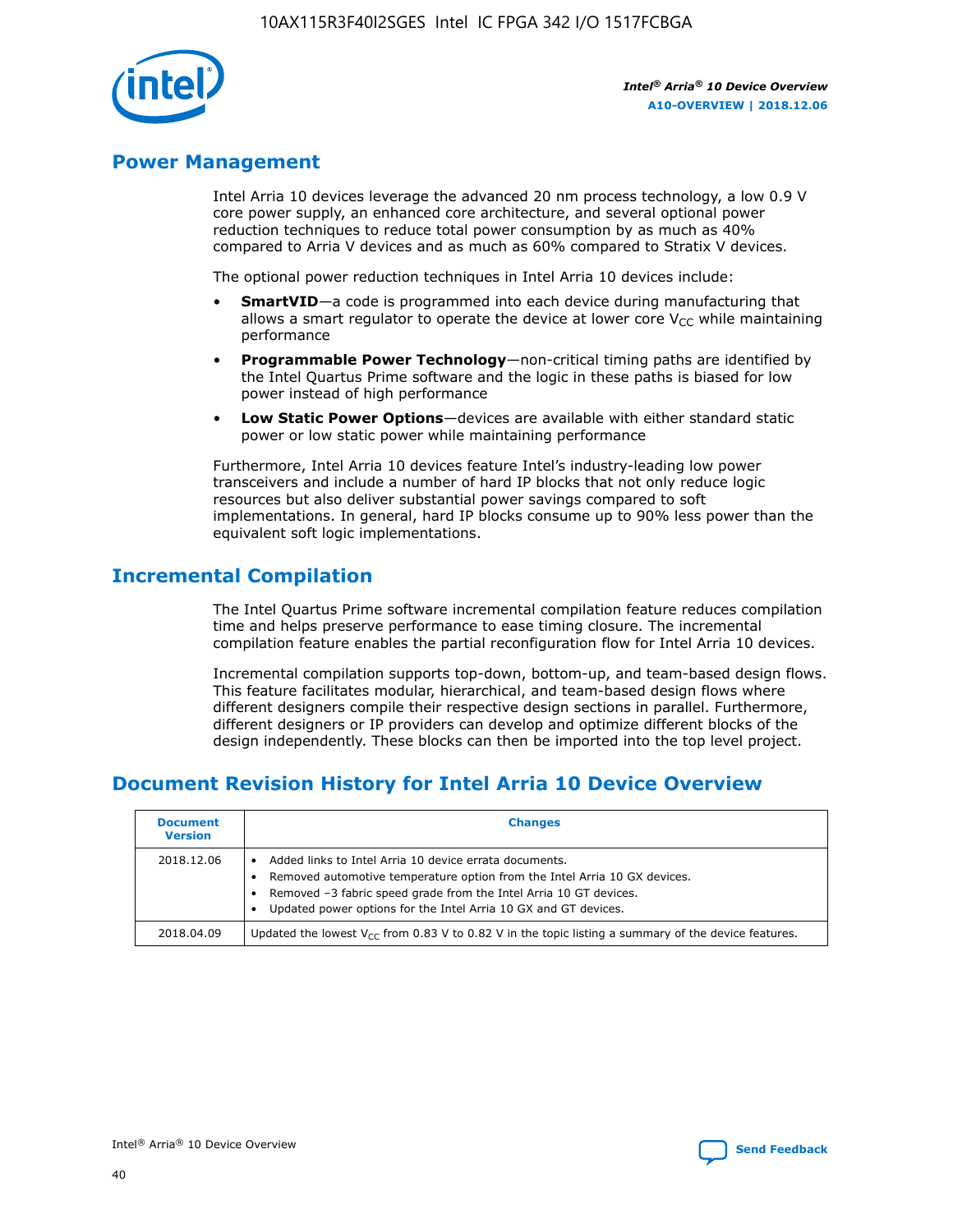*Intel® Arria® 10 Device Overview* **A10-OVERVIEW | 2018.12.06**



| <b>Date</b>    | <b>Version</b> | <b>Changes</b>                                                                                                                                                                                                                                                                                                                                                                                                                                                                                                                                                                                                                                                                                                                                                                                                                                                                                                                                                            |
|----------------|----------------|---------------------------------------------------------------------------------------------------------------------------------------------------------------------------------------------------------------------------------------------------------------------------------------------------------------------------------------------------------------------------------------------------------------------------------------------------------------------------------------------------------------------------------------------------------------------------------------------------------------------------------------------------------------------------------------------------------------------------------------------------------------------------------------------------------------------------------------------------------------------------------------------------------------------------------------------------------------------------|
| January 2018   | 2018.01.17     | Updated the maximum data rate for HPS (Intel Arria 10 SX devices<br>external memory interface DDR3 controller from 2,166 Mbps to 2,133<br>Mbps.<br>Updated maximum frequency supported for half rate QDRII and QDRII<br>+ SRAM to 633 MHz in Memory Standards Supported by the Soft<br>Memory Controller table.<br>Updated transceiver backplane capability to 12.5 Gbps.<br>$\bullet$<br>Removed transceiver speed grade 5 in Sample Ordering Core and<br>Available Options for Intel Arria 10 GX Devices figure.<br>Removed package code 40, low static power, SmartVID, industrial, and<br>military operating temperature support from Sample Ordering Core and<br>Available Options for Intel Arria 10 GT Devices figure.<br>Updated short reach transceiver rate for Intel Arria 10 GT devices to<br>25.8 Gbps.<br>Removed On-Die Instrumentation - EyeQ and Jitter Margin Tool<br>support from PMA Features of the Transceivers in Intel Arria 10 Devices<br>table. |
| September 2017 | 2017.09.20     | Updated the maximum speed of the DDR4 external memory interface from<br>1,333 MHz/2,666 Mbps to 1,200 MHz/2,400 Mbps.                                                                                                                                                                                                                                                                                                                                                                                                                                                                                                                                                                                                                                                                                                                                                                                                                                                     |
| July 2017      | 2017.07.13     | Corrected the automotive temperature range in the figure showing the<br>available options for the Intel Arria 10 GX devices from "-40°C to 100°C"<br>to "-40°C to 125°C".                                                                                                                                                                                                                                                                                                                                                                                                                                                                                                                                                                                                                                                                                                                                                                                                 |
| July 2017      | 2017.07.06     | Added automotive temperature option to Intel Arria 10 GX device family.                                                                                                                                                                                                                                                                                                                                                                                                                                                                                                                                                                                                                                                                                                                                                                                                                                                                                                   |
| May 2017       | 2017.05.08     | Corrected protocol names with "1588" to "IEEE 1588v2".<br>Updated the vertical migration table to remove vertical migration<br>between Intel Arria 10 GX and Intel Arria 10 SX device variants.<br>Removed all "Preliminary" marks.                                                                                                                                                                                                                                                                                                                                                                                                                                                                                                                                                                                                                                                                                                                                       |
| March 2017     | 2017.03.15     | Removed the topic about migration from Intel Arria 10 to Intel Stratix<br>10 devices.<br>Rebranded as Intel.<br>$\bullet$                                                                                                                                                                                                                                                                                                                                                                                                                                                                                                                                                                                                                                                                                                                                                                                                                                                 |
| October 2016   | 2016.10.31     | Removed package F36 from Intel Arria 10 GX devices.<br>Updated Intel Arria 10 GT sample ordering code and maximum GX<br>$\bullet$<br>transceiver count. Intel Arria 10 GT devices are available only in the<br>SF45 package option with a maximum of 72 transceivers.                                                                                                                                                                                                                                                                                                                                                                                                                                                                                                                                                                                                                                                                                                     |
| May 2016       | 2016.05.02     | Updated the FPGA Configuration and HPS Booting topic.<br>Remove V <sub>CC</sub> PowerManager from the Summary of Features, Power<br>Management and Arria 10 Device Variants and packages topics. This<br>feature is no longer supported in Arria 10 devices.<br>Removed LPDDR3 from the Memory Standards Supported by the HPS<br>Hard Memory Controller table in the Memory Standards Supported by<br>Intel Arria 10 Devices topic. This standard is only supported by the<br>FPGA.<br>Removed transceiver speed grade 5 from the Device Variants and<br>Packages topic for Arria 10 GX and SX devices.                                                                                                                                                                                                                                                                                                                                                                   |
| February 2016  | 2016.02.11     | Changed the maximum Arria 10 GT datarate to 25.8 Gbps and the<br>minimum datarate to 1 Gbps globally.<br>Revised the state for Core clock networks in the Summary of Features<br>$\bullet$<br>topic.<br>Changed the transceiver parameters in the "Summary of Features for<br>Arria 10 Devices" table.<br>• Changed the transceiver parameters in the "Maximum Resource Counts<br>for Arria 10 GT Devices" table.<br>• Changed the package availability for GT devices in the "Package Plan<br>for Arria 10 GT Devices" table.<br>Changed the package configurations for GT devices in the "Migration"<br>Capability Across Arria 10 Product Lines" figure.<br>continued                                                                                                                                                                                                                                                                                                  |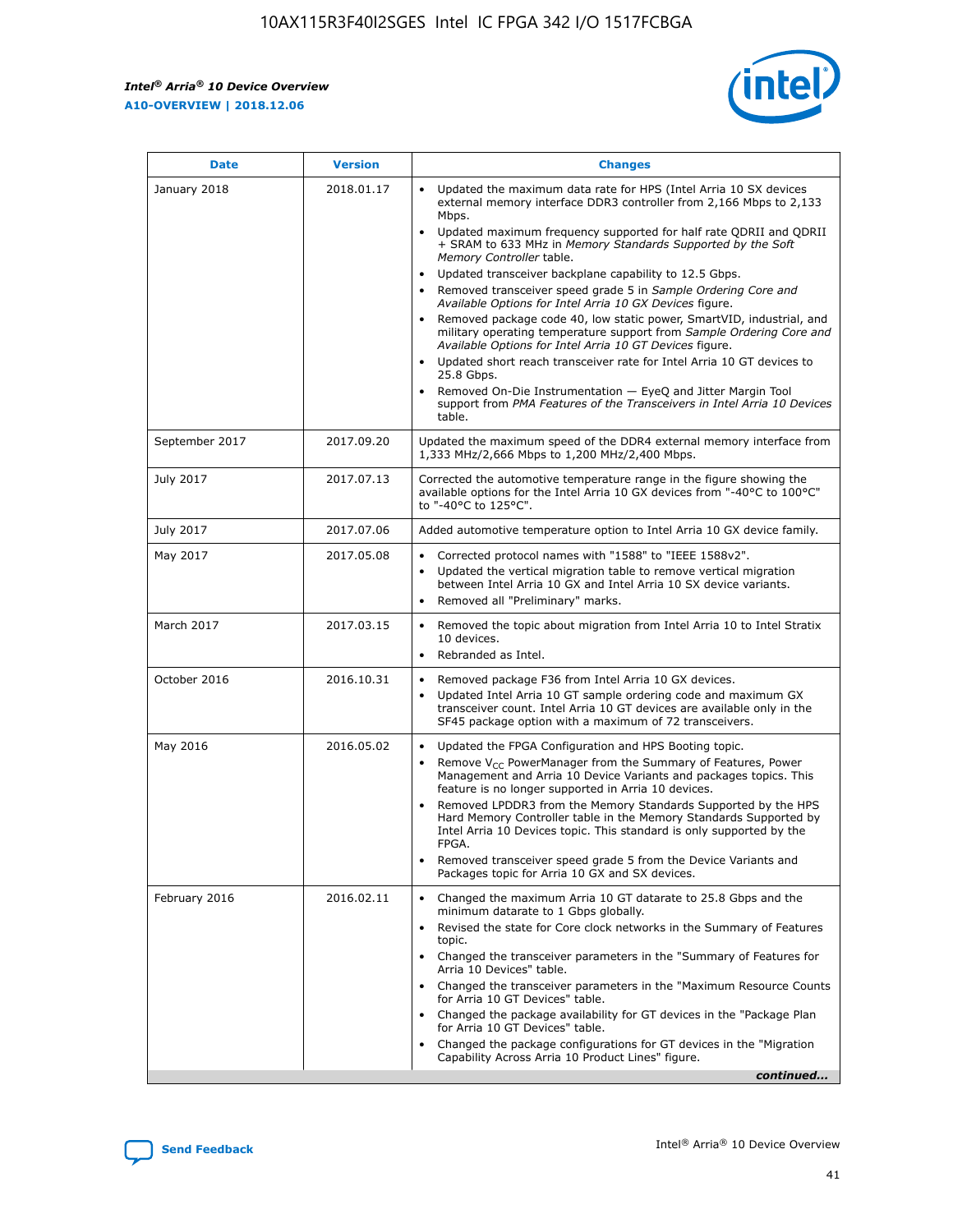

| <b>Date</b>   | <b>Version</b> | <b>Changes</b>                                                                                                                                                               |
|---------------|----------------|------------------------------------------------------------------------------------------------------------------------------------------------------------------------------|
|               |                | • Changed transceiver parameters in the "Low Power Serial Transceivers"<br>section.                                                                                          |
|               |                | • Changed the transceiver descriptions in the "Device Variants for the<br>Arria 10 Device Family" table.                                                                     |
|               |                | Changed the "Sample Ordering Code and Available Options for Arria 10<br>$\bullet$<br>GT Devices" figure.                                                                     |
|               |                | Changed the datarates for GT devices in the "PMA Features" section.                                                                                                          |
|               |                | Changed the datarates for GT devices in the "PCS Features" section.<br>$\bullet$                                                                                             |
| December 2015 | 2015.12.14     | Updated the number of M20K memory blocks for Arria 10 GX 660 from<br>2133 to 2131 and corrected the total RAM bit from 48,448 Kb to<br>48,408 Kb.                            |
|               |                | Corrected the number of DSP blocks for Arria 10 GX 660 from 1688 to<br>1687 in the table listing floating-point arithmetic resources.                                        |
| November 2015 | 2015.11.02     | Updated the maximum resources for Arria 10 GX 220, GX 320, GX 480,<br>$\bullet$<br>GX 660, SX 220, SX 320, SX 480, and SX 660.                                               |
|               |                | • Updated resource count for Arria 10 GX 320, GX 480, GX 660, SX 320,<br>SX 480, a SX 660 devices in Number of Multipliers in Intel Arria 10<br><b>Devices</b> table.        |
|               |                | Updated the available options for Arria 10 GX, GT, and SX.                                                                                                                   |
|               |                | Changed instances of Quartus II to Quartus Prime.<br>$\bullet$                                                                                                               |
| June 2015     | 2015.06.15     | Corrected label for Intel Arria 10 GT product lines in the vertical migration<br>figure.                                                                                     |
| May 2015      | 2015.05.15     | Corrected the DDR3 half rate and quarter rate maximum frequencies in the<br>table that lists the memory standards supported by the Intel Arria 10 hard<br>memory controller. |
| May 2015      | 2015.05.04     | • Added support for 13.5G JESD204b in the Summary of Features table.                                                                                                         |
|               |                | • Added a link to Arria 10 GT Channel Usage in the Arria 10 GT Package<br>Plan topic.                                                                                        |
|               |                | • Added a note to the table, Maximum Resource Counts for Arria 10 GT<br>devices.                                                                                             |
|               |                | • Updated the power requirements of the transceivers in the Low Power<br>Serial Transceivers topic.                                                                          |
| January 2015  | 2015.01.23     | • Added floating point arithmetic features in the Summary of Features<br>table.                                                                                              |
|               |                | • Updated the total embedded memory from 38.38 megabits (Mb) to<br>65.6 Mb.                                                                                                  |
|               |                | • Updated the table that lists the memory standards supported by Intel<br>Arria 10 devices.                                                                                  |
|               |                | Removed support for DDR3U, LPDDR3 SDRAM, RLDRAM 2, and DDR2.                                                                                                                 |
|               |                | Moved RLDRAM 3 support from hard memory controller to soft memory<br>controller. RLDRAM 3 support uses hard PHY with soft memory<br>controller.                              |
|               |                | Added soft memory controller support for QDR IV.<br>٠                                                                                                                        |
|               |                | Updated the maximum resource count table to include the number of<br>hard memory controllers available in each device variant.                                               |
|               |                | Updated the transceiver PCS data rate from 12.5 Gbps to 12 Gbps.<br>$\bullet$                                                                                                |
|               |                | Updated the max clock rate of PS, FPP x8, FPP x16, and Configuration<br>via HPS from 125 MHz to 100 MHz.                                                                     |
|               |                | Added a feature for fractional synthesis PLLs: PLL cascading.                                                                                                                |
|               |                | Updated the HPS programmable general-purpose I/Os from 54 to 62.<br>$\bullet$                                                                                                |
|               |                | continued                                                                                                                                                                    |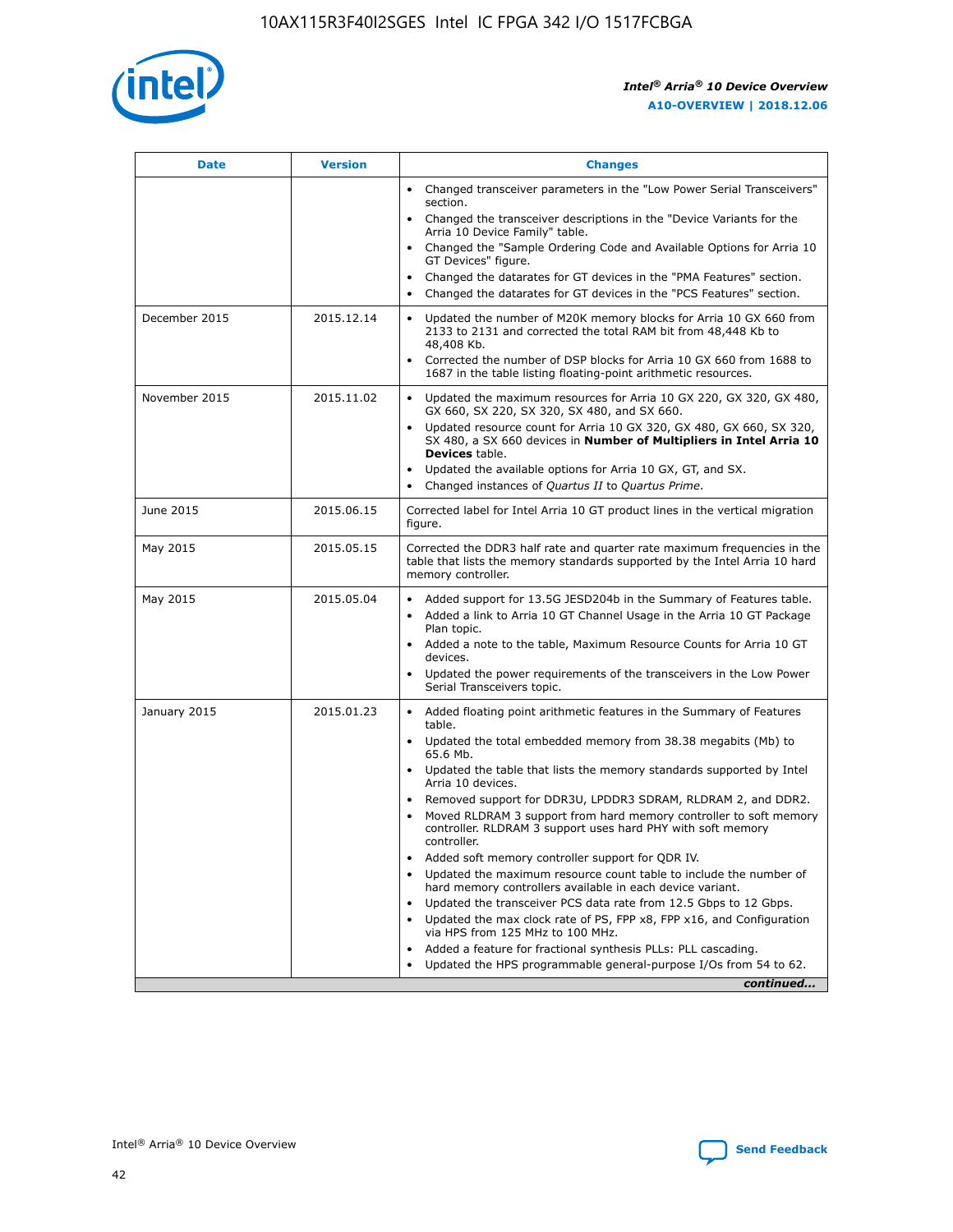r



| <b>Date</b>    | <b>Version</b> | <b>Changes</b>                                                                                                                                                                                                                                                                                                                                                                                                                                                                                                                                      |
|----------------|----------------|-----------------------------------------------------------------------------------------------------------------------------------------------------------------------------------------------------------------------------------------------------------------------------------------------------------------------------------------------------------------------------------------------------------------------------------------------------------------------------------------------------------------------------------------------------|
| September 2014 | 2014.09.30     | Corrected the 3 V I/O and LVDS I/O counts for F35 and F36 packages<br>$\bullet$<br>of Arria 10 GX.<br>Corrected the 3 V I/O, LVDS I/O, and transceiver counts for the NF40<br>$\bullet$<br>package of the Arria GX 570 and 660.<br>Removed 3 V I/O, LVDS I/O, and transceiver counts for the NF40<br>package of the Arria GX 900 and 1150. The NF40 package is not<br>available for Arria 10 GX 900 and 1150.                                                                                                                                       |
| August 2014    | 2014.08.18     | Updated Memory (Kb) M20K maximum resources for Arria 10 GX 660<br>devices from 42,660 to 42,620.<br>Added GPIO columns consisting of LVDS I/O Bank and 3V I/O Bank in<br>$\bullet$<br>the Package Plan table.<br>Added how to use memory interface clock frequency higher than 533<br>$\bullet$<br>MHz in the I/O vertical migration.<br>Added information to clarify that RLDRAM3 support uses hard PHY with<br>$\bullet$<br>soft memory controller.<br>Added variable precision DSP blocks support for floating-point<br>$\bullet$<br>arithmetic. |
| June 2014      | 2014.06.19     | Updated number of dedicated I/Os in the HPS block to 17.                                                                                                                                                                                                                                                                                                                                                                                                                                                                                            |
| February 2014  | 2014.02.21     | Updated transceiver speed grade options for GT devices in Figure 2.                                                                                                                                                                                                                                                                                                                                                                                                                                                                                 |
| February 2014  | 2014.02.06     | Updated data rate for Arria 10 GT devices from 28.1 Gbps to 28.3 Gbps.                                                                                                                                                                                                                                                                                                                                                                                                                                                                              |
| December 2013  | 2013.12.10     | Updated the HPS memory standards support from LPDDR2 to LPDDR3.<br>Updated HPS block diagram to include dedicated HPS I/O and FPGA<br>$\bullet$<br>Configuration blocks as well as repositioned SD/SDIO/MMC, DMA, SPI<br>and NAND Flash with ECC blocks.                                                                                                                                                                                                                                                                                            |
| December 2013  | 2013.12.02     | Initial release.                                                                                                                                                                                                                                                                                                                                                                                                                                                                                                                                    |